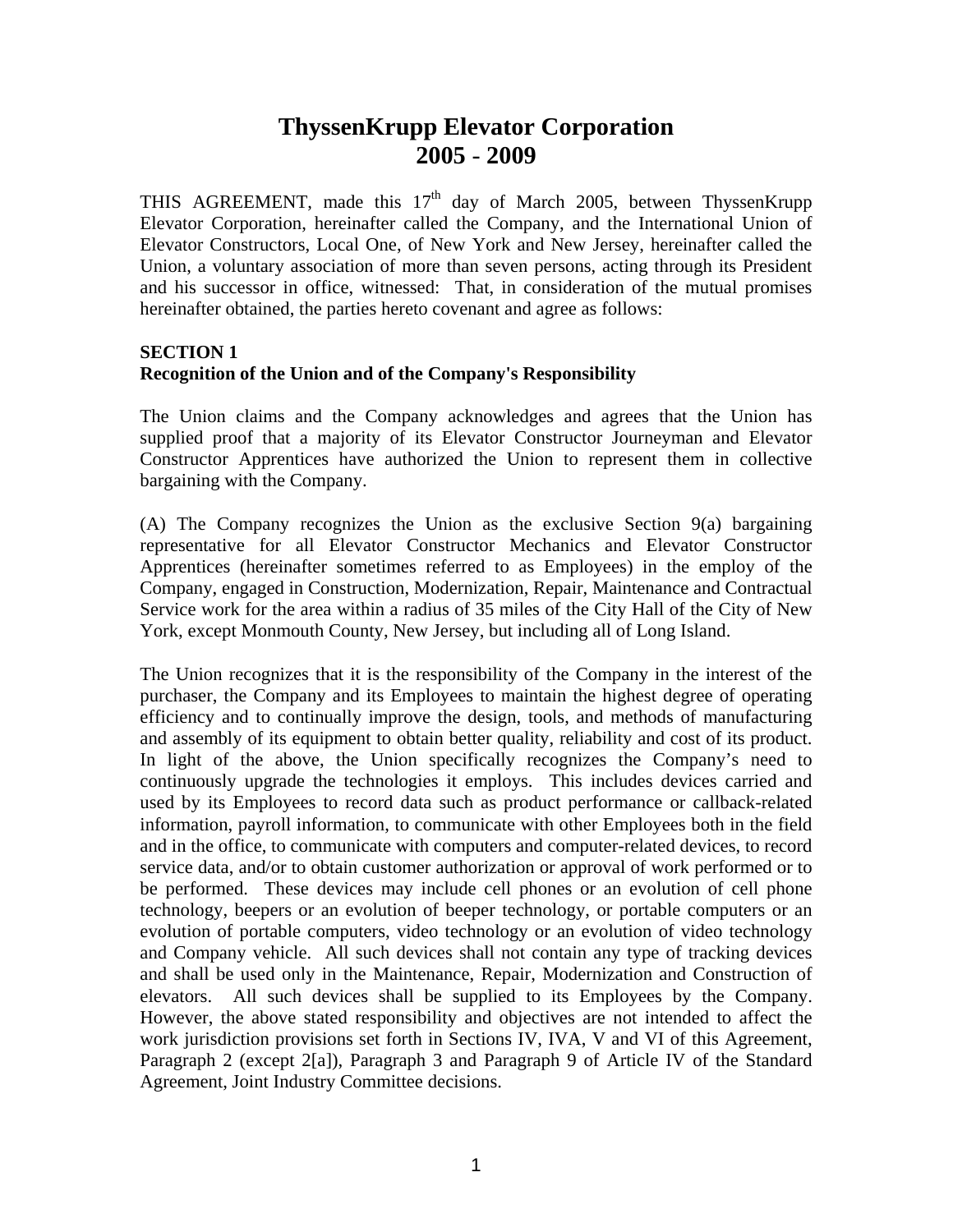The Union and its members recognize each member's/Employee's individual accountability for each and every action undertaken by such Employee on behalf of the Company. The Company will protect each and every Employee acting on its behalf by indemnifying them against any claim by any third party based upon lawful action(s) taken by Employees on behalf of the Company in accordance with the direction(s) of the Employee's supervisor or manager, provided that the Employee cooperates fully with the Company in defense of such claim.

Each Employee understands his/her obligation to comply with customer requirements. These requirements include issues such as building/facility security, cooperation with building personnel, and any other special requirements.

In addition, each Employee understands his/her responsibility to properly and safely plan all work, and execute such plans in conformance with the Company's safety practices and standard work processes. This paragraph is expressly subject to the Grievance and Arbitration provisions outlined in this collective bargaining agreement.

The Company understands that work is to be scheduled by supervision, and that supervision is responsible to ensure necessary tools, equipment and materials are available when requested by Employees.

The Union also recognizes that all work is to be performed safely in accordance with the methods and processes as established by the Company and will be acknowledged to the extent completed by the Employee in whatever fashion prescribed by the Company. The Union will cooperate in ensuring each Employee of the Company understands his/her obligations under this provision of the collective bargaining agreement.

(B) ThyssenKrupp Elevator Corp. Recognition and Security

The Union recognizes ThyssenKrupp Elevator Corp. as the exclusive bargaining representative and Employer under this Agreement.

No modification, variation, or waiver, of any term or provision herein shall be valid unless agreed upon in writing by both the ThyssenKrupp Elevator Corp. and the Union.

### **SECTION II General Conditions Applicable to All Types of Work and All Employees (A) EMPLOYMENT PRACTICES**

The Company and the Union mutually agree that they will comply and cooperate with all Federal, State and/or Local laws, codes, rules and ordinances prohibiting discrimination based on race, creed, color, sex, national origin, age, sexual orientation, marital status or disability**.** The Company and Union shall not discriminate against any Employee or Applicant for employment because of race, creed, color, sex, national origin, or age sexual orientation, marital status or disability. All gender references in this agreement shall apply to male or female.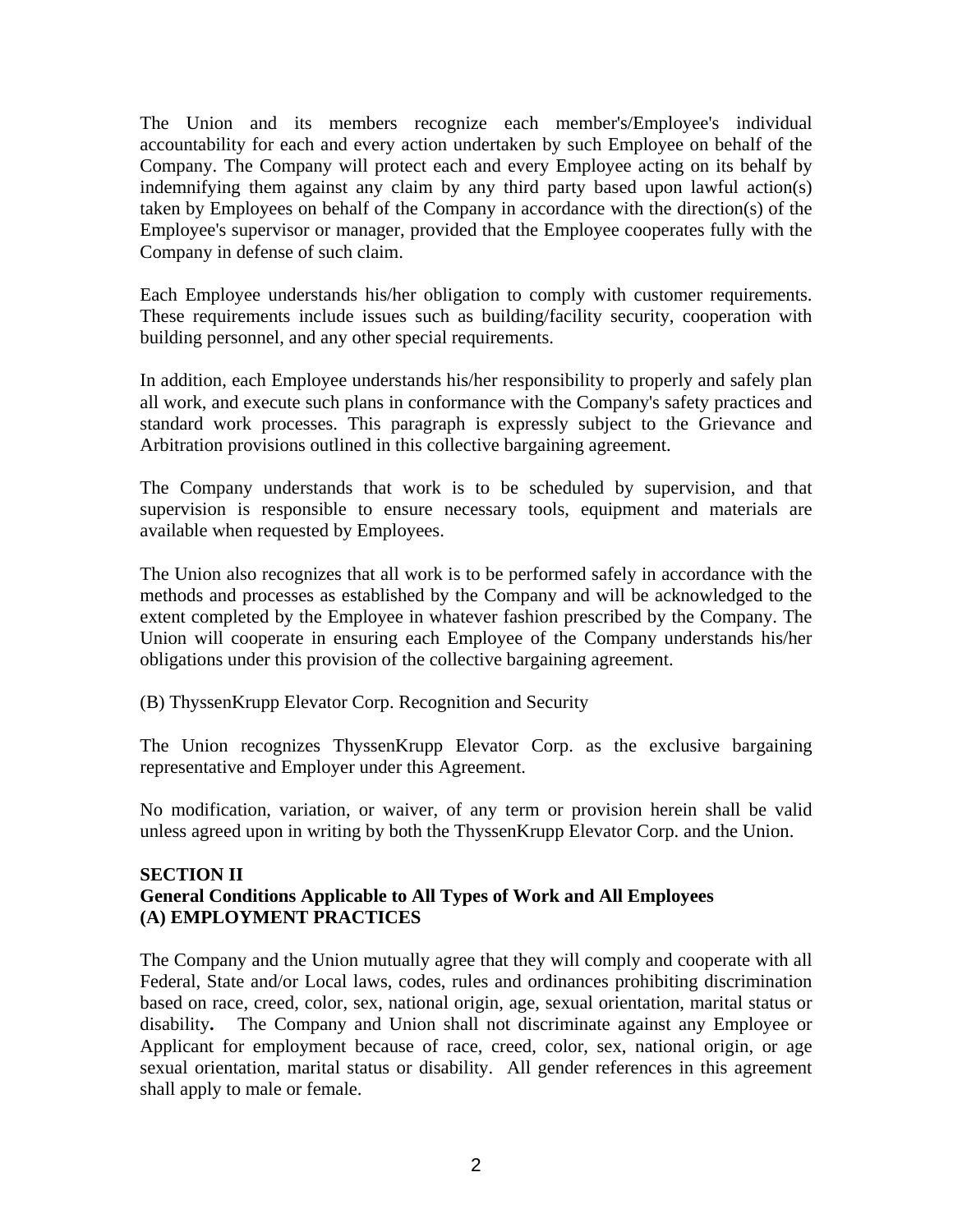1. The Union shall establish, maintain and keep current an open employment list for the employment of workmen competent and physically fit to perform the duties required. Such list shall be established, maintained, and kept current on a non-discriminatory basis and shall not be based on or in any way affected by Union membership, Union By-Laws, Rules, Regulations or Constitutional provisions or any other aspect or obligation of Union membership, policies or requirements.

2. Whenever desiring to employ workmen covered by this Agreement, the Company shall call the Union (except as noted in Paragraph 3) and the Union shall promptly refer to the Company, but in no event later than 72 hours exclusive of Saturdays and Sundays, workmen who are believed to be competent and physically fit to perform the duties needed by the Company. The Company shall have the right to reject for good cause any workman referred to it by the Union. The application of this provision shall be subject to arbitration under Section VIII of this Agreement. If the Union fails to refer qualified competent workmen within the specified period, the Company may obtain workmen from any available labor source.

3. The Company may, during any calendar year, hire from other sources the number of employees set forth in the table that is applicable:

| <b>Average Number</b>        |                       |
|------------------------------|-----------------------|
| <b>Employees Represented</b> | Maximum               |
| By IUEC On Company's         | <b>Outside Hiring</b> |
| <b>Payroll During</b>        | During Current        |
| Preceding Year               | Calendar Year         |
| $0$ to $10$                  |                       |
| 11 to 20                     |                       |
| 21 to 50                     | 3                     |
| 51 to 75                     |                       |
| 76 to 125                    |                       |

Plus two (2) for each additional 125 Employees. During the life of this agreement, the Company shall have the right to hire 5 more individuals per year than allowed under the above formulate.

4. The Union shall refer to the Company only workmen whose names appear on the open employment list and in so doing shall be governed by the following criteria:

(a) If the Company requests by name from the open employment list a workman, other than a probationary man, who has had previous employment with the Company within the past two (2) years, that workman shall be referred by the Union to the Company unless the workman is then working for another Company or is unwilling to accept employment with the Company.

(b) The Company may select from the open employment list any workman other than probationary pursuant to paragraph 3 above.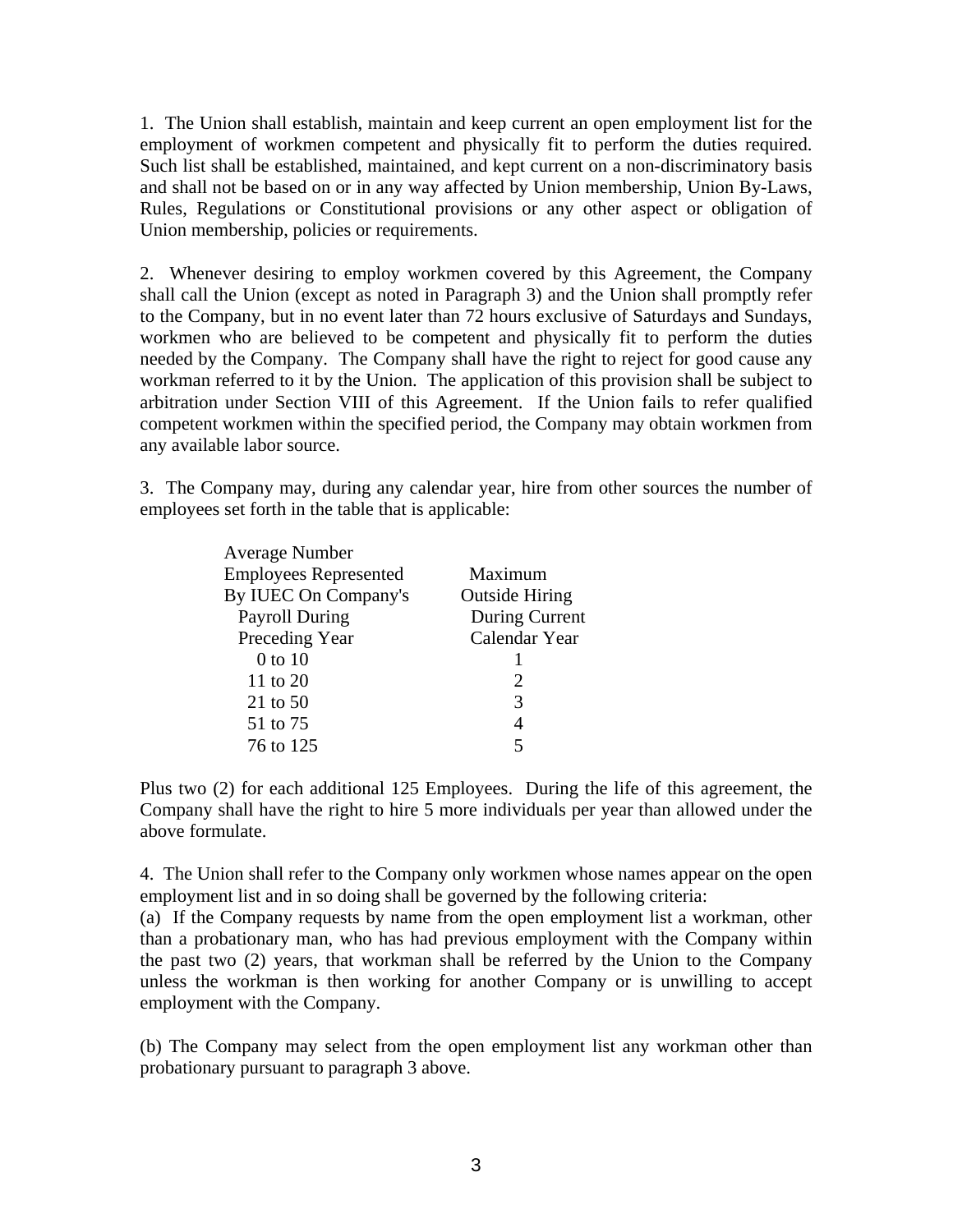(c) If the Company does not request that a particular workman be referred to it to fill a particular vacancy as provided in sub-paragraph (a), above, the referral shall be by classes and priorities in the following order:

First: Workmen competent and experienced in the performance of work of their classification and who have had employment experience, other than probationary men, with any Company party to this Agreement. The order of referral within this class of workmen, known as Experienced Class, shall be in the order of registration of the applicants on the employment list.

Second: Workmen competent and able to perform the work in the classification to be filled but who have had no previous employment experience with any Company party to this Agreement. The order of referral within this class of workmen shall be in order of registration of the applicants on the employment list.

(c) If the Company requests by name from the open employment list an Apprentice who has had previous employment with the Company within the past two (2) years, that Apprentice shall be referred by the Union to the Company unless the Apprentice is then working for another Company or is unwilling to accept employment with the Company.

(d) If the Company does not request that a particular Apprentice be referred to it to fill a particular vacancy as provided in sub-paragraph (c), above, the referral shall be by classes and priorities in the following order:

First: If the Company does not request that a particular Apprentice be referred to it to fill a particular vacancy as provided above, the referral within this class of workmen shall be in the order of registration of the Apprentices on the employment list.

Second: Probationary Employees with prior experience who have not completed their period of probationary employment. The order of referral within this class of workman shall be in order of registration of the applicants on the employment list.

Third: Apprentice applicants from the pool of eligible applicants.

5. The term "Company" shall refer to the particular Company requesting an Employee.

6. Whenever the Company decides to reduce its work force on any job, it shall select the Employees to be retained on the basis of competency, ability to perform the available work and length of all prior service with the Company.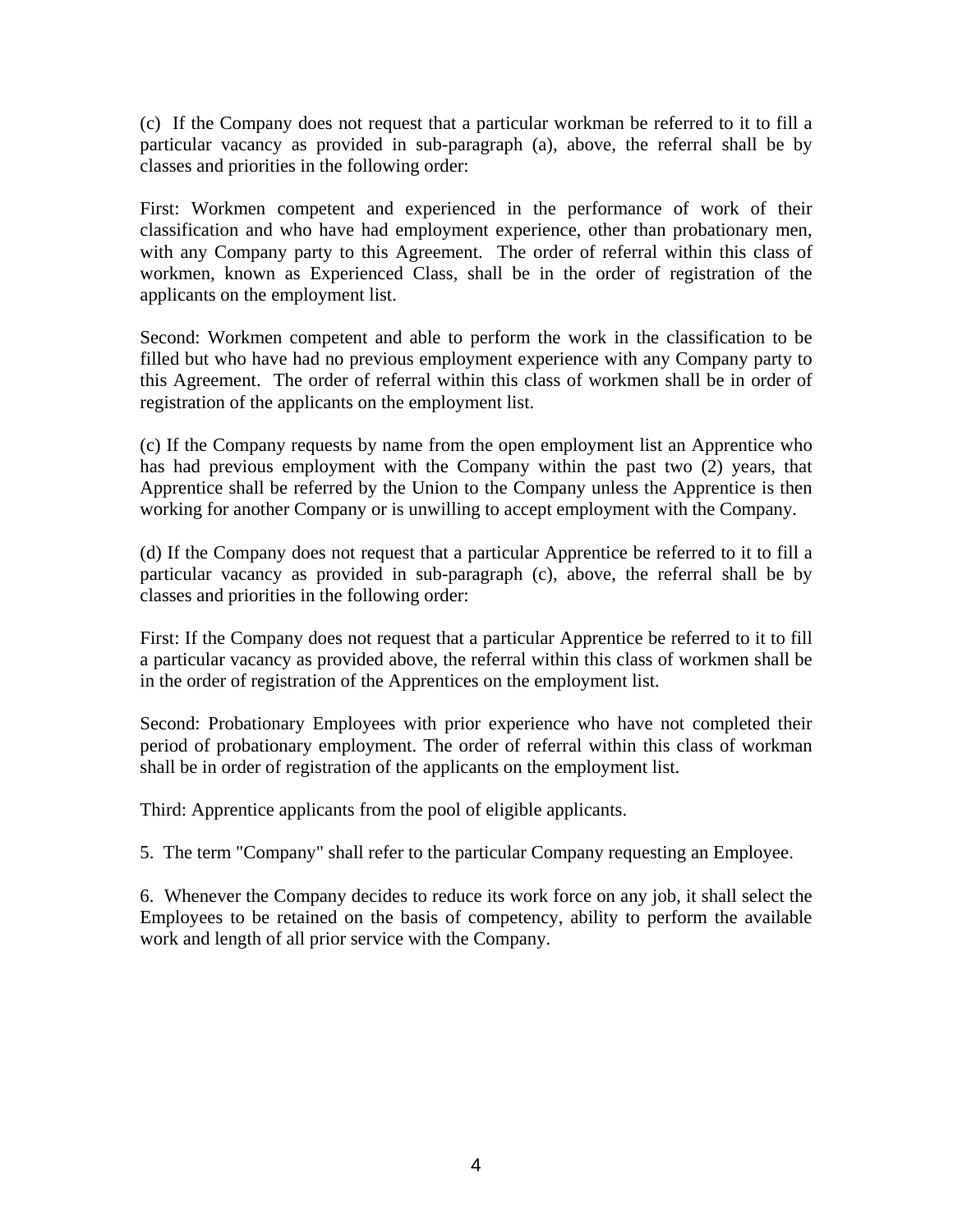When a Company decides to reduce its workforce of Experienced Apprentices (Apprentices who have more than six (6) months of industry experience and who are receiving the rate of pay for Apprentices set forth in Section VII (B) of the collective bargaining agreement) on any job, it shall select the experienced Apprentices to be retained on the basis of competency, ability to perform the available work and length of service with the Company. The determination of competency and ability to perform the available work shall include consideration of the Apprentice's record of absenteeism and tardiness, ability to perform assigned work, safety habits, and general work habits. The Company's superintendent shall consult with the mechanic in charge or other mechanics who have worked with the experienced Apprentices for the purpose of evaluating the competency and ability to perform available work of such experienced Apprentices.

Where experienced Apprentices are determined to be equal in regard to competency and ability to perform available work, the Company shall give preference to those experienced Apprentices who are actively participating in the National Elevator Industry Educational Program, and such experienced Apprentices shall be the last to be laid off. Where one or more experienced Apprentices are participants in the National Elevator Industry Education Program, between such experienced Apprentices, length of service with the Company shall govern the order of layoff.

The parties agree that Union membership or lack thereof, (except for failure to render periodic dues and initiation fees), shall not be a criterion in any Company's decision to retain or lay off an experienced Apprentice.

The term "actively participating" shall mean an Apprentice who has been regularly pursuing the NEIEP program. An Apprentice who has not been regularly pursuing the NEIEP program during the entire period of his employment and who enrolls in the NEIEP program in the six-month period prior to the date of layoff shall not be deemed to be actively participating in the NEIEP program.

The Company reserves the right to transfer Employees to and from job sites except that no Employee shall be transferred to a job site for the sole purpose of layoff from that job site. The application of this provision shall be subject to arbitration under Section VIII of this Agreement.

7. All Employment Practice provisions are to be posted in the Union Hall and in the Company's personnel office.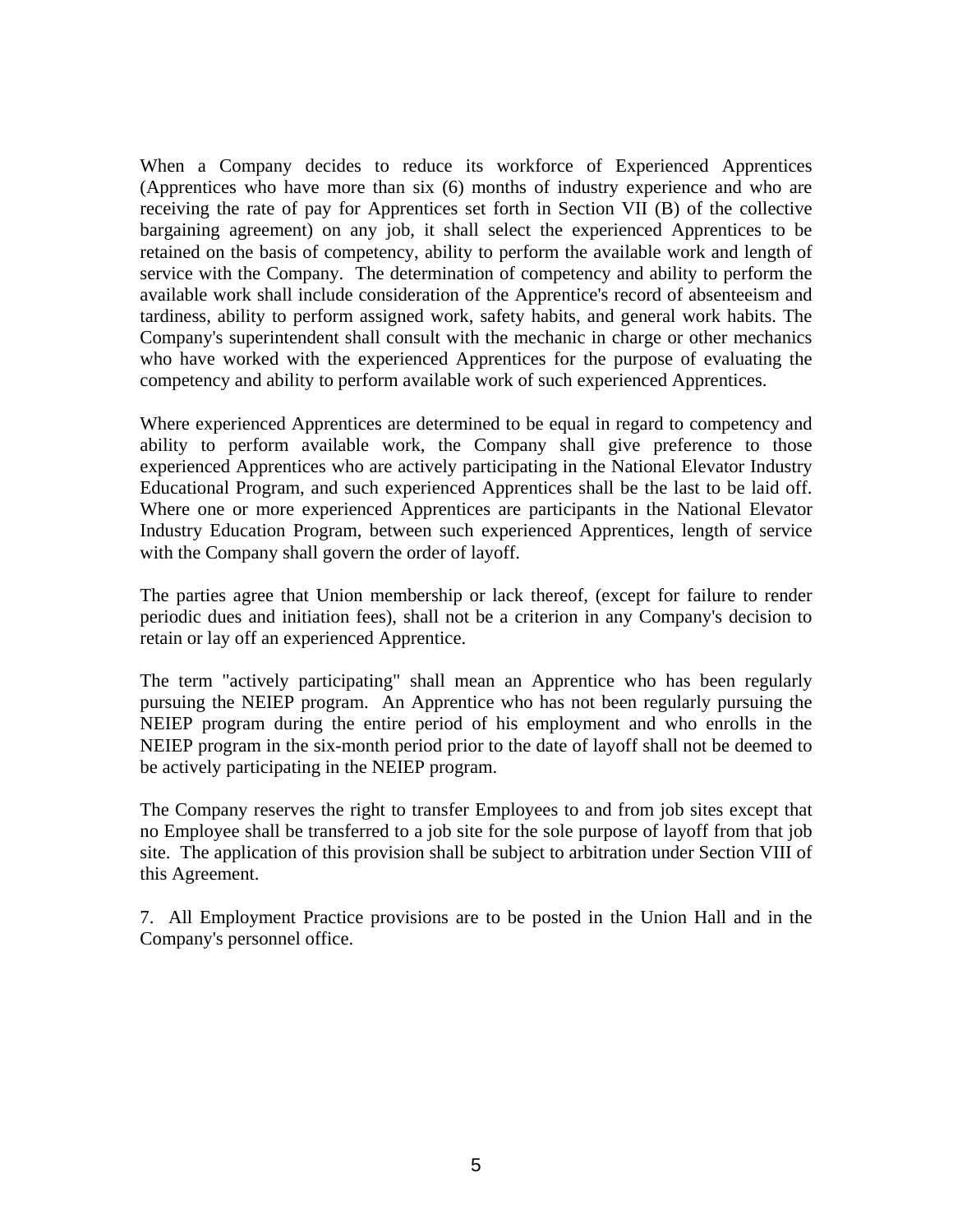#### **(B) MAINTENANCE OF ELEVATORS IN TEMPORARY OPERATION**

The Company shall have the unquestioned right to accept contracts from owners, contractors and others to provide maintenance on elevators during this period of their temporary operation. The Company, shall, as between the Company and the Union, have the exclusive right to provide such maintenance. The selection and assignment of Employees to maintenance on such elevators and the control of such work shall be solely with the discretion of the Company. Employees assigned to such work shall be paid at the rate of pay for construction workers established by this contract during the period of temporary operation i.e. while the car is operated by an elevator constructor or operating engineer or until the final certificate of occupancy for the building is issued or until the car is accepted by the customer, whichever occurs first. All overtime hours will be paid for at double time for all work after the regular eight (8) hour workday, Monday to

Friday, 8 AM to 5 PM. However, such Employee(s) shall be paid at the rate of pay for Service Work no later than six (6) months after the final certificate (or until the car is accepted by the customer) on the car is issued by the appropriate governing agency.

### **(C) MEMBERSHIP REQUIREMENTS**

1. All Employees covered by this Agreement, shall, as a condition of employment, apply for membership in the Union on or after the 30th day following the beginning of their employment, or the executed date of this Agreement, whichever is later.

2. The Company shall be obligated under this Section to terminate the employment of any Employee who fails to obtain or maintain membership in the Union as required by this Section, upon receipt of written request for such termination from the Union; except that the Company shall have the right to refuse such request if there are reasonable grounds for believing (a) that such membership is not available to the Employee on the same terms and conditions generally applicable to other members, or (b) that membership has been denied or terminated for reasons other than the failure of the Employee to tender the periodic dues and initiation fees uniformly required as a condition of acquiring or retaining membership.

### **(D) PROBATIONARY EMPLOYEES**

1. A newly hired Employee without previous mechanical experience shall be classified as a Probationary Employee, in the status of an Apprentice for a period, or periods of not less than six (6) months nor more than nine (9) months.

2. A Probationary Employee shall advance from probationary status upon completion of the probationary period provided such probationary Apprentice has worked a minimum of one hundred (100) hours in six (6) thirty (30) day periods during the six (6) to nine (9) month probationary period. The probationary period may be worked with more than one (1) Company signatory to this Agreement.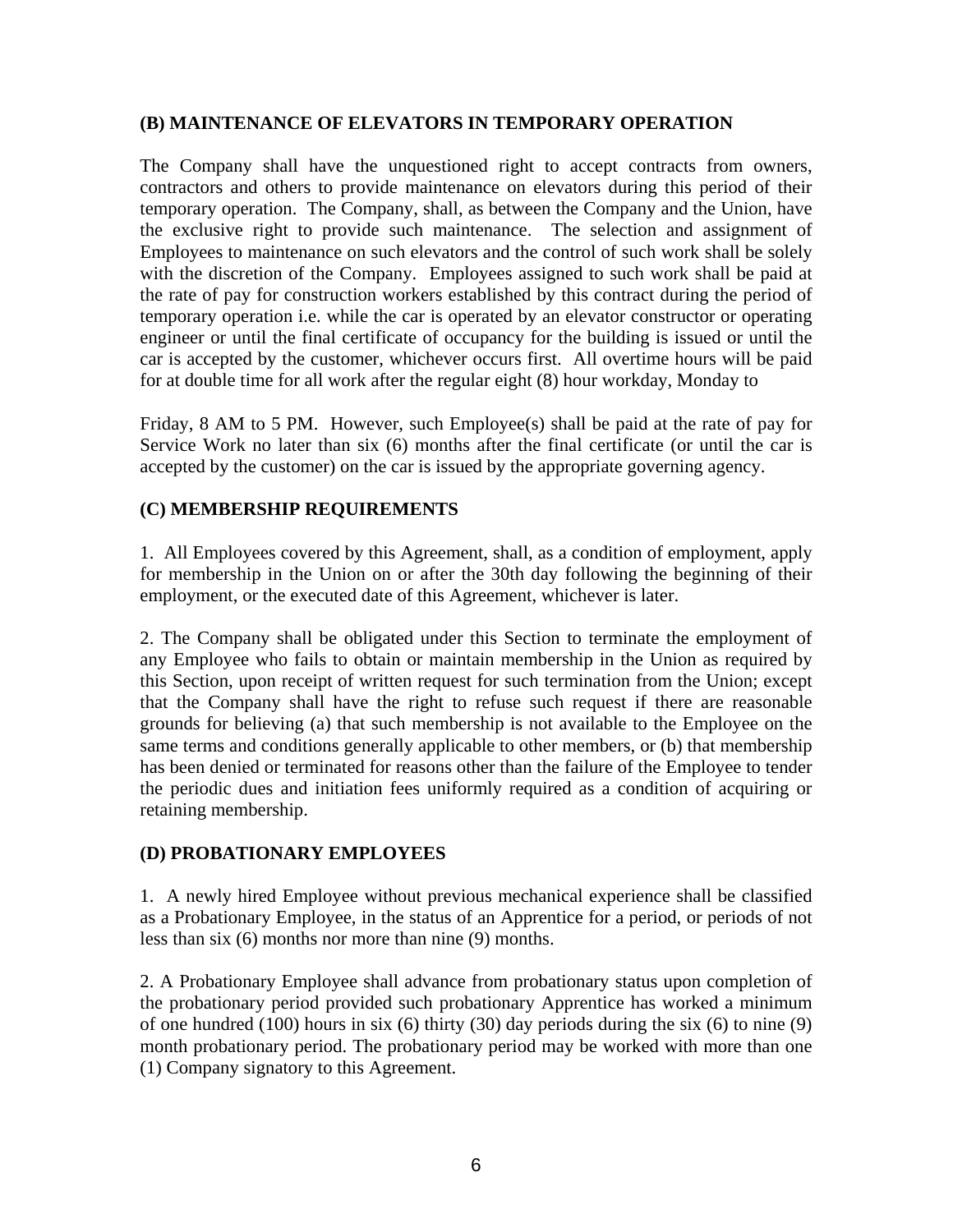3. Probationary Employees as defined above, shall be paid fifty (50%) percent of the average of the Construction Mechanic's rate and the Service Mechanic's rate as outlined in Section VII of this Agreement.

4. Following completion of the probationary period, Apprentices who have an industry hire date of July 1, 1996 or later shall be compensated in the following manner:

- End of the Probationary Period to completion on an additional six (6) month period: 50% of the average of the Construction Mechanic's rate and the Service Mechanic's rate as set forth in Section VII of this Agreement. Additionally, contributions to all benefit plans shall commence upon completion of the Probationary Period.
- Probationary 50%
- First Year Apprentice 50%
- Second Year Apprentice: 55%\*
- Third Year Apprentice: 65%\*
- Fourth Year Apprentice: 75%\*

\* of the rate for Mechanics in the department to which the Apprentice is assigned.

5. Upon completion of the Apprenticeship Program all fourth (4th) year Apprentices are afforded the opportunity to challenge the NEIEP Mechanics Exam. Those who pass the exam are elevated to the status of Journeyman as referred to in Section II Paragraph (E, 1). Those who do not pass the exam or do not challenge the exam have two (2) options:

- A. Remain as a fourth (4th) year Apprentice meeting all requirements of Apprenticeship training with respect to continuous classroom as well as OJT (On the Job Training). This category would provide the Temporary Journeyman for the industry if required.
- B. Indenture as a JIT (Journeyman in Training). This individual will have completed all of the required training of an Apprentice but has not yet passed the NEIEP mechanic exam. The JIT would not be permitted to work as a Temporary Journeyman but would be afforded the opportunity to challenge a future mechanics exam based on the fact that they have completed the required NEIEP training and are enrolled in the six (6) week Mechanics Exam Review Course offered prior to that years NEIEP mechanics exam.

In either option A. or B. of the above paragraphs, the applicant must notify the Joint Apprentice Committee (JAC) in writing of which option they intend to indenture on a yearly basis. A time limit of four (4) years will be imposed on either the JIT/Apprentice to achieve the status of Journeyman. This time limit will start at the successful completion of the fourth  $(4<sup>th</sup>)$  year of training. Any JIT/Apprentice who does not successfully achieve Journeyman status in the allotted time shall be subject to termination of employment. The Company can reject a JIT without cause and request an Apprentice.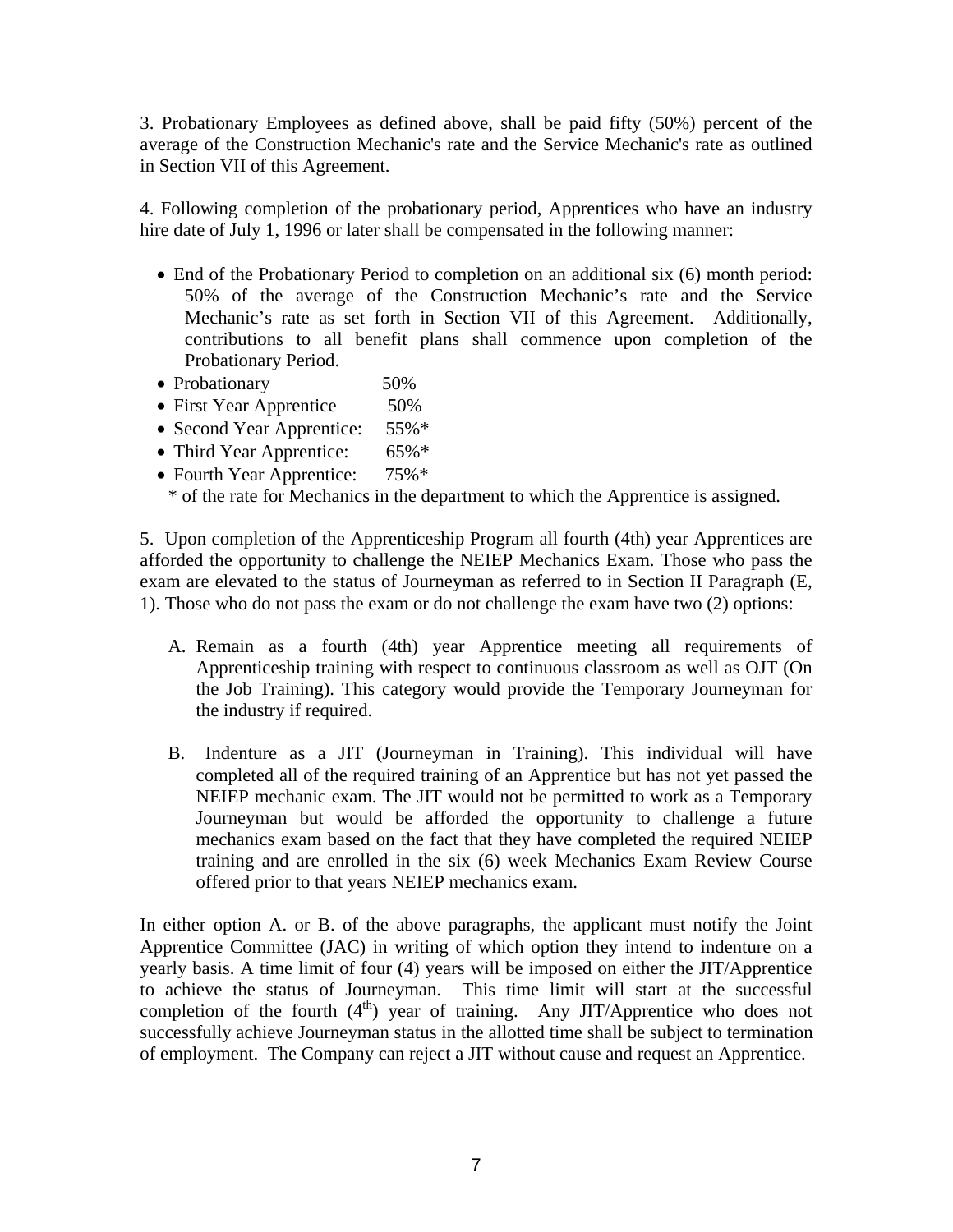The Union has the right to grieve and arbitrate the rejection. Any JIT/Apprentice who entered the industry previous to July 1, 1996 shall not be subject to the four (4) year time limit.

For purposes of Layoff, the status of a JIT and fourth (4th) year Apprentice shall be considered equal and shall be referred to Section II Paragraph (6). All individuals classified as JIT shall perform work identical to that of a fourth (4th) year Apprentice excluding the ability to function as a Temporary Journeyman. The rate of pay for a JIT shall be equal to that of a fourth  $(4<sup>th</sup>)$  year Apprentice.

A newly hired Employee without previous industry experience entering the industry through sources as referred to in Section II Paragraph (A) of the Agreement will be classified as a probationary JIT and receive the rate of pay and status of a probationary Employee until such time as the JAC can evaluate the experience of the probationary JIT.

# **(E) JOINT APPRENTICESHIP COMMITTEE**

It is mutually agreed that a Joint Apprenticeship Committee, consisting of three (3) representatives from the Association and three (3) representatives from the local Union will be selected and empowered to process all existing Apprentices and applications of employment of new hires into the Apprenticeship program. This committee will continually review the status of each Apprentice until he/she successfully completes the required courses of study mandated to achieve the status of Journeyman.

All actions performed by the JAC shall be governed by all applicable hiring rules or terms and conditions set forth in the collective bargaining agreement and as mandated by the NY & NJ State Apprenticeship hiring standards. In the event of a conflict, the collective bargaining agreement will prevail.

It shall be the duty of the JAC to conduct quarterly meetings to review and update progress reports in reference to all Apprentices working under the terms of this collective bargaining agreement. This information will be communicated to all responsible parties which includes the Apprentice Educational Coordinator, all signatory Employers and to the Local One IUEC Examining Board. All mandates of Apprenticeship training must be satisfied in order to implement appropriate wage and fringe increases as set forth in the provisions of this contract.

 (1) No Apprentice/JIT may qualify or be raised to the capacity of Mechanic until he has worked for a period of three (3) years in the elevator industry, has successfully completed the required National Elevator Industry Educational Program courses, and has passed a mechanic's examination administered by the N.E.I.E.P. Director's office. Such examination shall be administered no less than once every twelve (12) months. An Apprentice/JIT who has successfully passed the Mechanic's examination shall become a Journeyman no later than (11) eleven months after the date of the examination. Should he fail to qualify, he cannot again take the mechanic's examination for a period of one (1) year.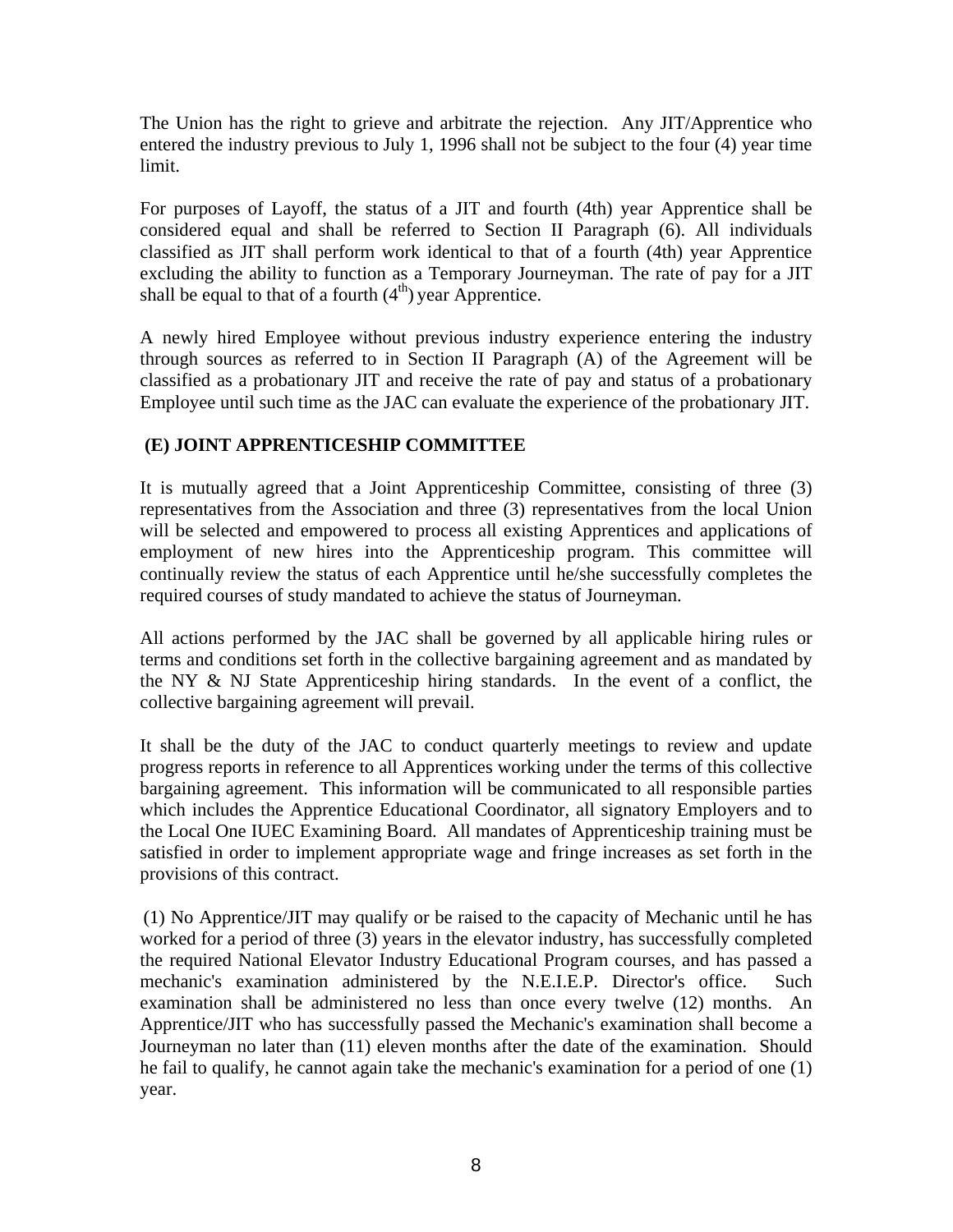When a Company needs an additional Mechanic in Contract Service it shall have the right to upgrade an Apprentice from among the Apprentices on the payroll of the Company to the position of Temporary Mechanic. When the Company needs another Mechanic in Contract Service, it shall call the Union and request the referral of a Mechanic, in accordance with Section II hereof. Further openings for Mechanics and Temporary Mechanics shall be filled in the same alternative manner. If a Contract Service Mechanic or Mechanics are laid off by an Company signatory to this agreement subsequent to the designation of a Temporary Mechanic under this procedure, the Union may, pursuant to Section II of this Agreement, refer such laid off Contract Service Mechanic or Mechanics to the appropriate Company as a replacement for the Temporary Mechanic or Mechanics most recently designated pursuant to this procedure and the Employer shall put back to Apprentice status Apprentices working as Temporary Mechanics when their temporary assignment is completed or within 15 days of when the Employer is notified that there is a qualified Mechanic available, whichever comes first. This provision shall apply on an industry-wide basis. In such event the designated Temporary Mechanic or Mechanics in contract service will revert back to the prior status as an Apprentice.

With respect to Construction, Modernization and Repair, prior to making any Apprentice a Temporary Mechanic the Company will first request a Mechanic from the Local Union in accordance with Section II of this Agreement. If during the time an Apprentice is working as a Temporary Mechanic the Local Union can refer a Mechanic in accordance with Section II of this Agreement then the Company agrees that such Temporary Mechanic will revert back to his prior status as an Apprentice when their Temporary assignment is completed or within 15 days, whichever comes first. The last Temporary Mechanic made shall be the first required to revert back to Apprentice status on an industry-wide basis. It is understood, however, that such reverting back will not include a Mechanic laid off in Construction or Modernization requiring a Temporary Mechanic in Repair or Contract Service to revert back to Apprentice status, nor a Mechanic laid off in Contract service or Repair requiring a Temporary Mechanic in Construction or Modernization to revert back to Apprentice status unless qualified to perform the type of work in such department. A Company may also make an Apprentice a Temporary Mechanic to perform work as an adjuster, subject, however, to the prior agreement of the Business Manager of the Union. The Union will not act in arbitrary or capricious manner relative to such a request.

 (2) In the case of reduction in the work force of any Company in any department, Temporary Mechanics in that department shall revert back to Apprentices before any Mechanics in the department shall be laid off. It is further understood that men working as Adjusters shall not be subject to the above.

(3) However, the Company may elevate any experienced Apprentice to Temporary Mechanic for a period not to exceed two (2) weeks without reference to the above. The Company will notify the Union at the start and the end of any such assignment. Apprentices assigned to work as Temporary Mechanics pursuant to this provision may not again work as a Temporary Mechanic for thirty (30) days without prior approval from the Union.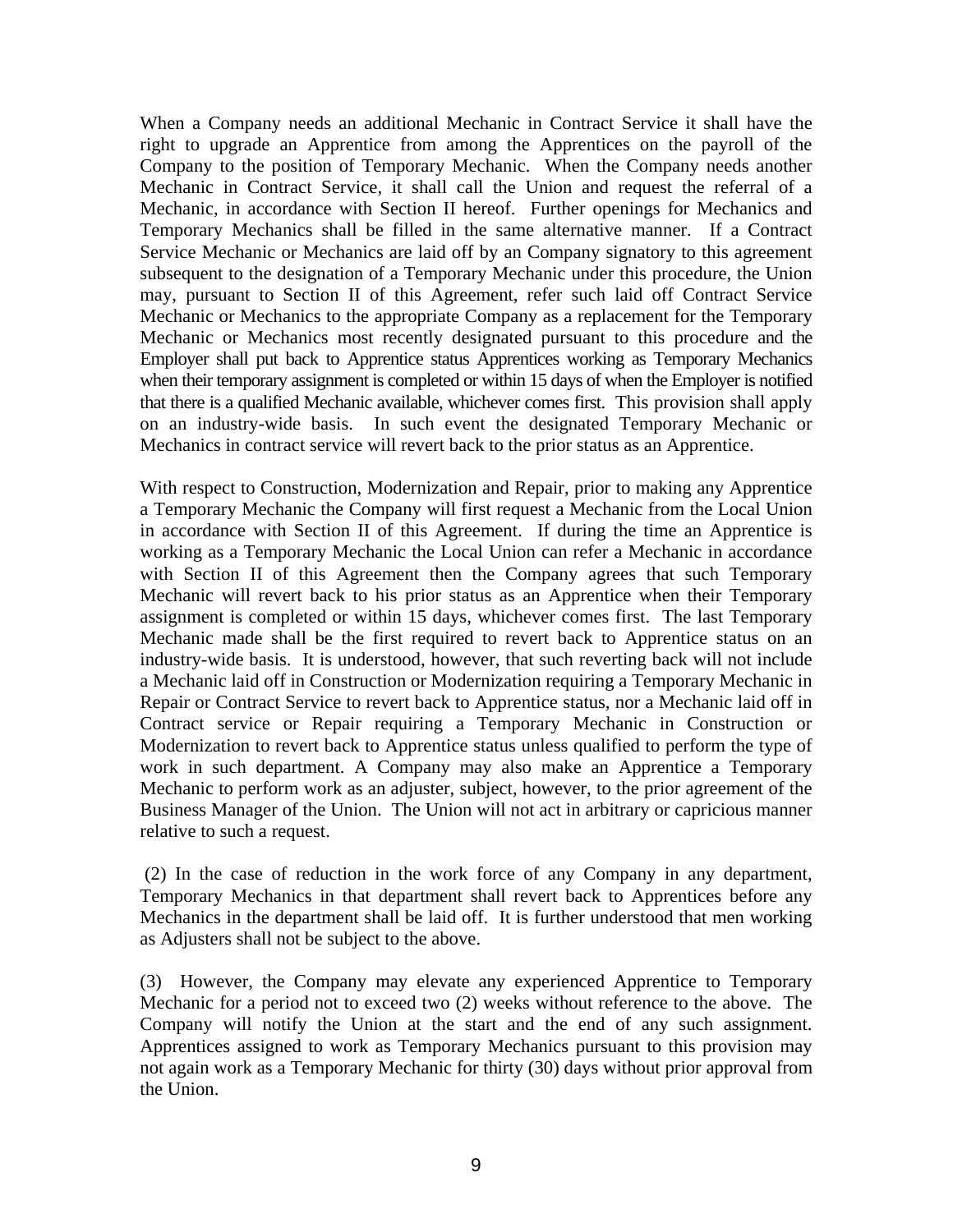### **(F) HOLIDAYS**

The following holidays shall be observed:

New Year's Day, Lincoln's Birthday\*, President's Day, Good Friday, Memorial Day, Fourth of July, Labor Day, Columbus Day, Veterans Day, Thanksgiving Day, Friday after Thanksgiving, and Christmas Day.

(\* Effective January 1, 2006, in lieu of Lincoln's Birthday, Good Friday shall be observed.)

Employees will not be granted time off from work on Election Day for voting purposes except as otherwise provided by law.

Any bona fide Employee who does not work on the holidays mentioned above will be paid at his single time rate for such days. A bona fide Employee, within the meaning of this Section, must have worked the last complete scheduled workday prior to, and the next complete scheduled workday after such holiday. Exceptions for the above requirements will be given when, due to a legitimate family illness or due to an emergency that prevented attendance, an Employee is unable to comply, then such Employee will receive pay for the holiday. To qualify for this exception the Employee must provide Supervision with satisfactory documentary evidence that may be required.

The above holidays shall be observed on the day set for such observances by the majority of the trades in the Building and Construction Industry in the City of New York and the parties shall mutually agree on the specific date at least thirty (30) days in advance of the observance of the holiday. Any holiday that falls on a Saturday shall be observed on Friday. Any holiday that falls on a Sunday shall be observed on Monday.

Employees who work on a holiday that falls on a Saturday or Sunday, and that holiday is observed on a Friday or Monday, shall be paid at the specified overtime rates for the work performed on Saturday or Sundays. Holiday premium pay shall be applicable only in circumstances where Employees perform work on the day on which the Saturday or Sunday holiday is observed, i.e. on Friday or Monday (e.g. if July 4<sup>th</sup> falls on a Saturday, it will be celebrated on Friday, July 3. Work performed on July 3 will be paid in accordance with the provisions of Section IV, (E) or Section VI, (N); worked performed on July  $4<sup>th</sup>$  will be at the specified, non-holiday overtime rates.

Should the Company require that the Employee work on any paid holiday, he shall be paid the holiday pay plus the applicable overtime pay.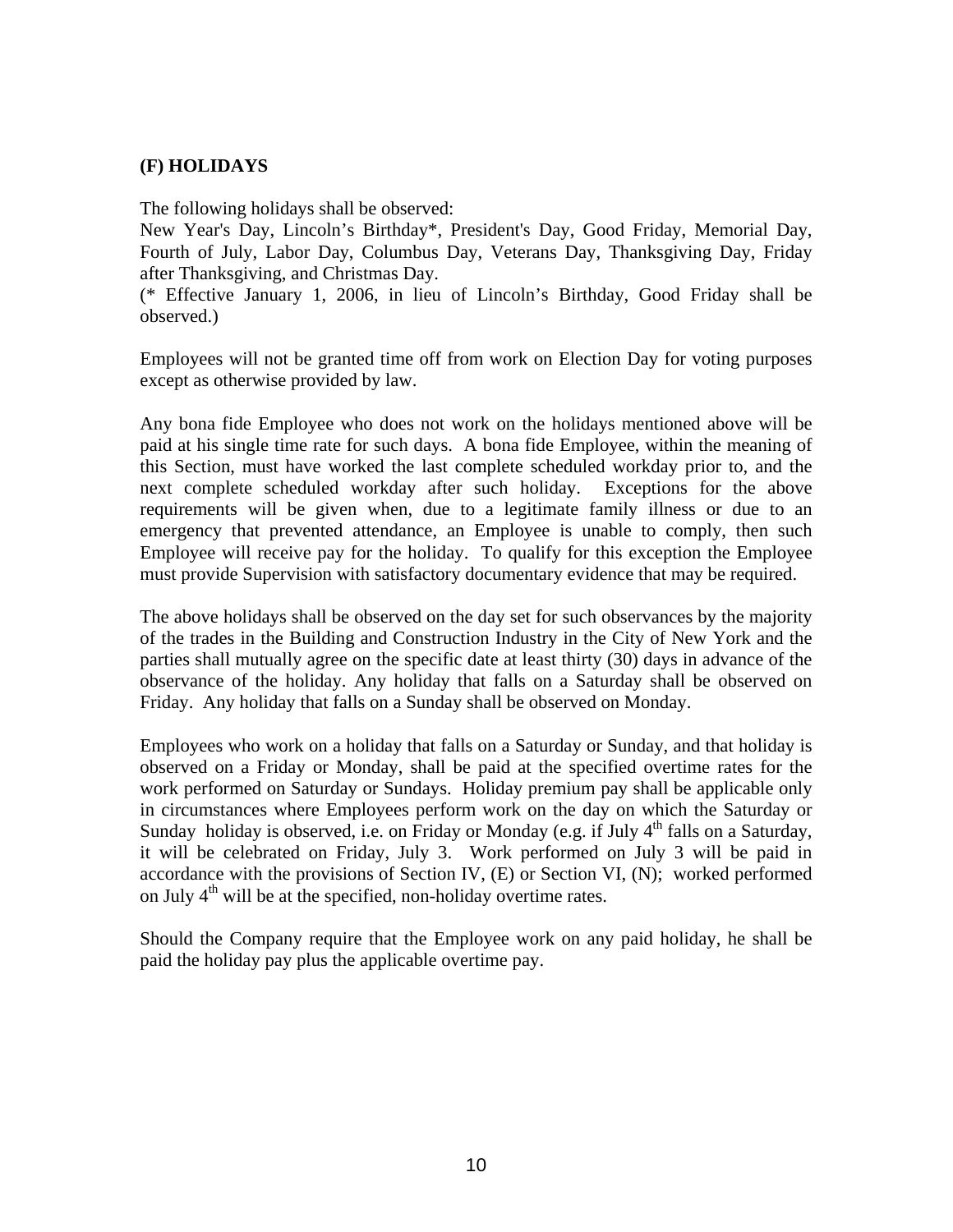#### **(G) HEALTH PLAN AND PENSION PLAN**

1. The National Elevator Industry Health Plan and the National Elevator Industry Pension Plan and Declarations of Trust as the same now exist or may hereafter be amended during the term of this Agreement including any change in benefits and Company and/or Employee contributions, are hereby made part of this agreement.

(a) The Health Plan shall be financed by mutual contributions of the Company and Elevator Constructor Mechanics and Apprentices as provided herein. The Company agrees to pay and contribute the amount listed below for each hour of work performed by all Elevator Constructor Mechanics and Apprentices in its employ.

| Effective | Health                      |
|-----------|-----------------------------|
| Date      | Contribution                |
| 3/17/05   | \$7.275                     |
| 3/17/06   | \$7.775 (increase of \$.50) |
| 3/17/07   | \$8.275 (increase of \$.50) |
| 3/17/08   | <b>TRD</b>                  |

Each Elevator Constructor Mechanic and Apprentice shall continue to contribute three and one-half cents  $(3\frac{1}{2}\phi)$  per hour. Payments of said contributions by the Company and Elevator Constructor Mechanics and Apprentices shall be in accordance with the National Elevator Industry Health Plan and Declaration of Trust.

(b) The Plan of Pension Benefits shall be financed by contributions as provided herein. The Company agrees to pay and contribute the amount listed below for each hour of work performed by all Elevator Constructor Mechanics and Apprentices in its employ:

| Effective | Pension      |
|-----------|--------------|
| Date      | Contribution |
| 3/17/05   | \$3.42       |
| 3/17/06   | \$3.94       |
| 3/17/07   | \$4.21       |
| 3/17/08   | \$4.48       |

Payments of said contributions by the Company shall be in accordance with the terms of Declaration of Trust adopted by the Board of Trustees appointed under the National Elevator Industry Pension Plan.

2. If the Company is required for any reason to increase the Company's contribution to the National Elevator Industry Health Plan or Pension Plan, then the amount of such additional Company contribution shall serve to reduce the effective wage rate set forth in Section VII of this Agreement in an amount adjusted to reflect such increased Company contribution and its effect upon the wage rate.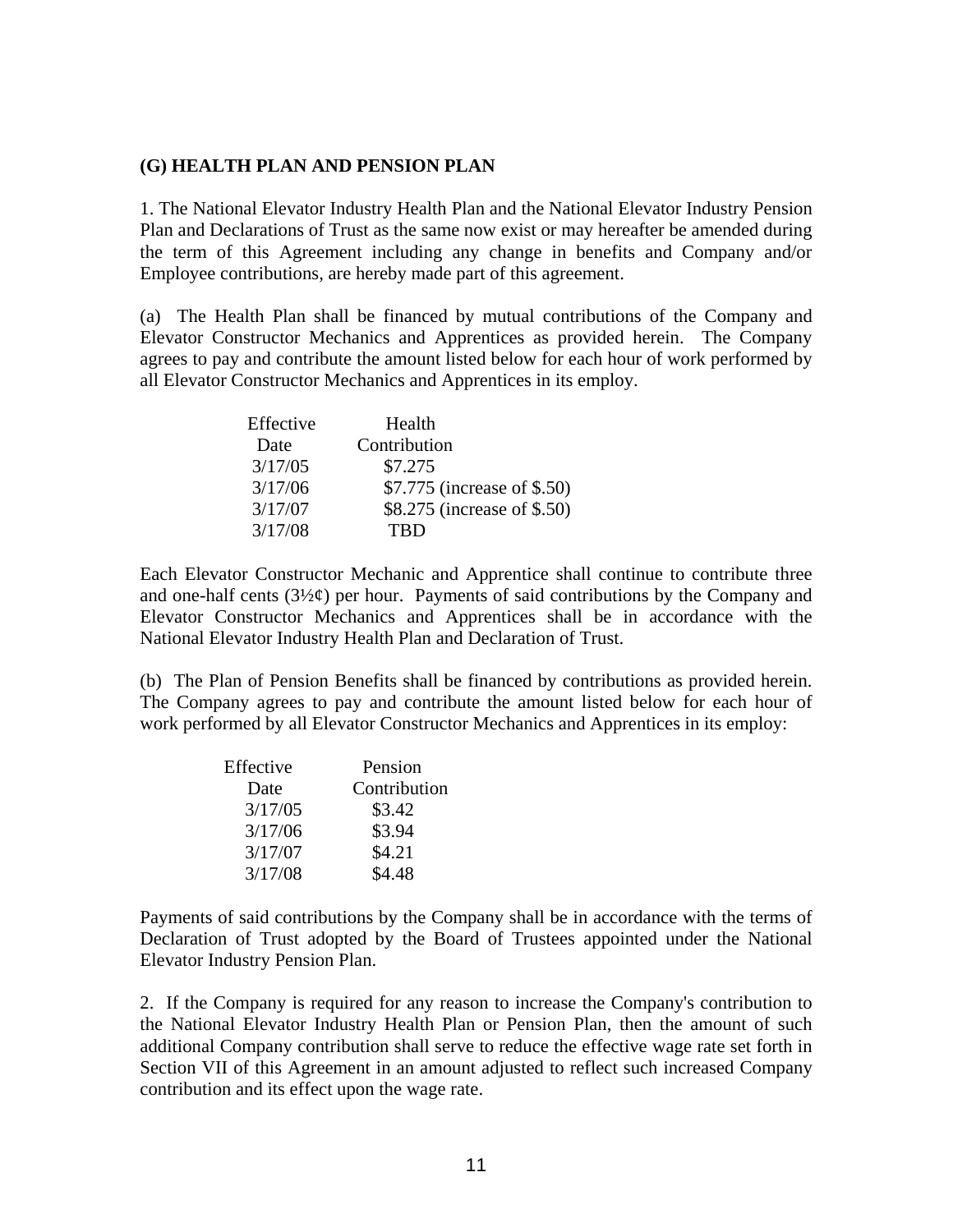3. In no event shall the contribution rate of any Company exceed the lowest contribution rate paid by any other contributor to the Welfare and Pension Plans for the type of work covered by this Agreement.

# **(H) METHOD OF PAYMENT**

All Employees not enrolled in direct deposit shall be paid by check, which shall be sent to any address they elect to designate, other than the Company address. Employees may be given the option of electing direct deposit in lieu of the foregoing. Once enrolled in direct deposit, the Employee may elect to discontinue enrollment by giving their Company ten (10) days written notice. No Employee is to cash any check other than their own personal check. The Company agrees that the pay day will be either Thursday or Friday except when compelled by City or Government contract to pay differently. Employees must be paid by voucher in the morning of the next regular work day following the Employees regular pay day if the Employee did not receive their regular check or pay by direct deposit. Voucher must be at least seventy-five percent (75%) of Employees earned pay (gross).

All Employees hired or rehired consistent with applicable law shall be required to utilize the Company's Direct Deposit method of pay. Existing Employees who enroll in the Company's Direct Deposit method of payment for the first time shall receive a one-time bonus of \$50.00 (fifty dollars).

To receive the bonus, the Employee must not have been enrolled in the Company's Direct Deposit program in the past. If the Employee withdraws from the Direct Deposit program within one (1) year after enrolling, the Employee must reimburse the Company the \$50.00 (fifty dollar) one-time bonus.

Time tickets shall be made out on Company time. The Company shall not change the hours or expenses on any time ticket without informing the Employee. The Employee's time not in dispute shall not be held up. Elevator Constructors shall receive, at the time of weekly payment, a check stub containing the following information:

- 1. Employee's name.
- 2. Total hours worked regular and overtime.
- 3. Total wages weekly and accumulative.
- 4. Federal income taxes withheld.
- 5. F.I.C.A. taxes withheld.
- 6. Welfare and pension deduction.
- 7. Vacation accrual-year to date.
- 8. Annuity hours weekly and accumulative.
- 9. 401(k) deductions weekly and accumulative.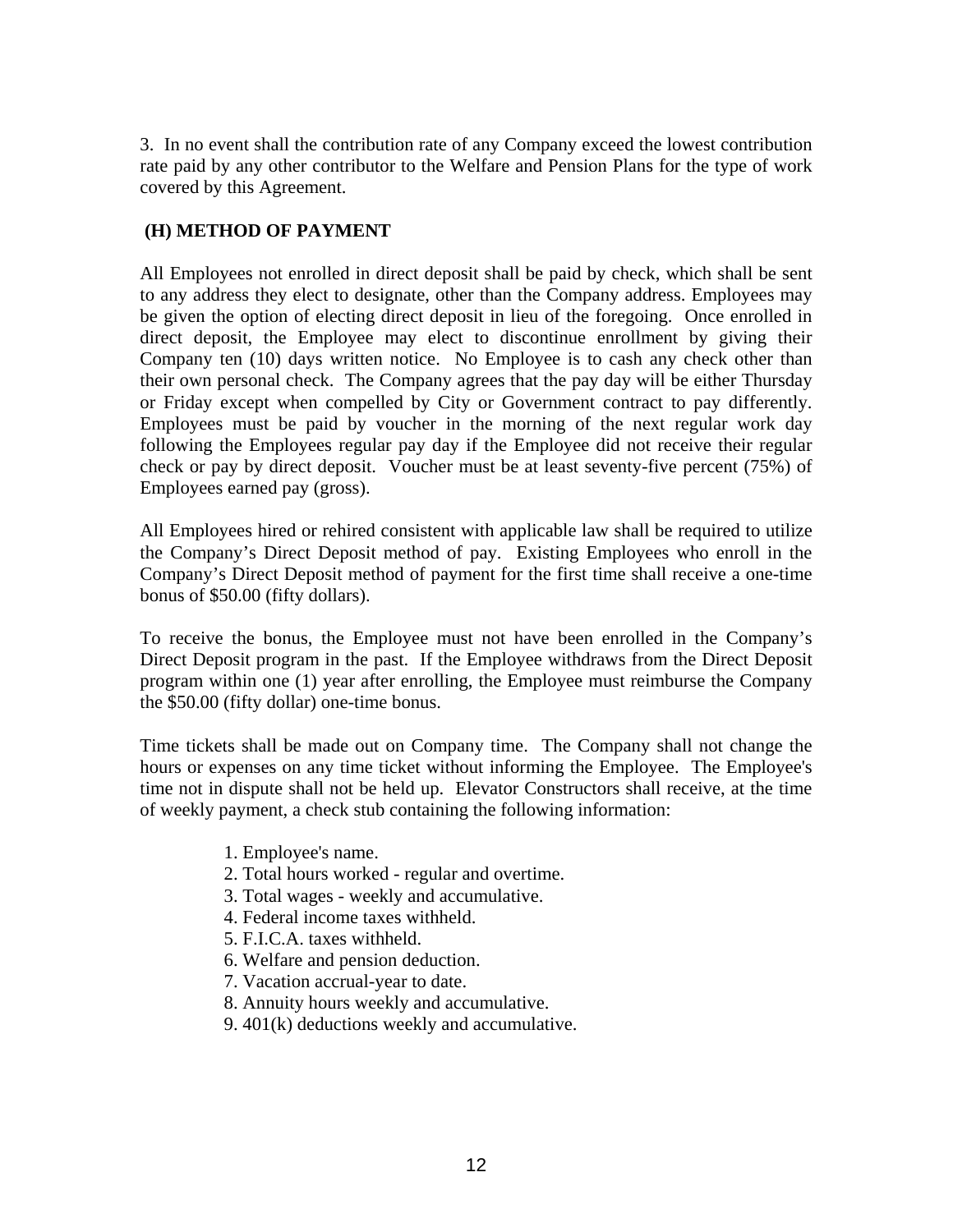At the time of weekly payment, at the Employee's request, the Company shall also provide the Employee with a document, in writing, reporting the time the Employee submitted to his Company for that payment, regardless of whether the Employee submitted their time on paper, electronically, or by any other medium.

Should the Company payroll and/or accounting department experience a short work week due to a holiday or any other reason, the Company shall make any special arrangements necessary to insure Employees receiving pay on schedule.

# **(I) FRACTION OF A DAY**

The Employee shall be paid for any fraction of a day at the appropriate hourly rate. Any fraction of an hour worked will be paid to the nearest minute or other suitable increment based upon the technical capabilities of the Company. This applies to jobs on which an Employee is paid at a single time rate.

# **(J) REPORTING TIME**

Whenever a Journeyman or Apprentice/JIT covered by this Agreement reports to work on a Construction, Modernization or Repair job as defined in Section VI (B) "Work Assignments" at the request of the Company and there is no work available except for reasons beyond the control of the Company, the Employee shall receive two (2) hours pay at straight time.

When a Journeyman or Apprentice**/**JIT covered by this Agreement reports to work on a Construction, Modernization or Repair job as defined in Section VI (B) "Work Assignments", without being notified not to report and commences work on such job, the Employee shall receive two (2) hours pay at straight time rates if the Employee ceases to work at the direction of the Company.

### **(K) TRANSPORTATION AND TRAVEL TIME**

An Employee who is covered by this contract, who is sent out of town by the Company, shall be paid travel time at time and one-half, if such travel takes place prior to and/or after the regular work hours, at the start and finish of the job. The Employee will also be reimbursed for all out-of-pocket transportation expenses and room and board. The room and board allowance shall not be less than \$20.00 per day or \$140.00 per week. If the Company and the Employee agree that the Employee use his personal auto for transportation the Employee is to be paid forty and one-half cents (\$.48.5) per mile.

NOTE: The mileage reimbursement rate shall be changed thirty (30) days after receipt of notification of a change in the IRS Standard Mileage Rate then in effect. The rate at that time shall be the new IRS Standard Mileage Rate then in effect.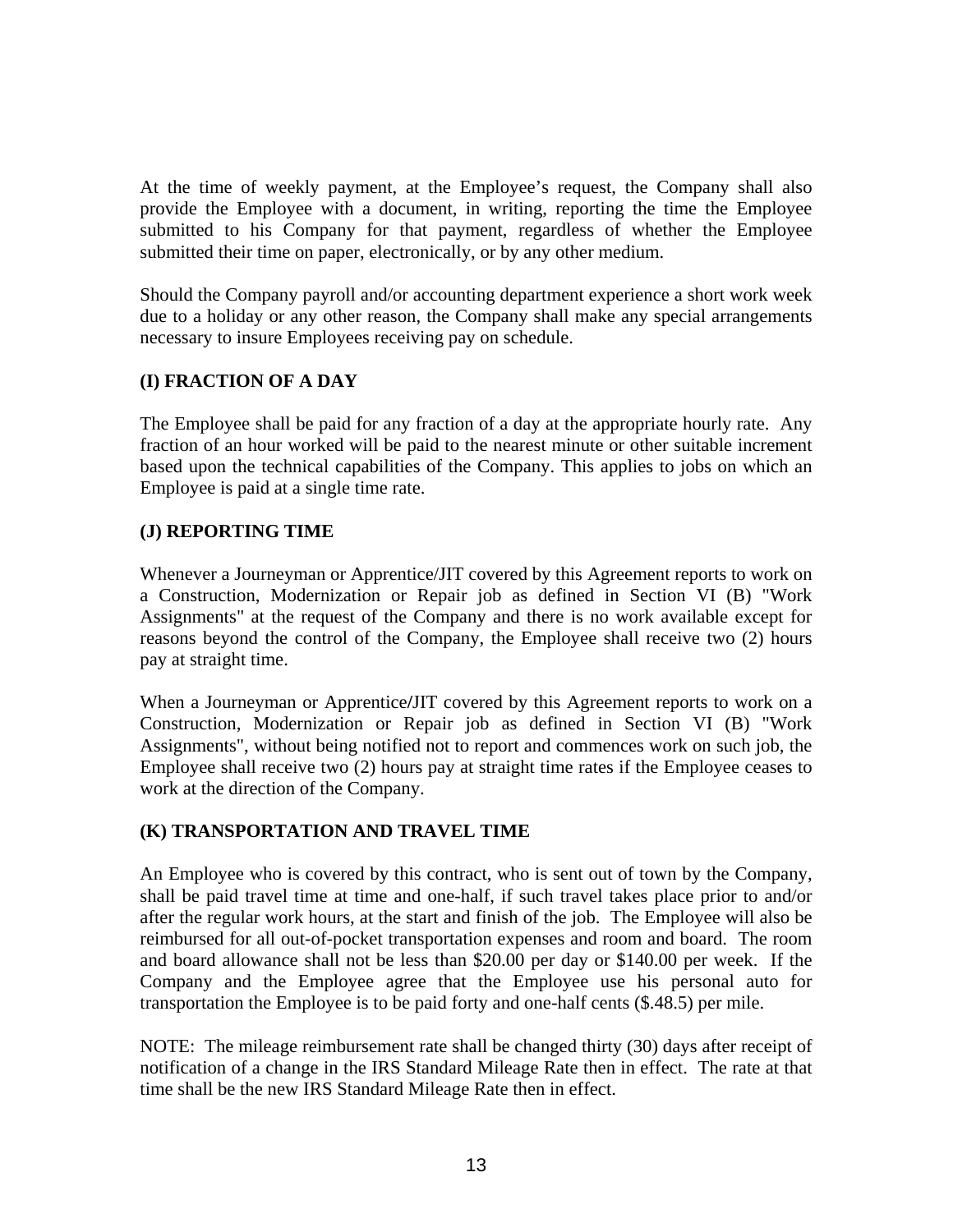Employees operating vehicles provided by the Company shall not be entitled to payment of wages or commuting expense for time spent driving from the Employee's home to the first job site of the regular work day or driving from the last job site of the regular work day to the Employee's home (Note: Employees shall be reimbursed for any tolls in excess of the toll charge for passenger vehicles).

### **(L) SUB-CONTRACTORS**

On any job where the Company sublets any work within the trade jurisdictions of the Elevator Constructor, it is understood that the Company shall have inserted in its contract with the sub-contractor a clause requiring that Elevator Constructor Mechanics and Apprentices covered by this Agreement be employed on this work. If the Union cannot supply Elevator Constructors qualified for the class of work involved, or if said workers cannot perform this work competitively, the sub-contractor may employ other qualified men at rates specified herein.

### **(M) NAMES - COMMUNICATIONS – RULES**

1. The Company agrees that at the end of the calendar year, the Company shall, upon request of the Union furnish the names of members of Local No. 1, carried on their payroll during the year, with the total number paid in wages to each man. Also upon request of the Union, the Company will, within two (2) working days supply the weekly wage, hours worked and travel time of any member of Local No. 1 (Limit to eight (8) men in any week or ninety-six (96) men per year per Company).

2. No discrimination shall be made against any member of the Union or any Company. All written communications passing between the Company and the Elevator Constructors Union shall be addressed to their respective designees.

3. No salaried Employee, partner or member of a firm of the Company shall perform any of the physical work of Employees covered by this Agreement unless agreed to by the Union, except for purpose of instruction and in cases of emergency or in which the services of the Elevator Constructors are not available. An emergency shall be defined as a situation, in which someone is caught in an elevator, or personal safety is in immediate danger or substantial property damage is involved.

4. Neither the Company nor the Union shall adopt any rule or regulation that conflicts with any of the provisions of this Agreement.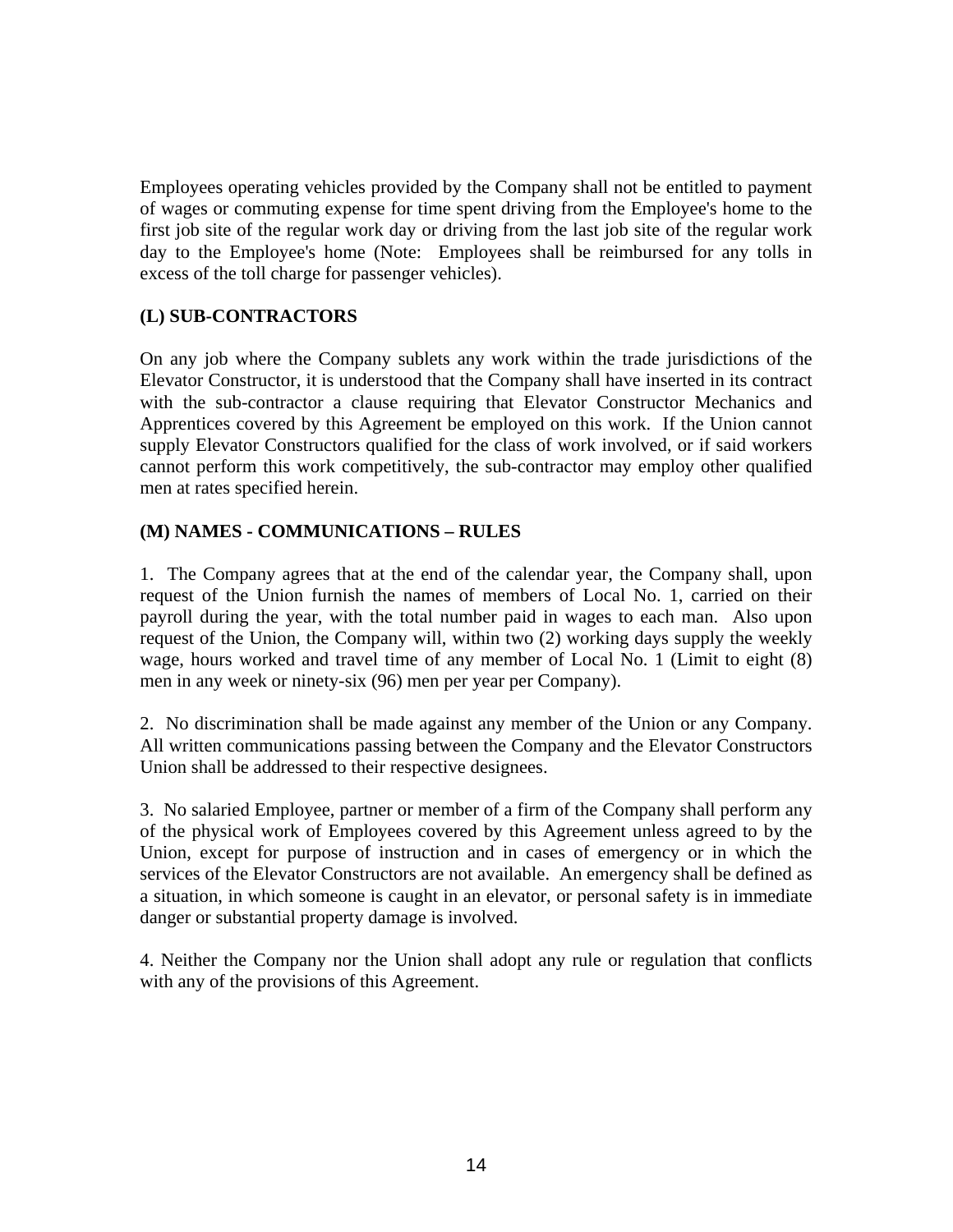### **(N) JURISDICTIONAL DISPUTES**

The Union and the Company agree that the Arbitration Plan adopted by the Building Trades Company's Association of New York shall be used to resolve any disputes concerning trades jurisdiction arising under Section IV, Construction Work and/or Section V New Construction and Modernization Work in Existing Buildings. The Union shall not be compelled to violate any of the rules of its International Union. The Company(s) shall not be compelled to abide by any decision, agreement, understanding or the like with respect to any Award of jurisdiction not arising from a dispute concerning work performed under Section IV, Construction Work and/or Section V New Construction and Modernization Work in Existing Buildings.

### **(O) LOSS OF CLOTHING AND TOOLS**

1. The Company shall furnish suitable lockers or chests for storage of clothing and tools. In the event of theft or fire, and in order to definitely place the responsibility, it is agreed that claims be limited as follows:

> Clothing......………. 200.00 Tools...................... 900.00

2. In order to fix the responsibility for the amount of loss by theft or fire, it shall be the duty of the men in charge of the work to obtain from the men, when reporting such a loss, a list of the value of the property, which shall be verified by affidavit.

3. Payment shall be upon presentation of an itemized bill dated no later than sixty (60) days following the reported date of loss for the replaced items. The Company agrees to pay sixty percent (60%) of the loss, subject to the above limitations, and the Union agrees to pay the remaining forty percent (40%).

### **(P) LAWS**

In the event that any provisions of this Agreement shall be declared by any Act, Governmental Board, or Agency having jurisdiction, to be illegal or contrary to any law, order or directive of any such Board or Agency having jurisdiction, then such provision shall be inoperative without any effect upon the remaining provisions of the Agreement. It is further provided that in the event any provision or provisions are declared to be in conflict with such Act, Government Board, or Agency, both parties shall meet within thirty (30) days for the purpose of renegotiating the provision or provisions so invalidated.

### **(Q) TOOLS**

The Company shall furnish all power operated tools, rigging equipment, instruments and meters as may be required.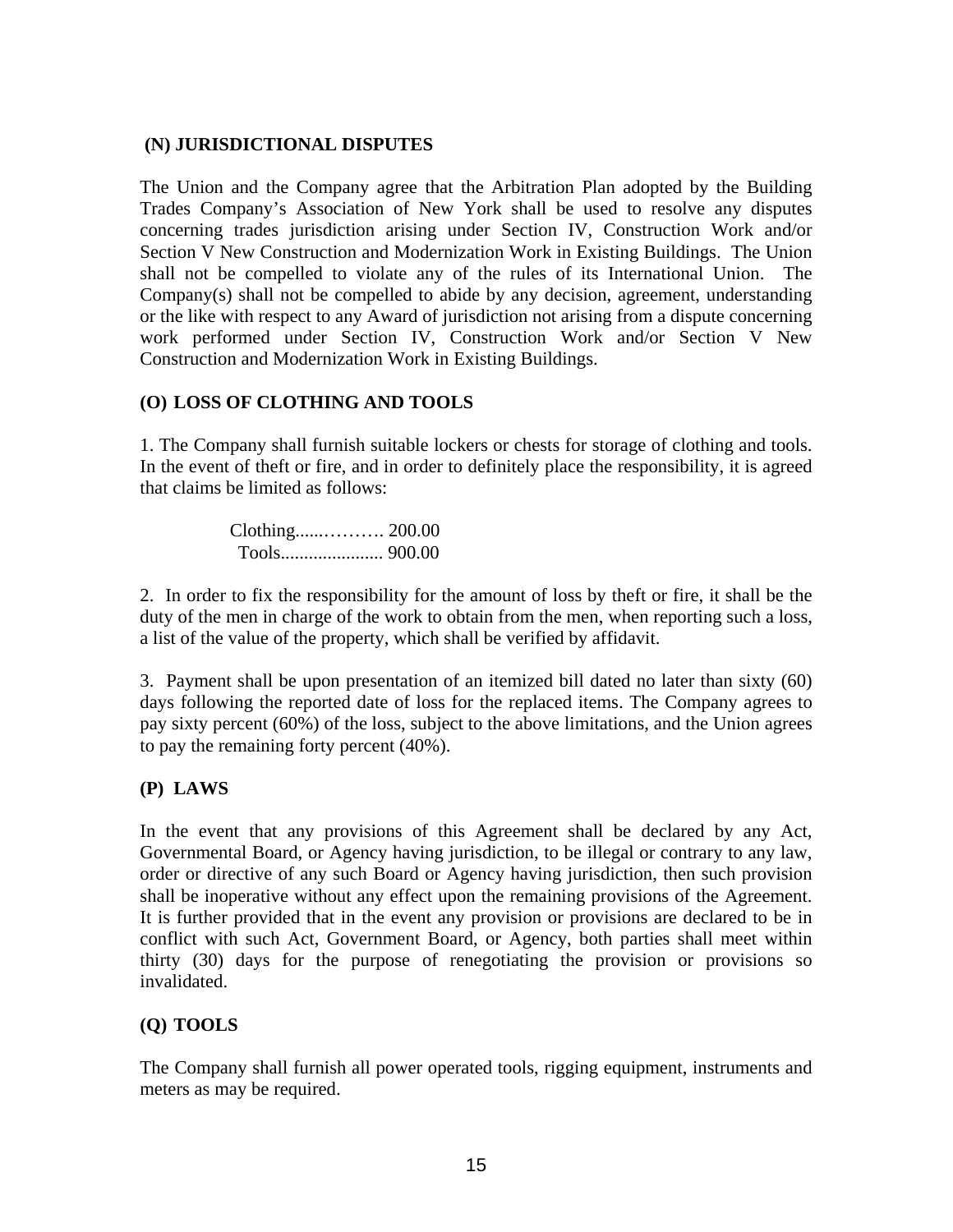### **(R) SAFETY**

The Company and the Union recognizes a mutual obligation to provide a workplace free of hazards. Every Employee is obligated to abide by all safety practices, procedures, methods, policies, etc.

The Union shall designate a Safety Committee, which may review the Safety Practices of the Company and make recommendations to the Company. Quarterly meetings of such Safety Committee will be held with representatives of the Company. It is further understood between the Company and the Union that Company assumes no financial support or liability for such Safety Committee.

The Company recognizes its obligation to comply with applicable state statutes and OSHA regulations regarding the health and safety of its workforce including the handling, use and proper labeling of potentially hazardous materials.

### **(S) SHOP STEWARD**

The Company hereby recognizes that, on any construction or modernization job site with more than seven (7) Employees, there shall be a Shop Steward. The Shop Steward shall be designated by the Union Business Manager from among the men on the job. Similarly, for each other department of the Company, providing that such department has more than thirty (30) Employees, a Shop Steward shall be designated for each such department from among the Employees in that department. If, however, such department has fewer than thirty (30) Employees, then there shall be one (1) Steward who will represent more than one (1) department, selected as above. Where the Company operates its departments (other than construction) out of more than one (1) location, the above recognition shall apply to each such location.

Such Shop Steward will perform his normal work assignments during his normal working hours and will only conduct Union business prior to or after working hours. Union business is defined as the investigation of grievances, trade jurisdictional problems, Union security problems and safety. The Shop Steward shall have no right to interfere with any work assignment, nor have any right to engage in or call any work stoppage, slowdown, or in any other means interfere with the work duties of the Employees.

The Shop Steward, once appointed, shall not be transferred or laid off from that job while that job meets the requirements of Paragraph 1 above, provided however, that the Steward must have the skill and ability to perform the remaining work.

The Union will notify the Company in writing of the Employee appointed the Shop Steward.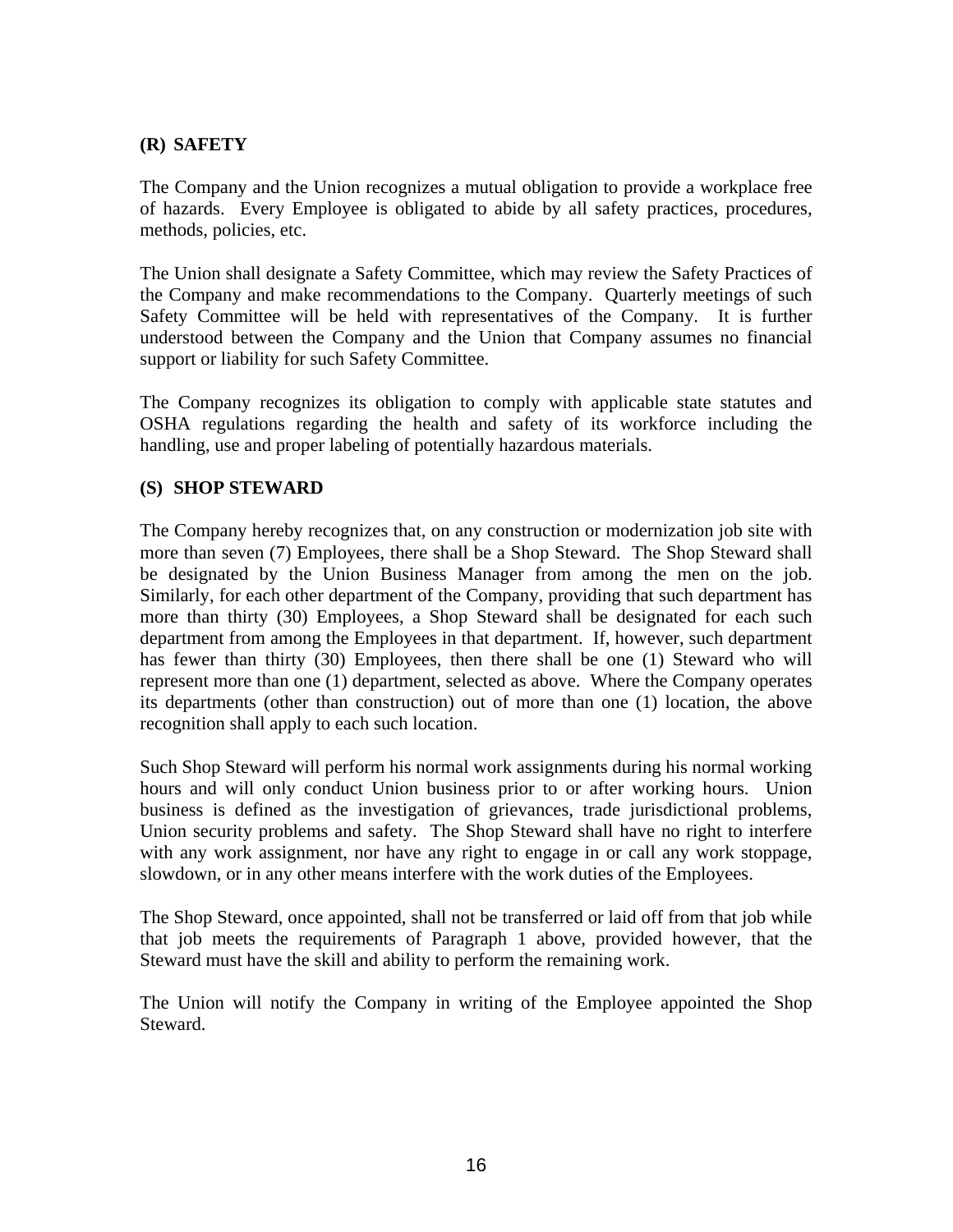### **(T) METRIC TOOLS**

 When and if a Company requires the use of Metric Tools by an Employee in the course of his employment, the Company agrees, upon receipt from the Employee, to reimburse the Employee for all tools required or to provide such tools, at the Company's option.

### **SECTION III - Vacations**

The following plan is established for Vacations:

No Vacation Pay shall accrue for the first six (6) months worked in the industry.

(a) The vacation schedule shall be as follows: Six (6) months or more, but less than five  $(5)$  years – two  $(2)$  weeks, five  $(5)$  years, but less than fifteen  $(15)$  years - three  $(3)$  weeks. Fifteen (15) years or more four (4) weeks.

(b) An Employee who has worked less than five (5) years in the industry shall receive Vacation Pay credit on the basis of four percent (4%) of his hourly rate for all hours actually worked. An employee who has worked five (5) to fifteen (15) years in the industry shall receive Vacation Pay credit on the basis of six percent (6%) of his regular hourly rate for all hours actually worked. An Employee who has worked fifteen (15) or more years in the industry shall receive Vacation Pay credit on the basis of eight percent (8%) of his regular hourly rate for all hours actually worked.

(c) The vacation pay accrued from January 1 of one (1) year through June 30 of the same year shall be paid in full to the Employee by July 15 of that year. The vacation pay accrued from July 1 of one (1) year through December 31 of the same year shall be paid in full to the Employee by January 15 of the succeeding year.

(d) Except in cases of hardship, each Employee shall schedule his vacation as follows:

Each Employee will take one-half (1/2) of his vacation between January 1 and June 30 and one-half (1/2) between July 1 and December 31. Employees entitled to three (3) weeks vacation may elect to take the odd week in either period. Employees shall schedule vacations in no less than five (5) regular work days, exclusive of any holidays which may fall in the vacation period. Vacations shall be arranged with the Company so as to cause a minimum of interference with work. Where a team is broken up because of vacation, the Company shall have the right to place the extra Employee to the Company's advantage. As between Employees, the first selection of vacation date shall be given to the Employee with the longest service in the bargaining unit. The taking of all vacation shall be mandatory.

(e) Vacation pay accrued will change from four percent (4%) to six percent (6%) on the first payroll period after the first (1) month following completion of five years in the business. These five (5) years include the six (6) months probationary period.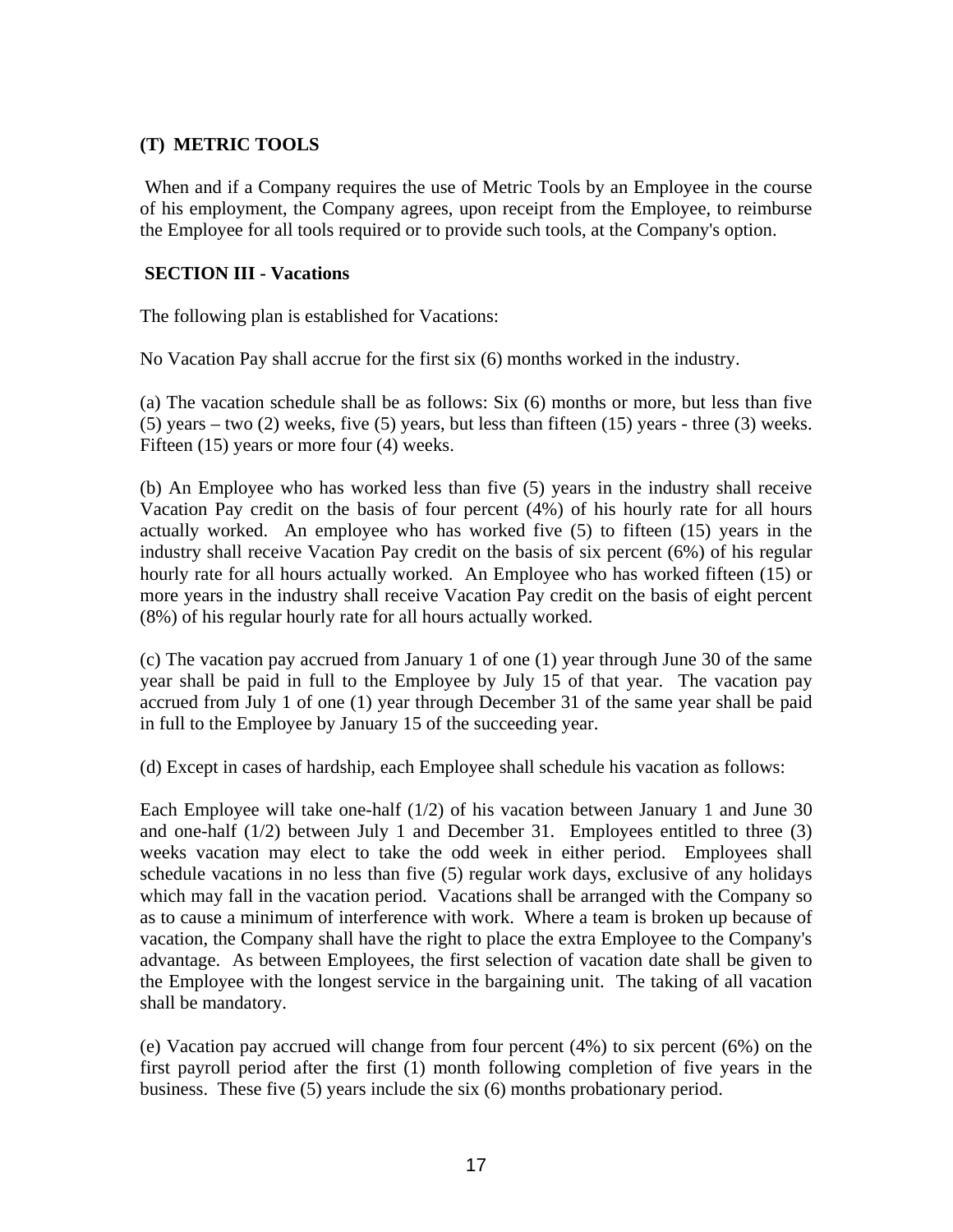(f) The local Union shall furnish the Company on request, dates that Elevator Constructor Mechanics and Elevator Constructor Apprentices were first employed in the elevator industry.

(g) When an Employee leaves the Company the Vacation Pay shall be retained. He shall receive the retained amount due him at the time specified in (c) above.

(h) Time spent outside the industry whether or not a member of the Local Union, shall not count toward vacation eligibility status. An Employee with at least one (1) year of service in the industry who takes time off for annual training duty in the United States Armed Service shall have such service time counted toward his vacation eligibility status upon return to the Company.

(i) Hours worked for the Company by a member of a Local Union, while outside of the jurisdiction of that Local shall count for Vacation Pay.

(j) Hours paid as Holiday Pay, vacation or traveling time outside of the regular working hours, are not to be counted as hours worked when computing Vacation Pay.

(k) At the time vacation pay is paid, Federal and State and local taxes shall be withheld on the basis of the number of weeks of vacation or portion of a week of vacation the accrued vacation pay represents. The intent of this provision is that taxes will be withheld at weekly rates rather than the higher rates for a lump sum payment of vacation pay.

(I) Minimum vacation will be paid under the following conditions:

(1) An Employee in the Construction Department works 1530 hours, but less than 1750 hours in a one (1) vacation year, or

 (2) An Employee in the Modernization or Service Department works 1750 hours, but less than 2000 hours in a vacation year.

Minimum annual vacation payments for Employees in Service and Modernization Departments will be equivalent to 40 hours pay for each week of vacation eligibility provided they have worked at least 1750 hours during the vacation year.

Minimum annual vacation payments for Employees in the Construction Department will be equivalent to 35 hours pay for each week of vacation eligibility provided they have worked at least 1530 hours during the vacation year.

The January 15 vacation payout will be made each year according to the four percent (4%), six percent (6%), and eight percent (8%) formula, without regard to the minimums. At the end of the vacation year, the hours worked by each Employee will be totaled and any difference between the amount paid under the percentage formula and the amount due according to the above minimums will be calculated and paid in the July 15 payout.

(m) The vacation year shall be July 1 to June 30.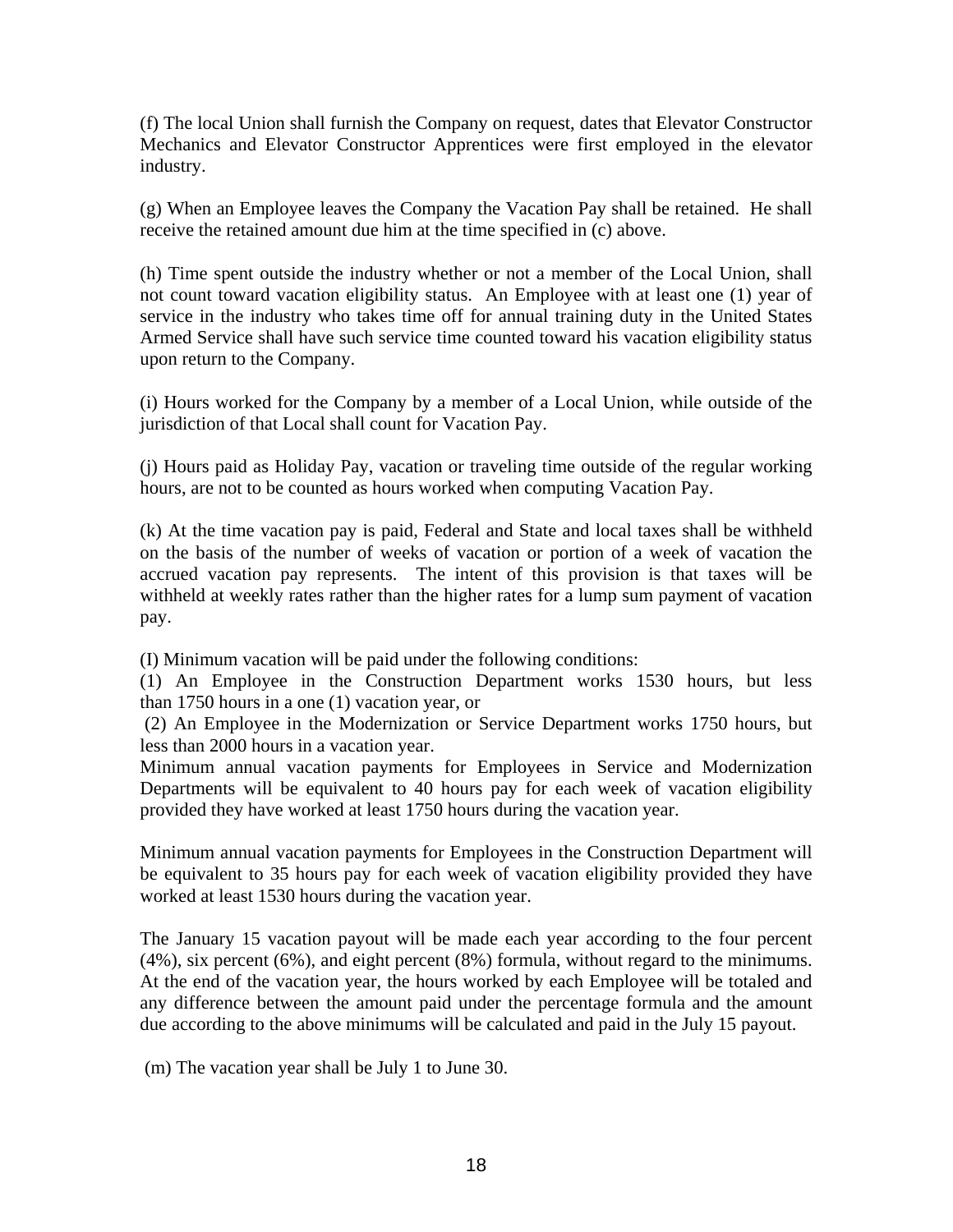### **SECTION IV Construction Work**

### **(A) DEFINITION OF CONSTRUCTION WORK**

It is agreed by the parties to this Agreement that all work specified in this Paragraph shall be performed exclusively by Elevator Constructor Mechanics and Elevator Constructor Apprentices in the employ of the Company. This section shall also include Paragraph 2 (except for 2(a)), Paragraph 3, and Paragraph 9 of Article IV of the Standard Agreement and Joint Industry Committee decisions.

Construction work is defined as follows:

1. The erection of complete new or used elevators, escalators, dumbwaiters, elevettes, parking garage elevators, stage lifts, curtain lifts, console lifts, moving sidewalks, Trav-O-Lators, speed ramps or the like.

2. The removal or dismantling of old elevators, escalators, dumbwaiters, elevettes, parking garage elevators, stage lifts, curtain lifts, console lifts, moving sidewalks, Trav-O-Lators, speed ramps or the like except as noted under the definition of service Work, Section VI of this Agreement.

### **(B) JOINT INDUSTRY COMMITTEE**

The prior decisions of the Joint Industry Committee, established by a joint resolution adopted during the week of October 28, 1963, is hereby recognized and continued for the term of this Agreement. The decisions of this Joint Industry Committee which involves the Company's change in design, new design, or a newly designed product or tools, methods or equipment in connection with such design changes, shall be binding on all parties during the term of this Agreement. Decisions heretofore made and to be made will be annexed to this Agreement as Appendices.

1. Any work jurisdiction question or dispute which involves the Company's change in design, new design or a newly designed product or tools, methods or equipment in connection with such design changes, shall be submitted, within three (3) working days, by either the Company or Local No. 1 to the New York Arbitration Committee. If within five (5) calendar days thereafter the New York Arbitration Committee is unable to reach a decision, then either the Company or Local No. 1 may submit the question or dispute to an Impartial Arbitrator as provided in Paragraph 6 of this Section.

2. Any question or dispute which arises concerning Paragraph (A) of this Section which is not covered by the preceding Paragraph B(1), including local work practices, shall be submitted, within three (3) working days, by either the Company or Local No. 1 to the New York Arbitration Committee. Within seven (7) calendar days after such submission, the New York Arbitration Committee shall meet. If within five (5) calendar days thereafter the New York Arbitration Committee is unable to reach a decision or is deadlocked, then either the Company or Local No. 1 may submit the question or dispute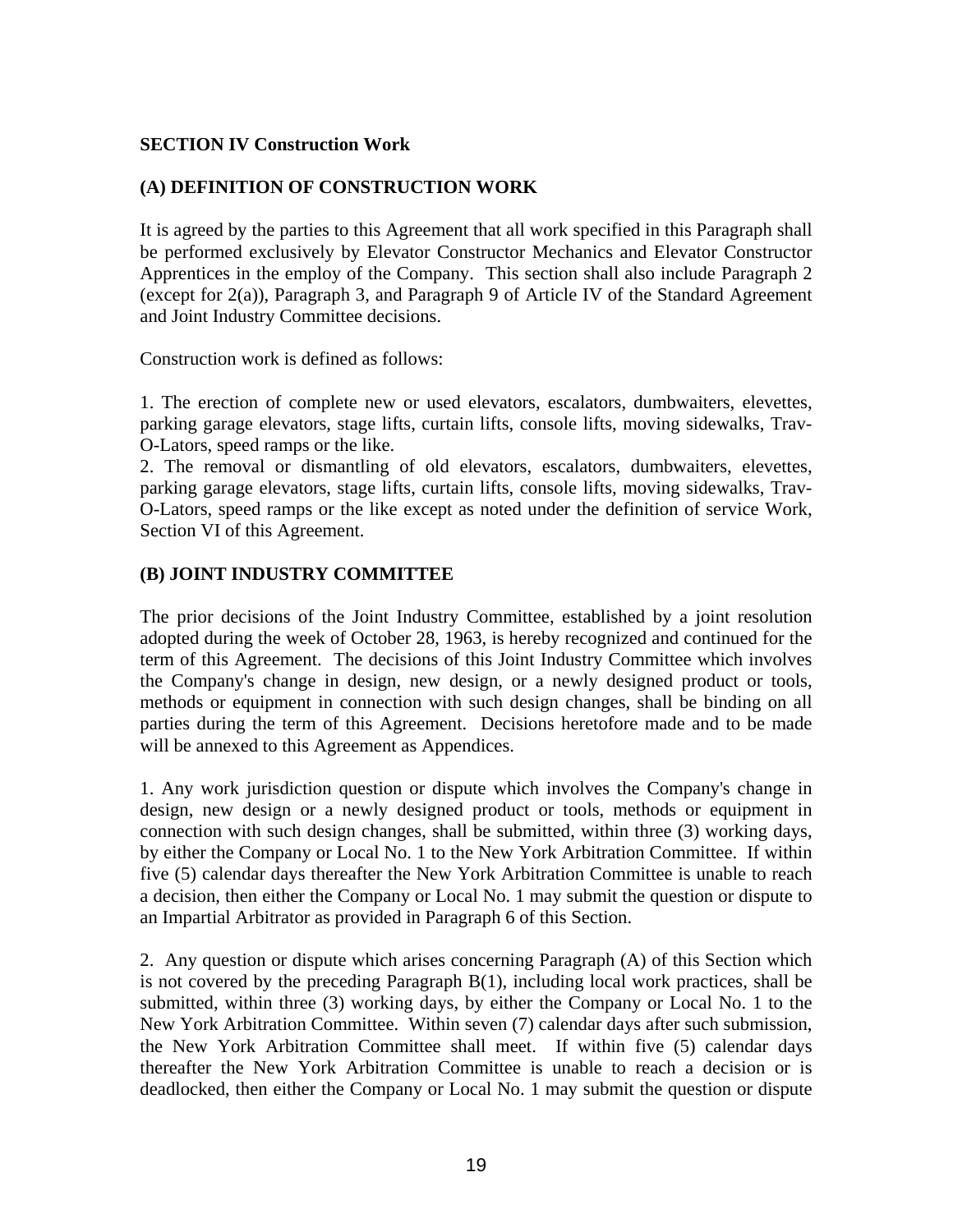to an Impartial Arbitrator chosen in accordance with the voluntary rules of the American Arbitration Association.

3. While any question or dispute pertaining to this Section is being processed, the Company, where possible, shall assign the Employees work other than the work in dispute. Where a determination is made by the Company that the employees are to continue to be assigned to work in dispute, and if such determination is challenged, then a Local Committee consisting of two (2) representatives, experienced in the operations of the Industry, one (1) from each party, shall promptly visit the job site to review the validity of the Company's determination, it being understood that the Employees shall continue to perform the disputed work pending final resolution through all the procedures set forth herein. The unanimous decision of this Local Committee shall be binding on the parties. If there is no such unanimous decision, then the dispute, if it involves Paragraph B(1), shall be referred to arbitration as provided in that Paragraph, and if it involves Paragraph B(2) shall be referred to arbitration as provided in that Paragraph.

4. Where the Company does assign work other than the work in dispute and a point is reached where it is not possible to perform work other than the work in dispute, then the Employees shall perform the disputed work pending final resolution as provided herein.

5. Where there has been a binding decision of the Joint Industry Committee or an award of an arbitrator, and the Company at some future date and under the same factual situation fails to comply with such a decision or award, then the above Local Committee of two (2) representatives shall promptly visit the site of the dispute to determine whether the same factual situation exists and whether the Company is failing to comply. The unanimous decision of the Local Committee shall be binding on the parties. If there is no agreement by the Local Committee, then the matter shall be submitted to the same forum which originally determined the dispute. Pending final resolution by this forum the provisions of sub-paragraphs  $3 \& 4$  above shall apply. 6. ARBITRATION

(a) The parties hereby agree to use the permanent Arbitrator or Panel or Arbitrators mutually agreed on by the Company and the I.U.E.C. for rendering decisions on questions or disputes concerning Paragraph B(1) of this Section. The decisions of the Arbitrator shall be final and binding upon all parties and his expenses shall be borne equally by both parties. The Arbitrator must promptly hold a hearing and must, within ten (10) work days after the hearing, render a written decision.

(b) The Arbitrator shall not have the power to add to, subtract from or modify in any way any of the provisions of Section IV, Paragraph A and Section IVA (Systems, Modular and Industrial Structures) or the procedure set forth in Paragraphs 2, 3, 4, and 5 above. However, the Arbitrator shall have the power to determine what, if any, remedial action should be directed to correct any violations of Section IV, Paragraph A or Section IVA, by either party.

### **(C) ALL WORK IS TO BE PAID FOR AT RATES HEREINAFTER ESTABLISHED**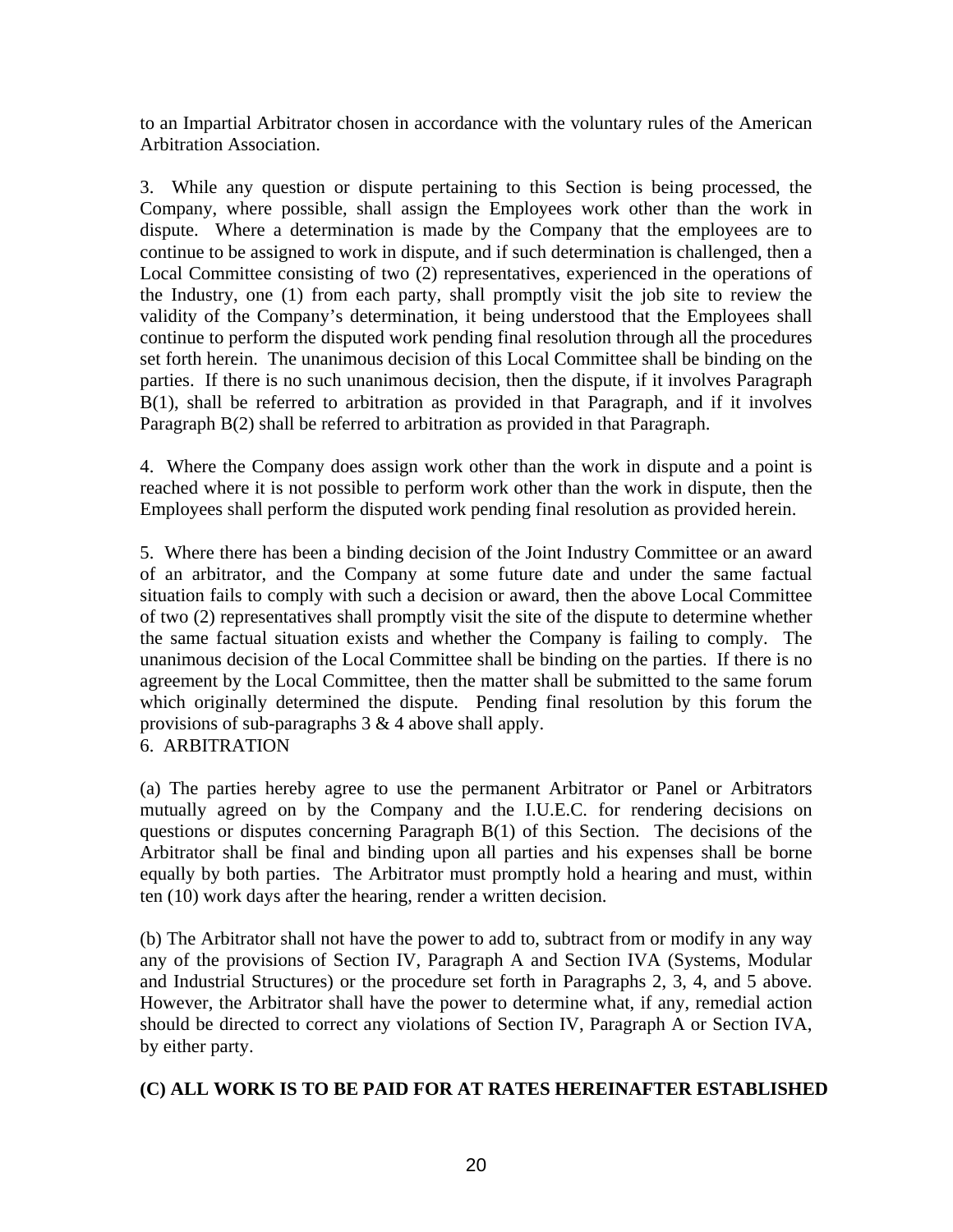### **(D)WORK DAY AND WEEK**

#### (1) Seven (7) Hour Work Day

For the purpose of establishing straight time working hours, the regular work day on construction work shall not exceed seven (7) hours in any one (1) day. Monday, Tuesday, Wednesday, Thursday and Friday shall constitute the regular work week of thirty-five (35) hours.

Monday, Tuesday, Wednesday, Thursday and Friday the regular work day of seven (7) hours is to be performed between the hours of, (1) seven A.M. (7:00 A.M.) in the forenoon and two-thirty (2:30 P.M.) in the afternoon with one-half hour allotted as lunch period from 12 Noon to 12:30 P.M. or (2) (8) Eight A.M. in the forenoon and three-thirty P.M. (3:30 P.M.) in the afternoon with one-half hour allotted as lunch period from 12 Noon to 12:30 P.M. Each employee shall be required to take the allotted lunch period during his work day from 12 Noon to 12:30 P.M.

(2) Eight (8) Hour Work Day

Notwithstanding the provisions of Par. 1 above, when an eight (8) hour work day is required through a project labor agreement, similar customer requirement, or in the interest of job efficiency or other reasons as determined at the discretion of the Company, with notice to the Union, the Company may work a regular work day of eight  $(8)$  straight time hours, with one-half (1/2) hour allotted as lunch period from 12 Noon to 12:30 P.M. The work day may begin at seven A.M. (7:00 A.M.) or eight A.M. (8:00 A.M.). Eligibility for overtime pay shall begin after completion of the regular work day, irrespective of the starting time. Each employee shall be required to take the allotted lunch period during his work day from 12 Noon to 12:30 P.M..

Under either  $(1)$  or  $(2)$  above, once a job site is established as a seven  $(7)$  or eight  $(8)$  hour work day, the job site will remain on that schedule for the duration of the job.

#### **(E) OVERTIME**

Under either a seven (7) hour work day or an eight (8) hour work day, all construction work performed after the regular work day and all work performed on any Saturday or Sunday shall be overtime work and paid for at double the regular rate. Should the Company require that the Employee work on any paid holiday, he shall be paid double time plus holiday pay.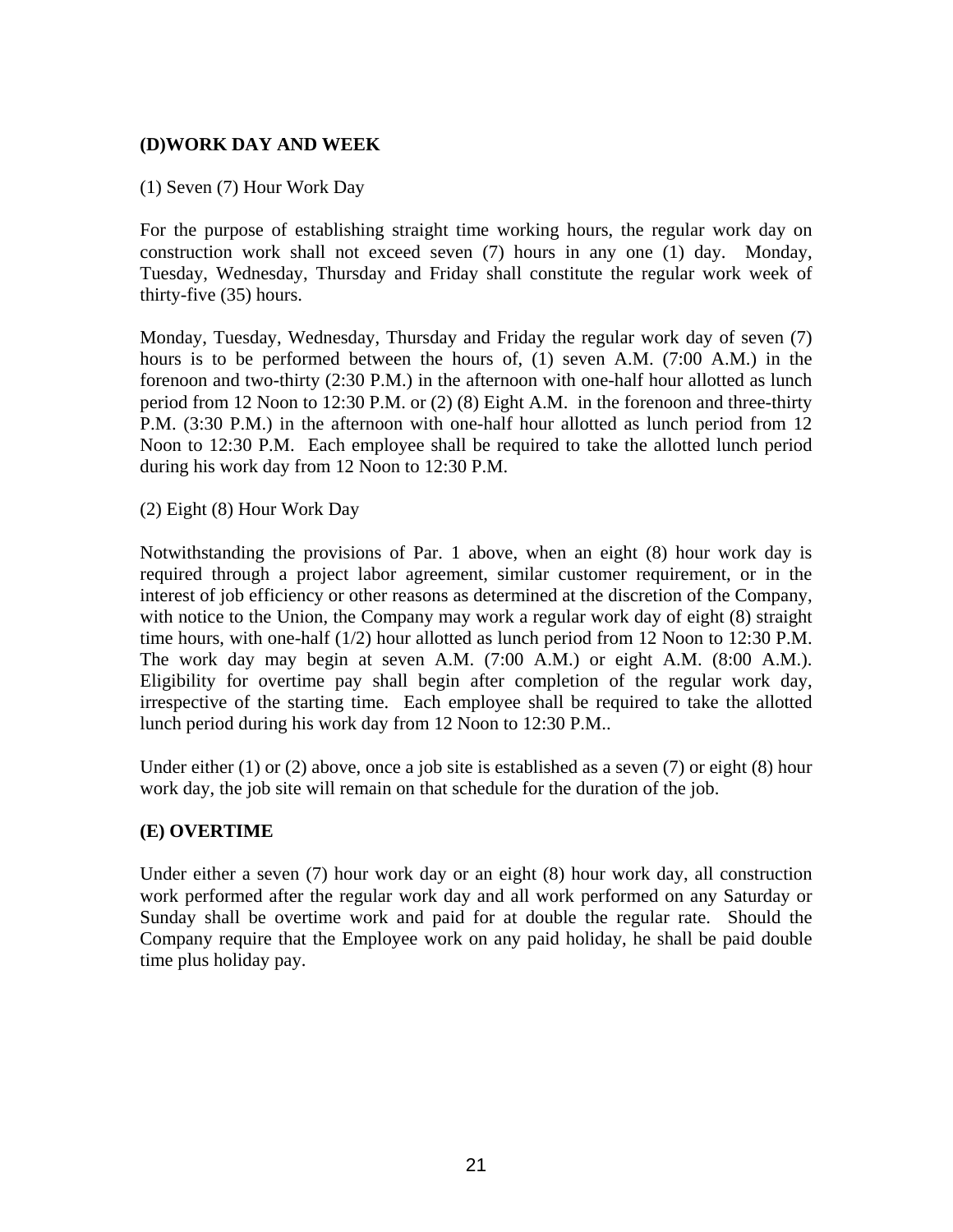Overtime will be shared among the Employees on each job site as equally as practicable, considering the type of overtime work involved, the Employees presently performing such work during the regular working hours, and the skill and ability of the various Employees to perform such overtime work. However, notwithstanding this provision, in circumstances where the Company is required to accelerate the completion of a job, the Company may exercise its discretion in concert with the Union to select from its current Employees to designate those Employees to be assigned to perform the available overtime work.

### **(F)TRAVEL EXPENSE**

Travel expense shall be allowed for each day worked by an Employee reporting to work in the area set forth in Appendix B.

### **(G) Apprentices**

The total number of Apprentices employed by the Company shall not exceed the number of Journeyman, but Company's may use as many Apprentices as best suit their convenience, under the direction of Journeymen, in wrecking old plants, hoisting of all kinds, handling of materials, putting on cables and all foundation work; and it is agreed that there will be no restrictions placed on the character of the work which the Apprentices may perform under the direction of the Journeymen, (except that Journeymen shall operate all hoisting machines). It is also agreed that in drilling holes for plunger elevators, stage, and organ, console or orchestra elevators two (2) Apprentices may be employed to one (1) Journeyman.

### **(H) HOISTING**

The Company reserves the right to hoist or lower all machine room equipment except governors and secondary sheaves, which shall include machines and beams that have been laid out and pre-assembled by the Elevator Constructor before hoisting, pistons, cylinders and trusses or sections of trusses with the aid of derricks or cranes (pistons and cylinders and/or trusses may be hoisted and placed in their final locations). In addition, the Employer shall have the sole option to utilize the outside hoist operated by a Local 1 Elevator Constructor to raise or lower all machine room equipment (not to include ductwork) which shall include machines and beams that have been laid out and preassembled by the Elevator Constructor before hoisting, and other equipment such as air and gas tanks, cutting torches, welders, gang boxes, tools, chain falls, safety equipment (first round of overhead protection and safety lines) and motor room wiring. It is understood that work of this character will be done by Journeymen and Apprentices under the supervision of the Elevator Constructor Mechanic- in- Charge.

Where the Company elects to preassemble or prefabricate Apartment House Elevators as provided in Article IV, par. 3(a) (6) et. seq. the Company shall have the right to hoist or lower all such equipment with such mechanical equipment as the Company deems necessary to perform such work. It is understood that work of this character will be done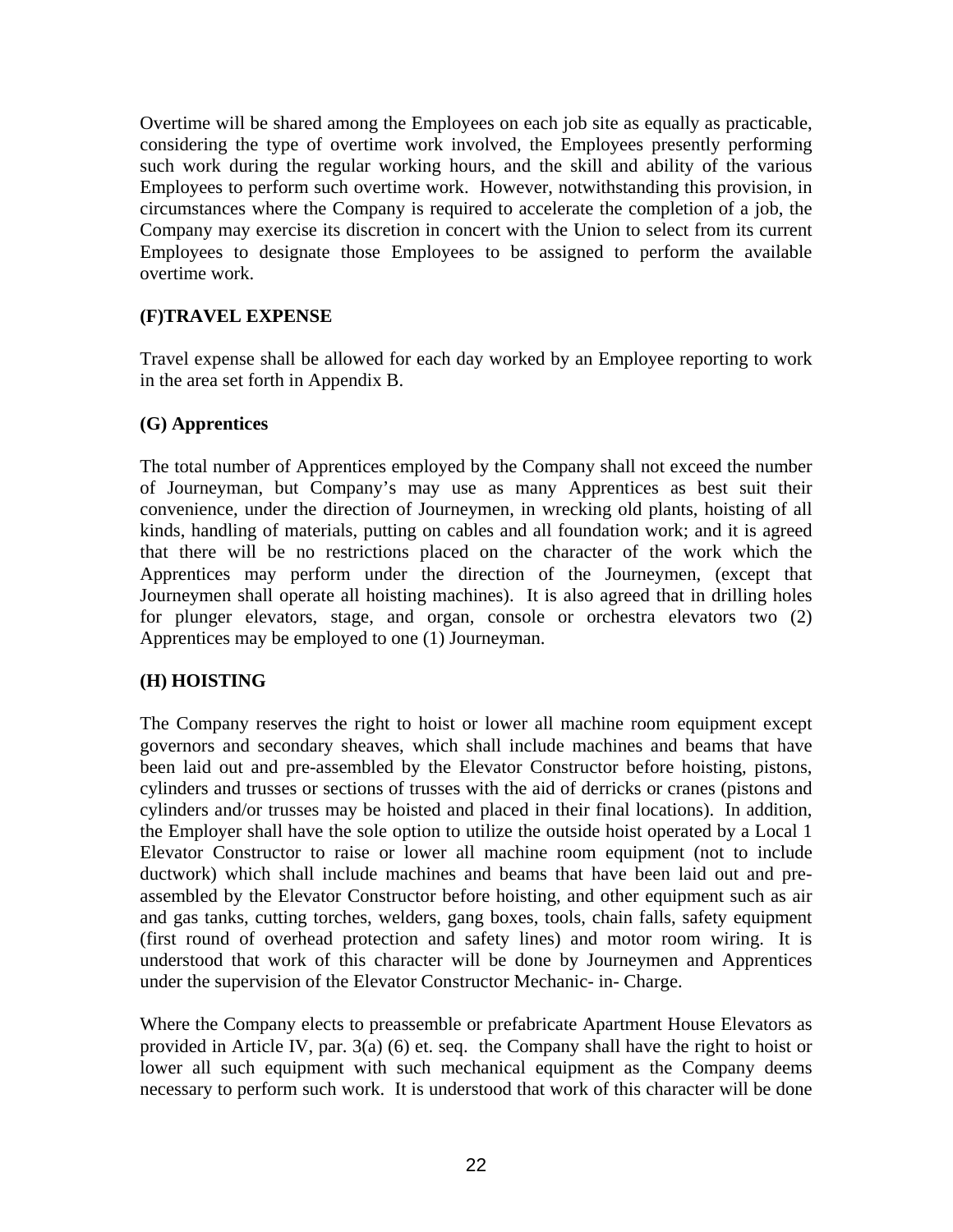under the supervision of the Elevator Constructor in charge. The handling of all rails is under the jurisdiction of the Elevator Constructor. In addition, where trusses or sections of trusses are to be hoisted or lowered outside of the structure, a derrick or crane can be used under the supervision of the Elevator Constructors in the employ of the Company.

The loading, unloading, moving and handling of material may be accomplished by the use of tools or equipment operated by the Elevator Constructor in the employ of the Company. The Company will provide training and necessary licenses for Employees assigned to the operation of such equipment.

When a jobsite material staging area is not more than 100 feet above or below the ground level, the Company will have the right to utilize the outside hoist operated by a Local 1 Elevator Constructor to raise or lower all material and place it at the staging area. When material is to be moved from the staging area, traditional hoisting shall apply. It is understood that work of this character will be done by Journeymen and Apprentices. It is further understood that this shall apply to one staging area per building.

The Union and the Company agree to follow the IUEC/Otis settlement of October 28, 2004 for machine-roomless-elevators (MRL) and/or any other subsequent awards or agreements on MRL.

# **(I) TEMPORARY OPERATION OF CAR FOR OTHER TRADES**

The Company reserves the right to assign Elevator Constructor Mechanics or Apprentices to operate and move incomplete cars to permit trades performing work for the Elevator Contractor, not belonging to the Elevator Constructor, to complete the work. The assignment of Employees to do such work shall be solely in the discretion of the Company. Employees assigned to such work shall be paid at the rate of pay for Construction Workers.

THE COMPANY SHALL NOT BE REQUIRED TO FURNISH AN OPERATOR WHILE ELEVATOR CONSTRUCTORS ARE WORKING IN CONCERT WITH COMPANY'S SUB-CONTRACTOR'S EMPLOYEES WHO ARE MEMBERS OF OTHER TRADES.

If there is a need for more than one (1) movement of a car to be used as a platform for other trades during the period of a day, the Company will hire a full time Operator to move such car. In those situations where multiple cars are involved, the Company shall not use the spotting of all cars at specified floor levels to avoid the Company's obligation to hire a full time Operator.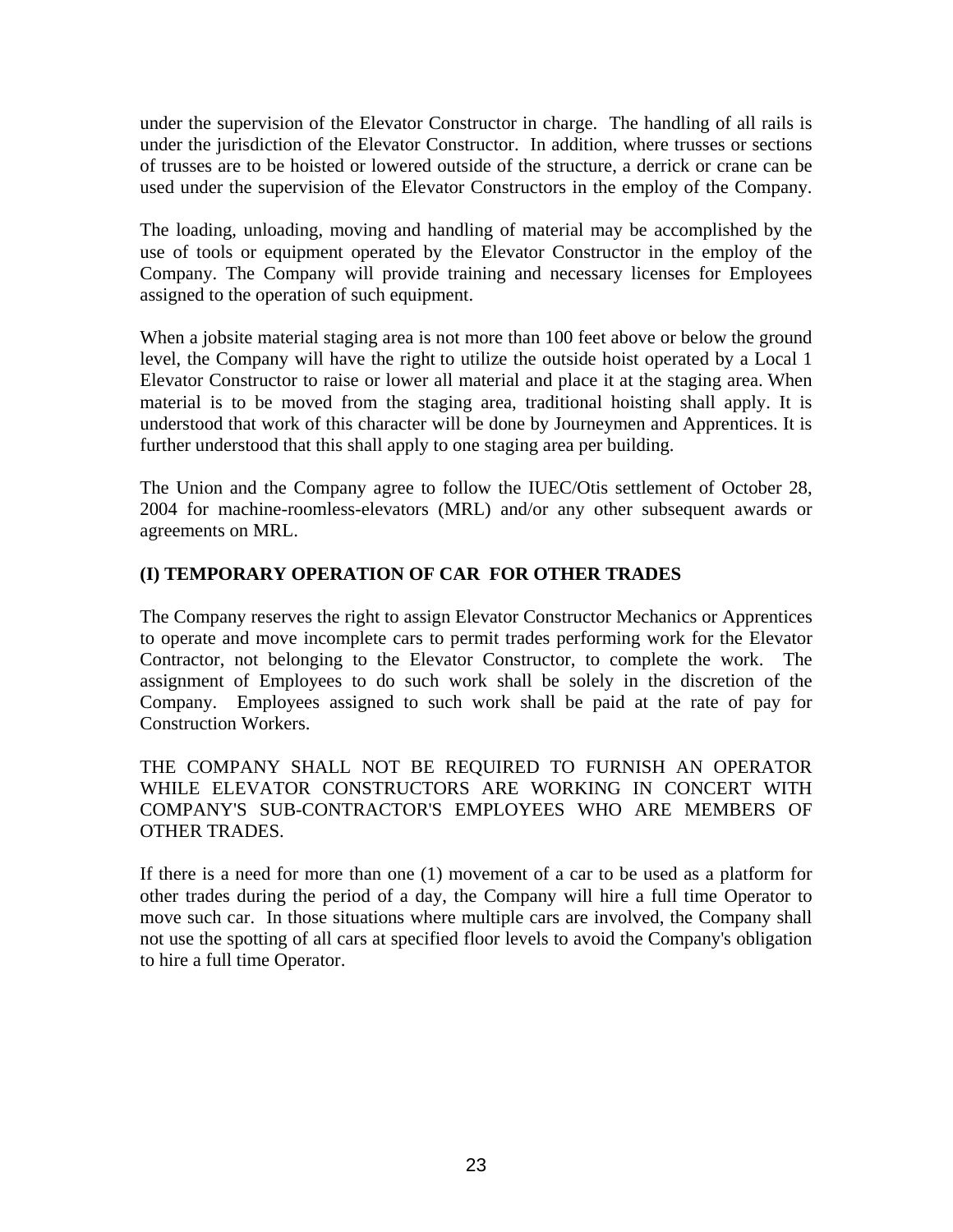### **(J) MECHANIC- IN- CHARGE (FOREMAN) OF JOB**

1. When four (4) or more persons but less than sixteen (16) persons, including the Elevator Constructor Mechanic- in- Charge, are employed on a new construction job, one (1) shall be designated as the Elevator Constructor Mechanic in Charge of the job and shall have his hourly rate increased by twelve and one-half percent (12½%) for all hours actually worked.

2. When sixteen (16) or more but less than twenty-five (25) persons including the Elevator Constructor Mechanic-in-Charge are employed on a new construction job, one (1) shall be designated as the Elevator Constructor Mechanic-in-Charge of the job and shall have his hourly rate increased by fifteen percent (15%) for all hours actually worked.

3. When twenty-five (25) or more persons, including the Elevator Constructor Mechanic in Charge, are employed on a new construction job, one (1) shall be designated as the Elevator Constructor Mechanic-in-Charge of the job and shall have his hourly rate increased twenty percent (20%) for all hours actually worked.

4. When the number of men employed on the job drops below the above stated numbers, the rate for the Elevator Constructor Mechanic-in-Charge will be immediately reduced to the applicable rate.

5. Under the direction of a Superintendent the Mechanic-in-Charge shall have the right to assign and schedule work, direct the work force and to enforce the safety practices and procedures on the job to which he is assigned by the Company.

#### **SECTION IV (A) Systems, Modular and Industrial Structures**

### **(A) Systems Building**

Systems, modular, industrialized or similar structures are those whose superstructures and components are preassembled in sections, rooms or floors, in whole or in part, in areas adjacent to or remote from the permanent site of the structure. The erection and assembly of elevator components in building modules is to be done by Elevator Constructor Mechanics and Apprentices whether the assembly site is adjacent to the job or remote from the job. If the Company has no choice as to assembly site and such assembly site is outside of the jurisdiction of Local No. 1, then the work at such remote assembly site shall be done by Elevator Constructor Mechanics and Apprentices of another local, and members of Local No. 1 shall perform the remainder of such work at the permanent job site. If, however, the Company has a choice of assembly site and the permanent job site is within the jurisdiction of Local No. 1, then the assembly, as well as remainder of the work, shall be performed by members of Local No. 1. The elevator work remaining to be done after modules have been put into permanent place, shall be performed by Elevator Constructor Mechanics and Apprentices so that the jurisdiction of the Elevator Constructors as related to any other Building Trade, shall remain intact as outlined in the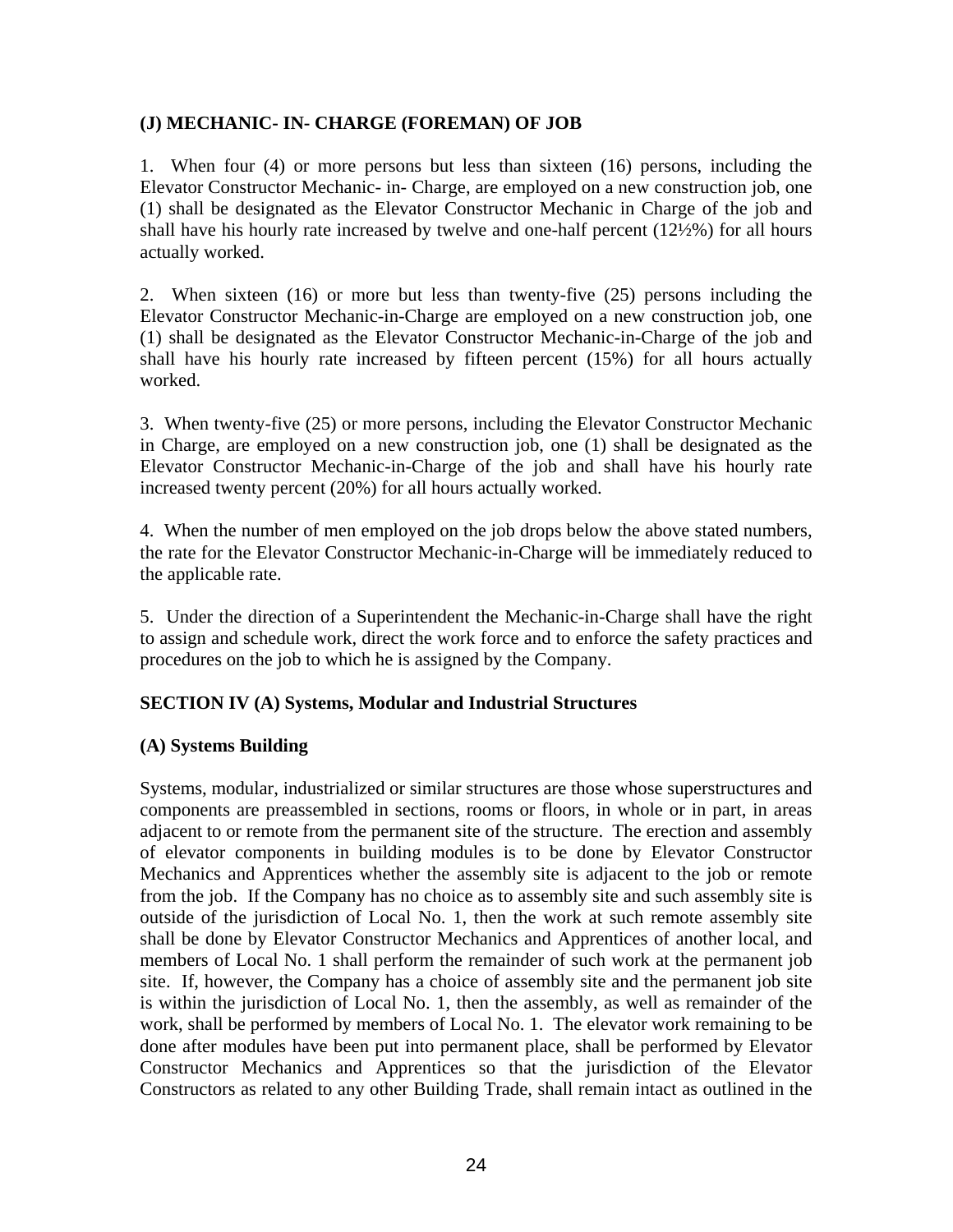latest "Green Book", or "Plan for Settling Jurisdictional Disputes, Nationally & Locally" as approved by the Building & Construction Trades Department, AFL-CIO.

### **(B) The work to be done by Elevator Constructors is as follows:**

(1) The installation and assembly of all machine room equipment whether overhead or below on prefabricated machine room floors.

(2) Assemble car frames and cabs complete with door operating equipment, control, signal and operating devices.

(3) Connect electric traveling cables to either car, controller or half-way junction box. The connections to be prepared and/or made at both ends of assembly site.

(4) Shackle hoist, compensating and governor cables and pre-connect to car or counterweight hitches.

(5) The setting of templates.

(6) The installation of all grating and counterweight screens, overhead work, either wood or iron, and all material used for mounting of elevator apparatus in machine rooms, overhead or below.

(7) All foundations, either of wood or metal, that should take the place of masonry.

(8) The installation and aligning of guide rails in hoistway modules.

(9) Erect and assemble doors, hangers, tracks, door locks or locking devices for opening or closing and all related equipment.

(10) Install corridor side operating and signal devices.

(11) Install hoistway wiring.

(12) Install all elevator equipment and devices in hoistway and hoistway modules including governor rope tension sheaves, control equipment, buffers and supports.

(13) The operating of temporary elevators.

(14)The installation and aligning of all pistons and cylinders on hydraulic elevators. Unloading, handling, hoisting and lowering of material covered in (1) through (14 will be performed under the supervision of Elevator Constructors.

**(C) Nothing in this Section is intended to change the practices either party has previously enjoyed in erection of elevators in conventional type buildings as related to Section IV.**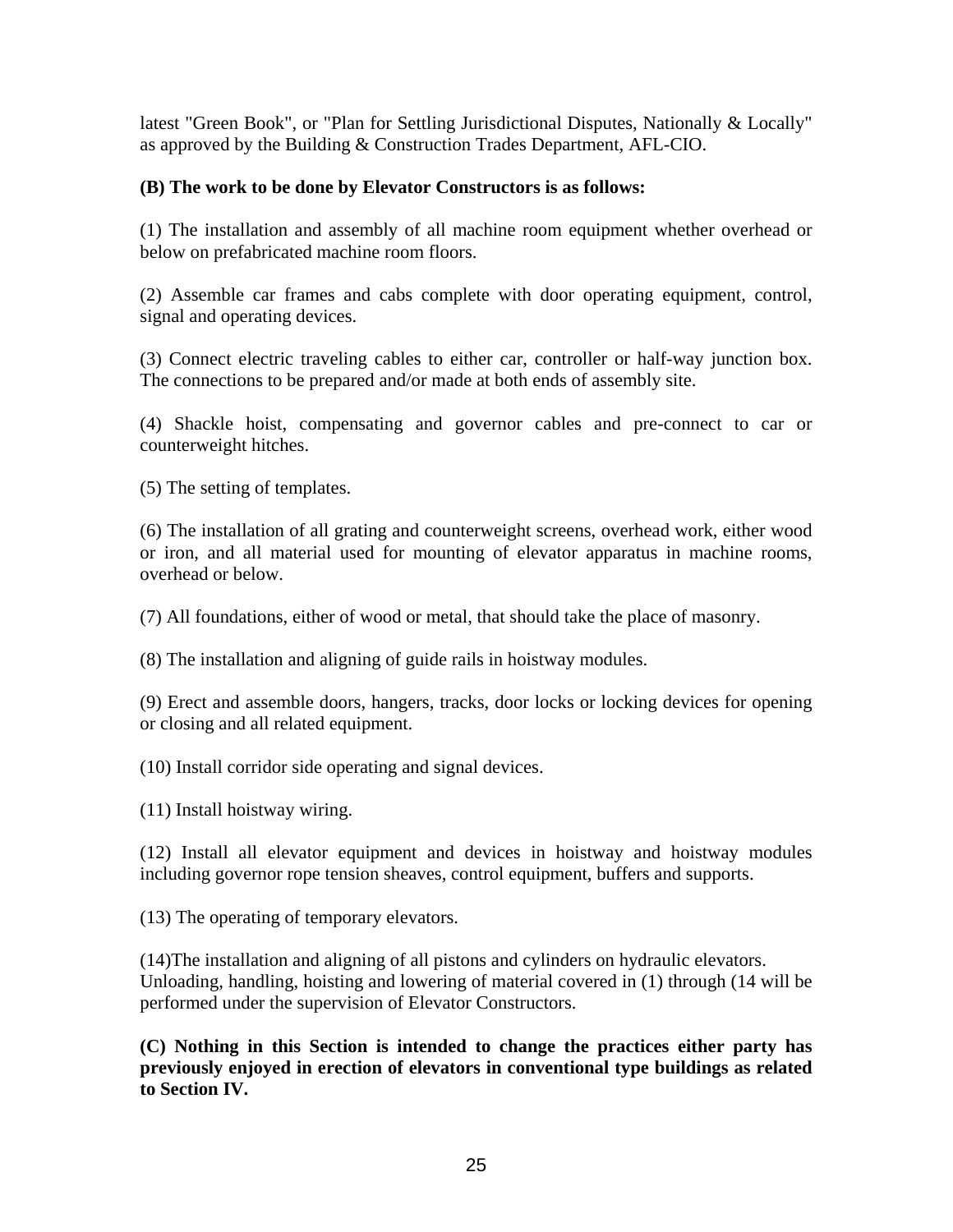### **SECTION V - New Construction and Modernization Work in Existing Buildings**

### **(A) DEFINITION**

1. The addition, replacement, refurbishing or relocation of control, drive, generating equipment, hoistway or pit equipment, including work involving a structural rise in the elevator shafts in an existing building and other elevator work in the machine room, hoistway or pit.

- 2. Changes in design and appearance of basic escalator equipment.
- 3. Service work performed as part of a Modernization.

### **(B) ALL WORK IS TO BE PAID FOR AT RATES HEREINAFTER ESTABLISHED**

### **(C) WORK DAY & WEEK**

1. For the purpose of establishing straight time working hours, the regular work day shall not exceed eight (8) hours in any one day. Monday, Tuesday, Wednesday, Thursday and Friday shall constitute the regular work week of forty (40) hours. Each day's work of eight (8) hours is to be performed between the hours of seven (7:00 A.M.) in the forenoon and five-thirty (5:30 P.M.) in the afternoon with one-half (1/2) hour (between 11:30 A. M. and 12:30 P.M.) allotted as the lunch period. Each Employee shall be required to take a lunch period during his work day.

2. The Company may schedule Shift Work on Modernization work including shift work where no "day shift" is being worked. The "day shift" is the regular work day, 8:00 AM to 4:30 PM. Employees working a second shift after the day shift shall work, from 4:00 P.M. to 12:30 A.M. which includes an additional unpaid one-half (1/2) hour meal period, shall be paid 115% of the straight time hourly rate. Each shift shall be eight (8) consecutive hours with an additional unpaid meal period. Employees who work in excess of eight (8) hours shall be entitled to overtime at one and one-half times the straight time rate of pay, including shift premium if the Employee is receiving it for the remaining work performed that day.

3. Employees assigned to modernization work in any area beyond the primary shall be entitled to zone expense and/or per diem expense on the first day of his assignment and on the last day of his assignment to the jobsite where the modernization work is being performed.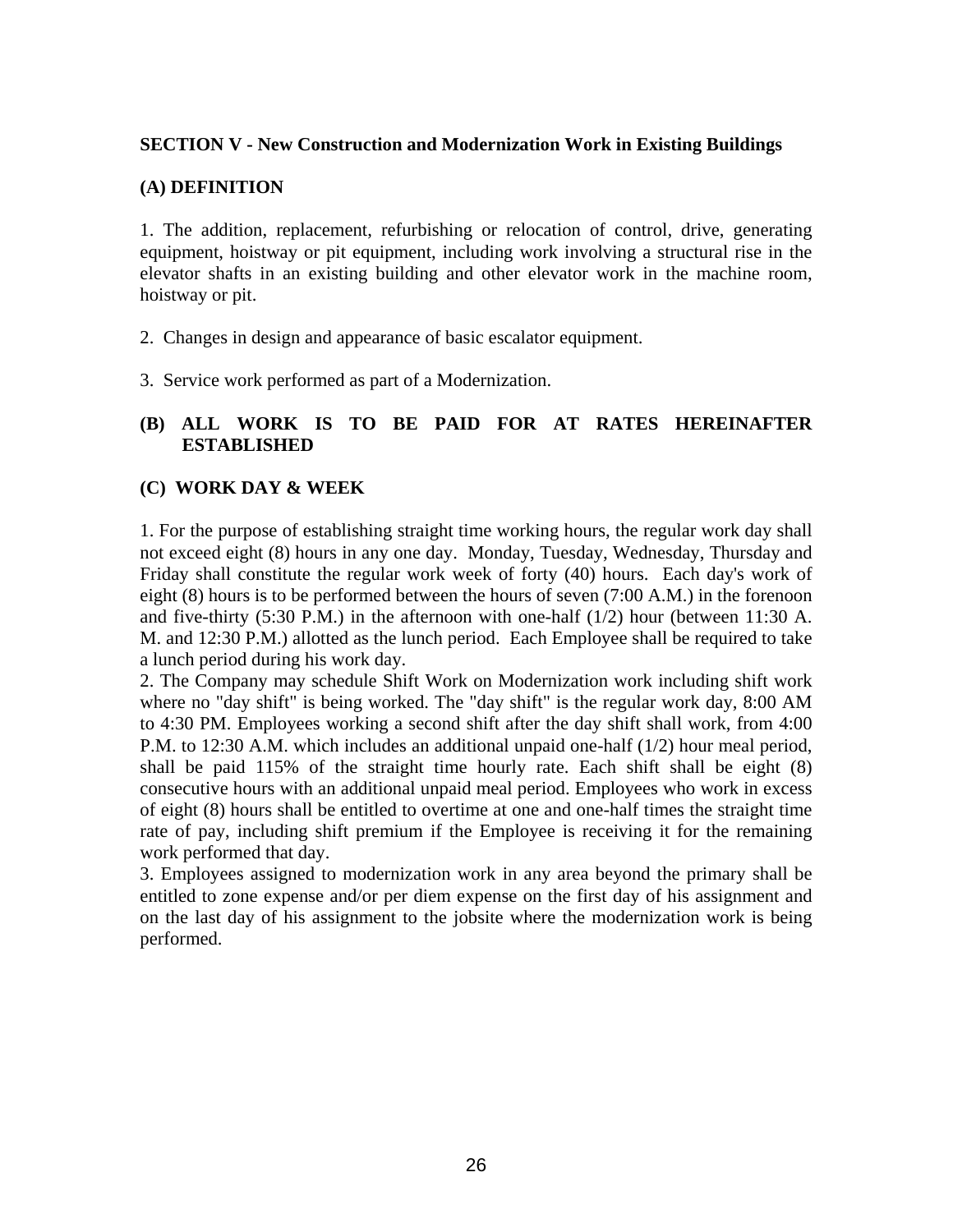### **(D) OVERTIME**

All work performed after the regular work day and/or between the hours of 4:30 o'clock in the afternoon and 8:00 o'clock in the forenoon and all work performed on any Saturday or Sunday shall be time and one-half.

Should the Company require that the Employee work on any paid holiday, he shall be paid time and one-half plus holiday pay.

Overtime will be shared among the Employees on each job site equally as practicable, considering the type of overtime work involved, the Employees presently performing such work during regular working hours, and the skill and ability of the various Employees to perform such overtime work.

### **(E) TRAVEL EXPENSE**

Travel expense as set forth in Section IV (F) will apply to work under this section.

### **(F) APPRENTICES**

The total number of Apprentices employed by the Company shall not exceed the number of Mechanics but the Company may use as many Apprentices as best suits its convenience, under the direction of Mechanics, in wrecking old plants, hoisting of all kinds, handling of materials, putting on cables and all foundation work and it is agreed there will be no restrictions placed on the character of the work which the Apprentices may perform under the direction of the Mechanics (except that Mechanics shall operate all hoisting machines)

### **(G) HOISTING**

The Company reserves the right to hoist or lower all machine room equipment, except governors and secondary sheaves, which shall include machines and beams that have been laid out and pre-assembled by the Elevator Constructor before hoisting, pistons, cylinders and trusses or sections of trusses with the aid of derricks or cranes (pistons and cylinders and/or trusses may be hoisted and placed in their final locations). In addition, the Company shall have the sole option to utilize the outside hoist operated by a Local 1 Elevator Constructor to raise or lower all machine room equipment (not to include ductwork) which shall include machines and beams that have been laid out and preassembled by the Elevator Constructor before hoisting and other equipment such as air and gas tanks, cutting torches, welders, gang boxes, tools, chain falls, safety equipment (first round of overhead protection and safety lines) and motor room wiring. It is understood that work of this character will be done by Journeymen and Apprentices under the supervision of the Elevator Constructor Mechanic-in-Charge.

Where the Company elects to pre-assemble or prefabricate Apartment House elevators as provided in Appendix D, Article IV, Paragraph 3 (6) et. seq. the Employer shall have the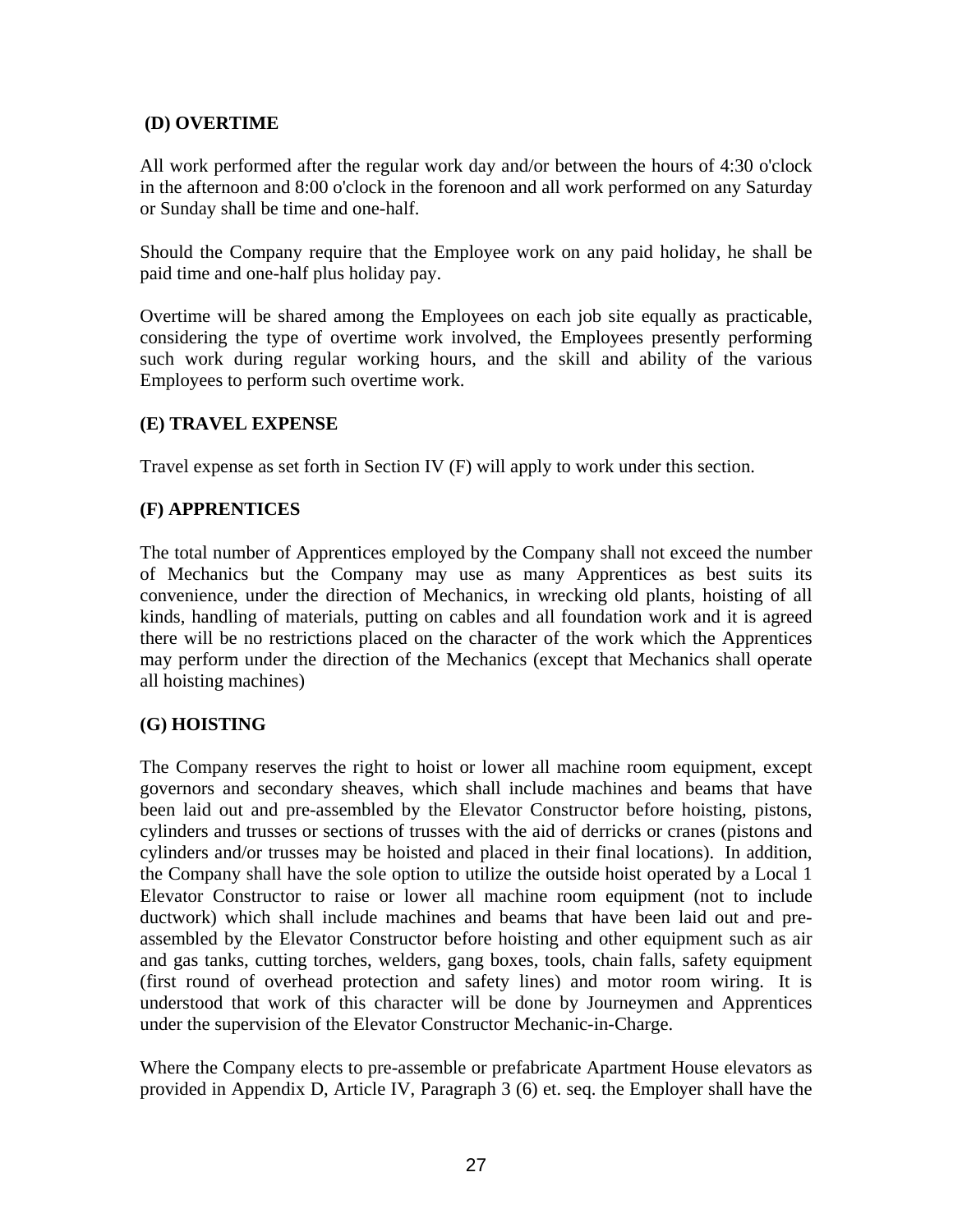right to hoist or lower all such equipment with such mechanical equipment as the Company deems necessary to perform such work. It is understood that work of this character will be done under the supervision of the Elevator Constructor in charge.

The loading, unloading, moving and handling of material may be accomplished by the use of tools or equipment operated by the Elevator Constructor in the employ of the Employer. The Company will provide training and necessary licenses for Employees assigned to the operation of such equipment.

When a jobsite material staging area is not more than 100 feet above or below the ground level, the Company will have the right to utilize the outside hoist operated by a Local 1 Elevator Constructor to raise or lower all material and place it at the staging area. When material is to be moved from the staging area, traditional hoisting shall apply. It is understood that work of this character will be done by Journeymen and Apprentices. It is further understood that this shall apply to one staging area per building.

The Union and the Company agree to follow the IUEC/Otis settlement of October 28, 2004 for machine-roomless-elevators (MRL) and/or any other subsequent awards or agreements on MRL.

# **(H) TEMPORARY OPERATION OF CARS FOR OTHER TRADES**

The Company reserves the right to assign Elevator Mechanics or Apprentices to operate and move incomplete cars to permit trades performing work for the Elevator Contractor, not belonging to the Elevator Constructor, to complete the work. The assignment of Employees to such work shall be solely in the discretion of the Company. Employees assigned to such work shall be paid at the appropriate rate of pay.

The Company shall not be required to furnish an operator while elevator constructors are working in concert with the Company's subcontractors' Employees who are members of other trades.

# **(I) MECHANIC-IN-CHARGE (FOREMAN) OF JOB**

1. When four (4) or more persons but less than sixteen (16) persons, including the Elevator Constructor Mechanic in Charge, are employed on work under this section, one (1) shall be designated as the Elevator Constructor Mechanic-in-Charge of the job and shall have his hourly rate increased by twelve and one-half percent (12½%) for all hours actually worked.

2. When sixteen (16) or more but less than twenty-five (25) persons including the Elevator Constructor Mechanic-in-Charge are employed on work under this section, one (1) shall be designated as the Elevator Constructor Mechanic-in-Charge of the job and shall have his hourly rate increased by fifteen percent (15%) for all hours actually worked.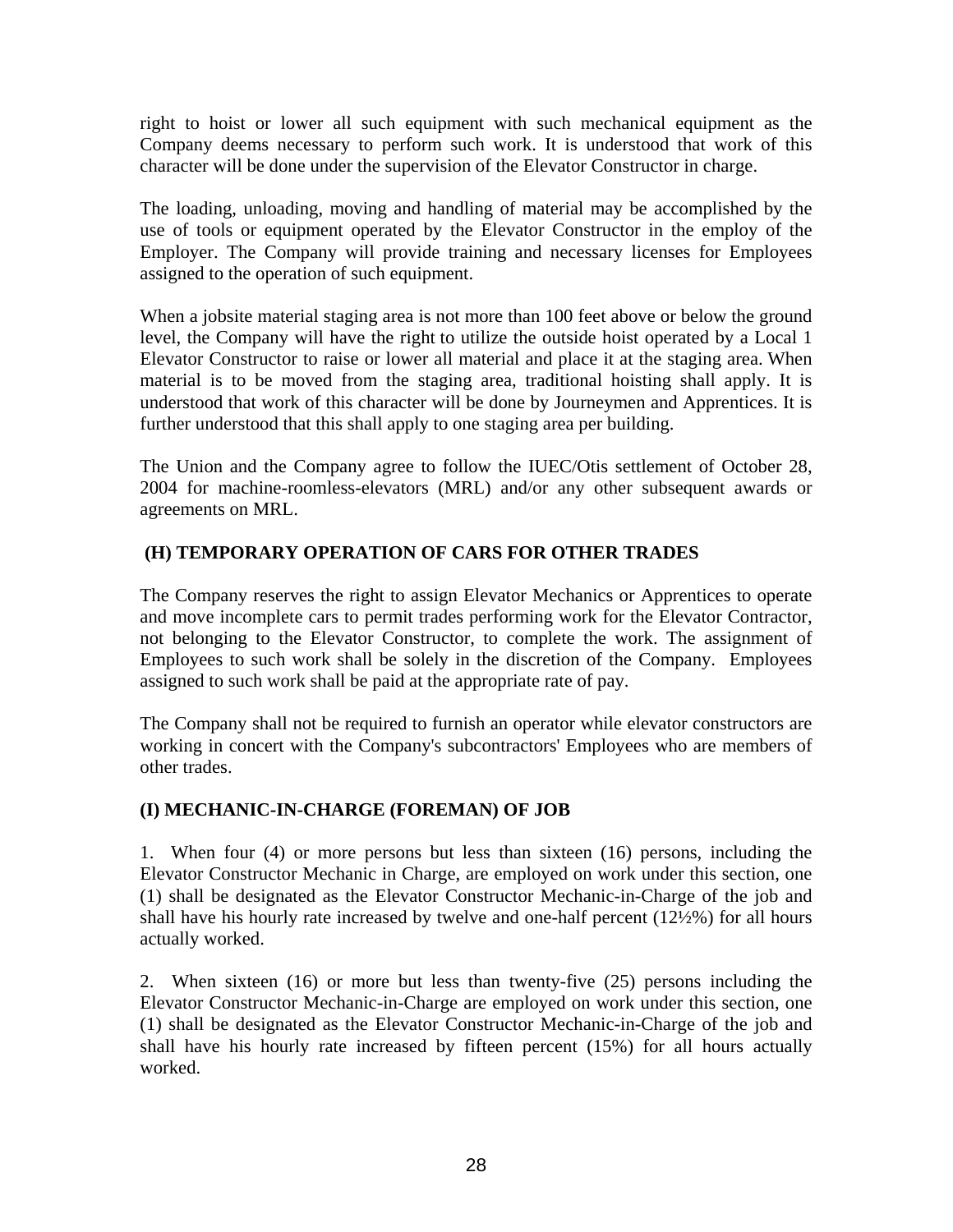3. When twenty-five (25) or more persons, including the Elevator Constructor Mechanicin-Charge, are employed on work under this section, one (1) shall be designated as the Elevator Constructor Mechanic-in-Charge of the job and shall have his hourly rate increased twenty percent (20%) for all hours actually worked.

4. When the number of men employed on the job drops below the above stated numbers, the rate for the Elevator Constructor Mechanic-in-Charge will be immediately reduced to the applicable rate.

5. Under the direction of a Superintendent, the Mechanic-in-Charge shall have the right to assign and schedule work, direct the work force and to enforce the safety practices and procedures on the job to which he is assigned by the Company.

6. When four (4) or less persons are employed on residential (apartment house, condo, etc.) modernization work under this section, there shall not be a Mechanic-in-Charge.

# **(J) MODERNIZATION TEAMS**

The Company reserves the right to establish three (3) man teams when performing Modernization work on one (1) or two (2) cars (or for each multiple of one (1) or two (2) cars) under this Section. Such three (3) man teams shall consist of two (2) Journeyman and an Apprentice who has completed the apprentice program and passed the Mechanic's exam. Such Journeyman shall be paid 85% of the Journeyman's rate for the first eleven (11) months following successful completion of the Mechanic's exam. Should the Union have no first year Journeymen that qualify for the 85% rate, the Employer may assign a  $4<sup>th</sup>$  year Apprentice as the third man in such a three (3) man team. Any Apprentice assigned to such three (3) man teams shall perform all work assigned to him by the Journeymen and be paid 85% of the Journeyman's rate.

### **SECTION VI Service Work**

### **(A) DEFINITION OF SERVICE WORK**

Service Work is defined as that service rendered under a contract between the Company and an owner or agent in which the Company provides regularly scheduled inspection, cleaning, oiling and adjusting and/or including repair and replacement of parts for the purpose of maintaining the elevator, escalator, dumbwaiter and equipment outlined in Section IV Paragraph (a) in good operating condition. Service Work shall include response to unscheduled callbacks, emergency service and special contract service hereinafter described.

 Service Work shall also include repair and replacement of parts and assemblies of an elevator, escalator or dumbwaiter because of normal wear, damage or deterioration.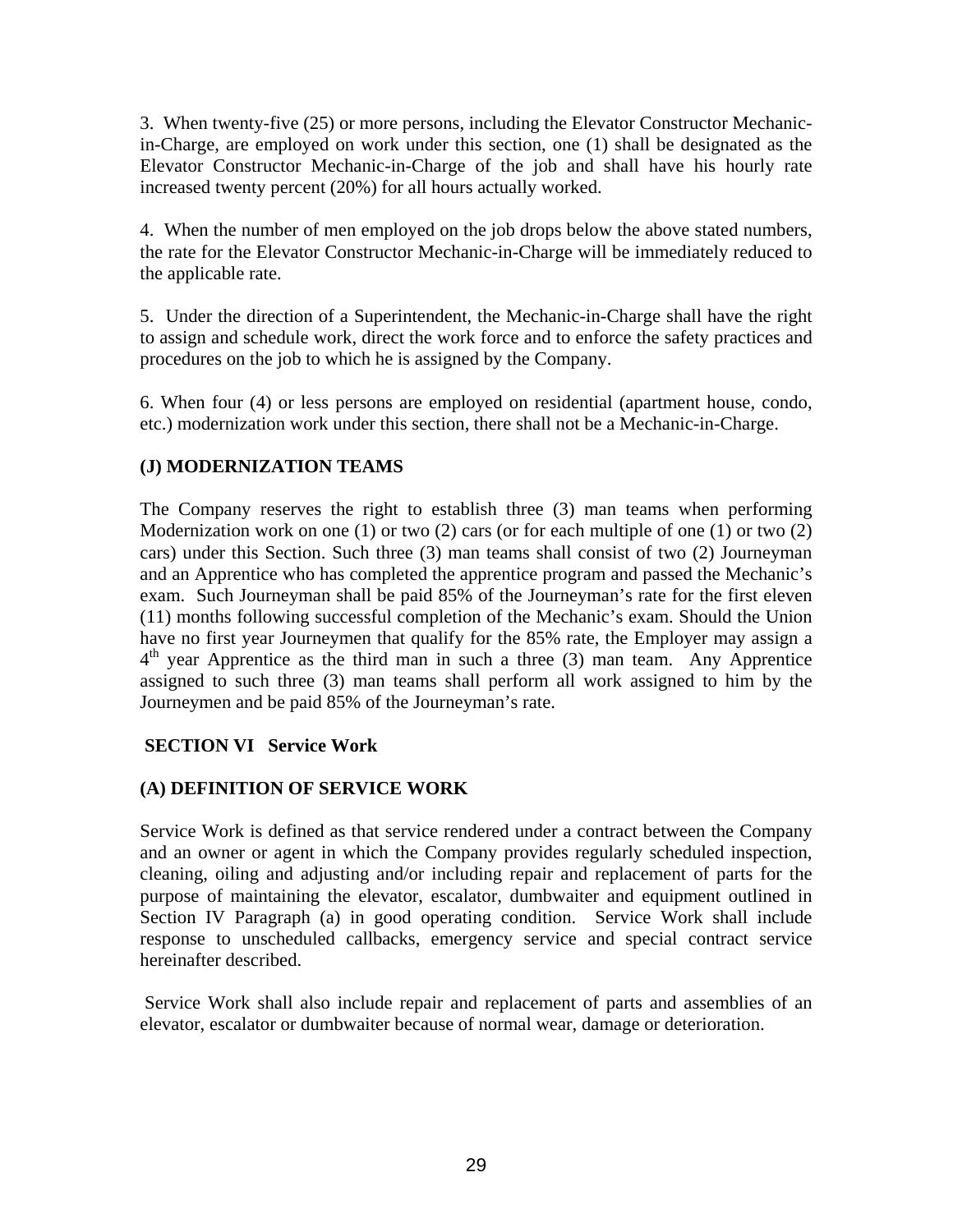### **(B) WORK ASSIGNMENTS**

1. The following jobs have been identified as assignments to be performed by a team of Employees consisting of a service Mechanic and service Apprentice or two (2) Mechanics.

- (a) Renewal of all ropes.
- (b) Renewal of brake linings (except small machines).
- (c) Shortening of all hoistway and counterweight cables.
- (d) Replacement of any hoistway traveling cable.

(e) Safety tests, including adjusting and readjusting where test weights are required except where the test weights are equal to or less than the balance load and the adjustment does not take place in the hoistway outside of the car.

- (f) Replacement of crosshead, counterweight or deflector sheave bearings.
- (g) Rescoring of sheaves or drums.
- (h) Replacement of machine worms and gears.
- (i) Rebabbitting of bearings.
- (j) All work of installing sound isolation.
- (k) Realigning guide rails.
- (l) Replacing crossheads, stiles, safeties or equalizers.

(m) Replacement or relocation of hall lanterns, corridor position indicators, hall push button stations and lobby panels.

(n) Escalators prepared and/or disassembled for cleaning, oiling, greasing, adjusting and minor replacement.

(o) Complete hoistway cleandown.

2. The following jobs have been identified as assignments to be performed by a service Mechanic:

(a) Replacement of door hangers and door locks.

(b) Replacement of safety edge cables, detector cords, air cords, light ray cords and spirators (except for freight bi-parting doors).

(c) Rewiring car switches and selectors.

- (d) Rewiring and replacement of limit switch due to normal wear.
- (e) Replacement of automatic rail or track oilers.
- (f) Replacement of door gibs.
- (g) Replacement of hall button face plates.

(h) Escalator maintenance including shutdowns. Additionally, minor replacements that can be performed safely, requiring less than two (2) hours work (safely meaning the use of all safety policies for escalators including lock out/tag out procedures).

(i) Wiring changes to controllers.

(j) Replacement of roller guides.

(k) All repairs on residential and Limited Use/Limited Access (LULA) elevators.

(l) Replacement or relocation of hall lanterns, corridor position indicators, hall push button stations and lobby panels if the fixture box is being relocated and work is either inside or outside the hoistway, the fixture box is being extended, and/or cover plates and attachments are being altered.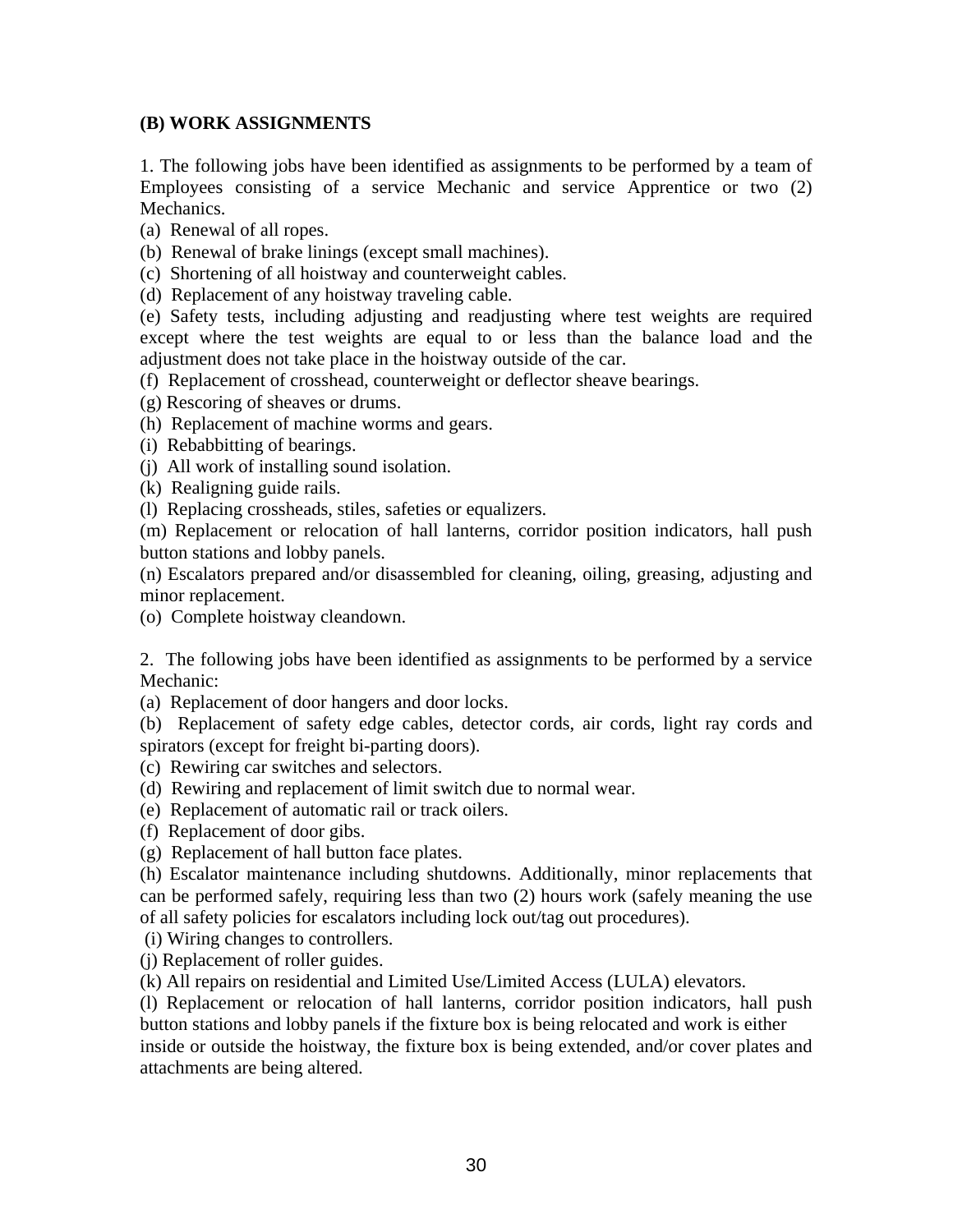It is understood other work assignments not listed above may be one (1) or two (2) Employee assignments depending on the factor of safety. If any dispute should arise as to whether work is to be performed by one (1) or two (2) Employees, supervision's assignment shall be observed and the dispute shall be immediately referred to the arbitration procedure.

### **(C) ALL WORK IS TO BE PAID FOR AT RATES HEREINAFTER ESTABLISHED***.*

### **(D)WORK DAY & WEEK**

For the purpose of establishing straight time working hours, the regular work day for service Employees shall be any eight (8) consecutive hours between 6 A.M. and 6 P.M. with an unpaid lunch period not to exceed one (1) hour, Monday through Friday.

Any service Employee starting a regular work week shall be paid in full for each hour worked. The Company will provide a minimum of eight (8) hours work per day and forty (40) hours per week, except when sufficient work is not available, such Employee may be terminated.

 It is further agreed, that the Company may utilize a starting time between 6:00 A.M. to 6:59 A.M. and/or between 8:01 A.M. to 9:00 A.M. provided the number of Employees assigned to these starting times does not exceed 12.5% of the Employees assigned to the Company's service department per office. Employees assigned to these starting times shall not be assigned for less than a work week.

#### **(E) OVERTIME**

1. Service department Employees shall be paid at time and one-half under the following conditions:

(a) All service work performed on overtime callbacks and service work performed by a single Mechanic.

(b) All service work performed by a team of Employees (as defined in (B)1.) after the completion of their regular shift, Monday through Friday up to 12 o'clock, Midnight.

(c) All service work performed by a team of Employees (as defined in (B)1.) between 8:00 A.M. and 12 o'clock, Midnight on Saturdays.

(d) All travel time outside of regular working hours*.* 

2. Service department Employees shall be paid at double time under the following conditions:

(a) All service work performed by a team of Employees, i.e., Mechanic and Apprentices scheduled in advance by supervision between 12 o'clock, Midnight and 7:00 A.M., Monday through Friday.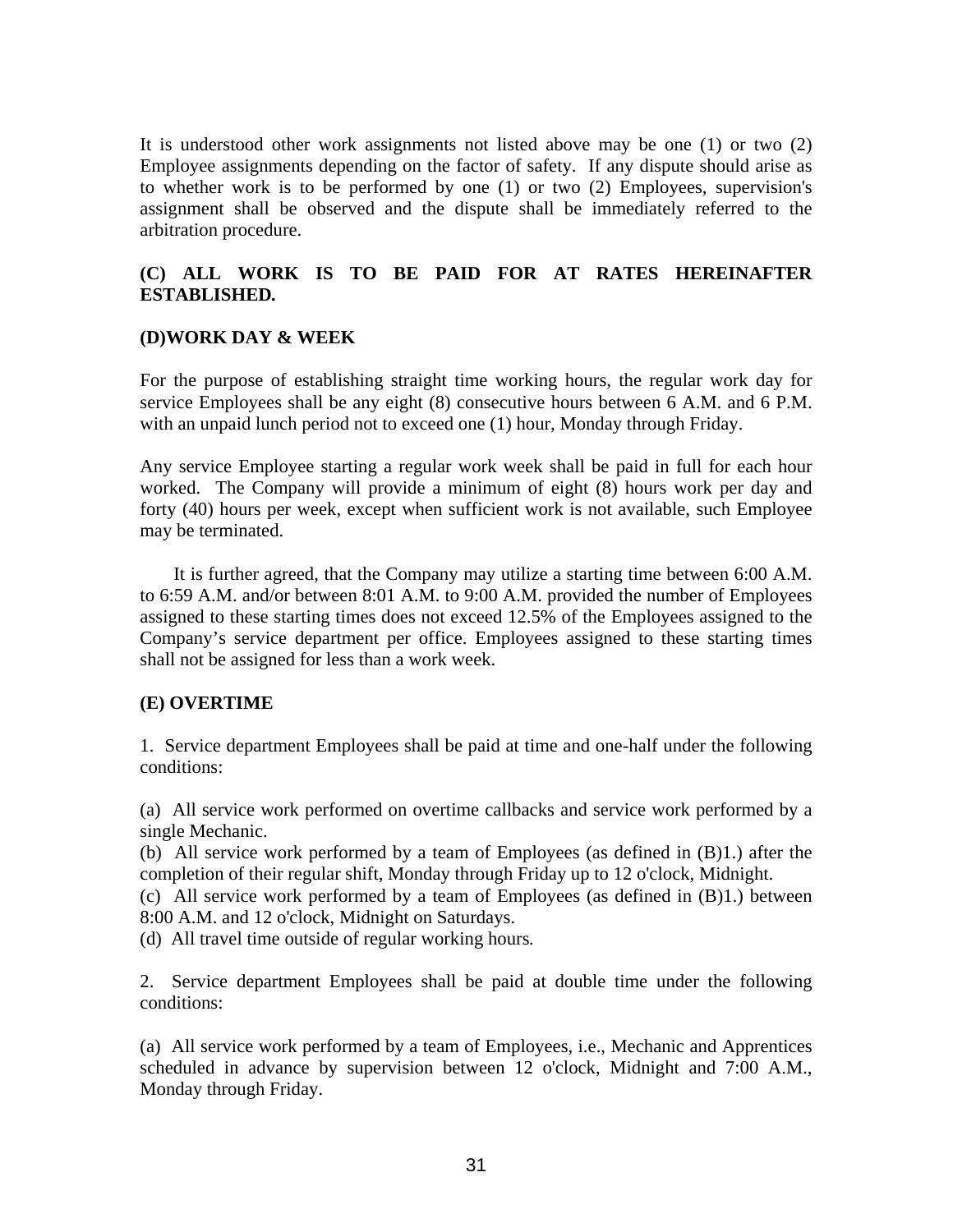(b) All service work performed by a team of Employees, i.e., Mechanic and Apprentices, scheduled in advance by supervision between 12 o'clock, Midnight on Saturday, and 7:00 A.M. on Monday.

(c) All service work performed by a team of Employees scheduled in advance by supervision on a paid holiday.

# **(F) EMERGENCY CALLBACKS**

1. It is agreed that, in the mutual interest of the Company, Employee and the public, the Employee has a special obligation to accept assignment to an emergency callback during any hour of the day. It is understood that the obligation on the part of the Servicemen to make overtime callbacks is not intended to impose a mandatory obligation, but simply a mutual recognition of responsibility. The Company reserves the right to establish a list of all Service Employees and assign each to callback coverage periods, using volunteers where possible but assigning Employees as required to meet callback coverage needs.

2. When an Employee is assigned to an emergency callback at any hour of any day other than the single time hours specified under Paragraph (D) above, he is to be paid at a rate of one and one-half (1½) times the single time rate for all hours worked and traveled. The Company shall reimburse the Employee for all mileage and out-of-pocket expenses incurred. Such expenses must be documented by appropriate receipts.

3. The Company shall have the right at its sole option to schedule service Employees on the night call list to work past the end of the Employee's scheduled work day, Monday through Friday. However, if an Employee is scheduled to work, he shall be scheduled to work six  $(6)$  hours. The rate of pay for such hours shall be one and one-half  $(1-1/2)$  times the service rate. He shall also receive time and one-half  $(1-1/2)$  for time spent traveling home plus mileage and out-of-pocket expenses incurred. Employees shall take a meal period of one-half (1/2) hour. Such Employees shall be assigned to perform Service work when not answering callbacks; however, there shall be no restrictions on the character of Service work that the Service Employee(s) is to perform, nor shall geographic boundaries apply.

4. In addition, the Company shall have the right at its sole option to schedule service Employees to work from 8:00 A.M. to 5:00 P.M. on Saturdays, Good Friday, Washington's Birthday, Columbus Day, or Veteran's Day. However, if an Employee is scheduled to work, he shall be scheduled to work eight (8) hours. The rate of pay for such hours shall be one and one-half  $(1-1/2)$  times the single time rate. He shall also receive time and one-half (1-1/2) for time spent traveling home plus mileage and out-ofpocket expenses incurred. Such Employees will exercise their initiative to perform Service work when not answering callbacks; however, there shall be no restrictions on the character of Service work that the Service Employee(s) is to perform, nor shall geographic boundaries apply.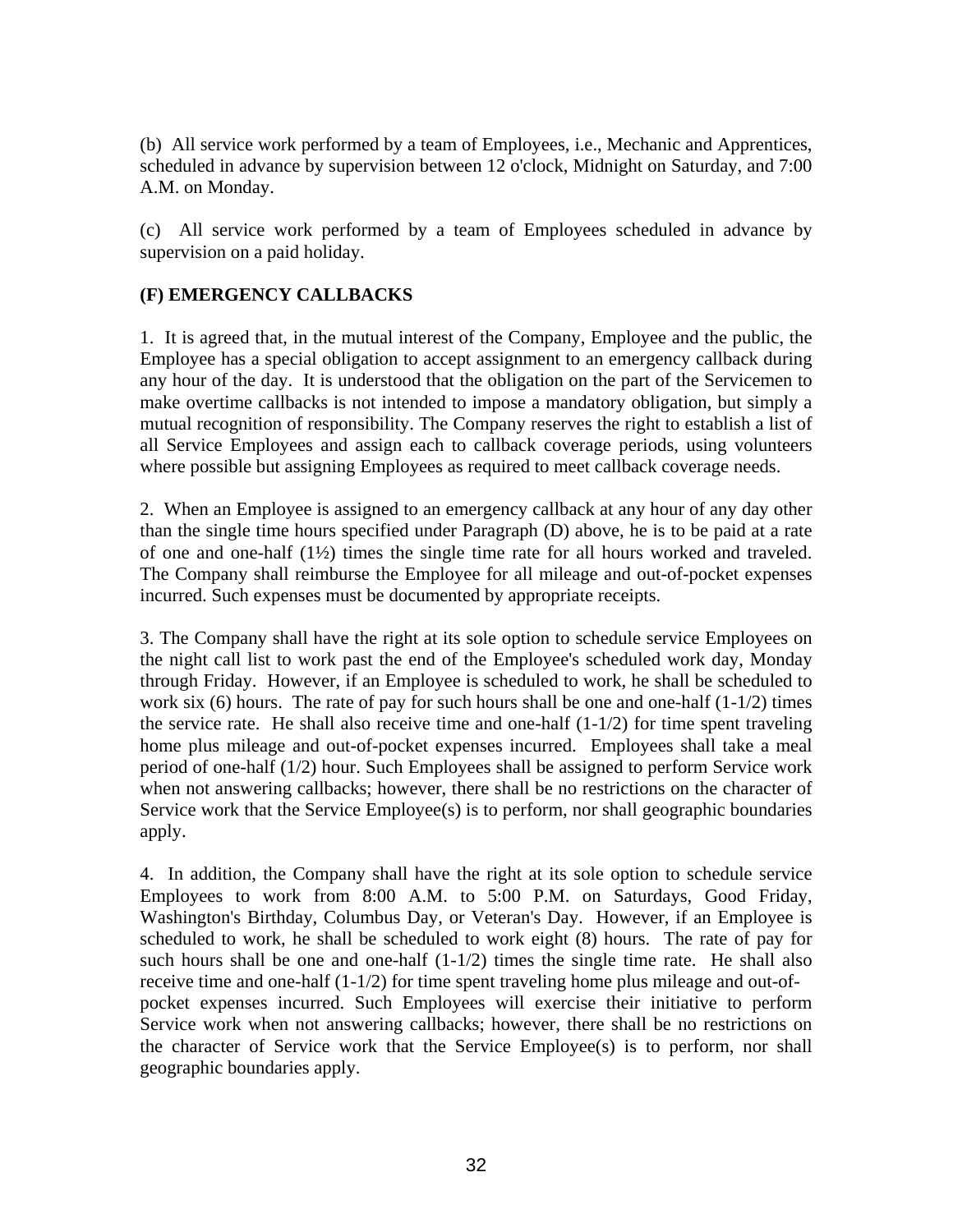5. In those areas where the Company deems it not practical to utilize the option set forth in (3) above, the Company shall have the right, at its sole option, to schedule service Employees on the night call list to work past the end of the Employee's scheduled work day, Monday through Friday. However, if an Employee is scheduled to work, he shall be scheduled to work three (3) hours. The rate of pay for such hours shall be one and onehalf (1<sup>1/2</sup>) times the Service Rate. He shall also receive time and one-half (1<sup>1/2</sup>) for time spent traveling home plus mileage and out-of-pocket expenses incurred. Employees shall take a meal period of one-half  $(\frac{1}{2})$  hour. Such Employees will exercise their initiative to perform Service work when not answering callbacks; however, there shall be no restrictions on the character of Service work that the Service Employee(s) is to perform, nor shall geographic boundaries apply.

6. The Company shall have the right, at its sole option, to schedule and assign service Employee(s) to emergency callback service from 11:00 PM to 8:00 AM with one (1) hour lunch, Monday through Friday. These hours shall be the Employees' normal work hours. The rate of pay shall be time and one-half the service rate for hours worked, and no travel time home shall be involved, nor mileage nor expenses. When not answering callbacks, there shall be no restrictions on the type of work that the Service Employee(s) is to perform. No geographic boundaries shall apply to assignments during this work period. Employee(s) will come from the normal night call list and shall work a maximum of thirty (30) day periods on a rotating basis, unless there are no interested Employees, in which case longer periods may be worked. In the event there are no interested Employees on the normal night call list to fill openings, the Company shall assign Employee(s) from the Service Department.

7. Employees assigned to work under Subparagraphs 3, 4 or 5 shall be paid for time spent traveling home plus mileage and out-of-pocket expenses incurred, however such traveling time shall not exceed one (1) hour.

### **(G) REMOVAL OF ALL MATERIAL**

In the total rip out of old equipment where the reinstallation of elevator or escalator equipment has not yet been contracted, the work may be done by a Service Mechanic and as many as four (4) Apprentices at the respective service rate of pay provided two (2) of the Apprentices are experienced.

If the reinstallation has been contracted, or if the equipment is reused on a construction or modernization job, it shall be installed by construction or modernization Mechanics and Apprentices, whichever is applicable.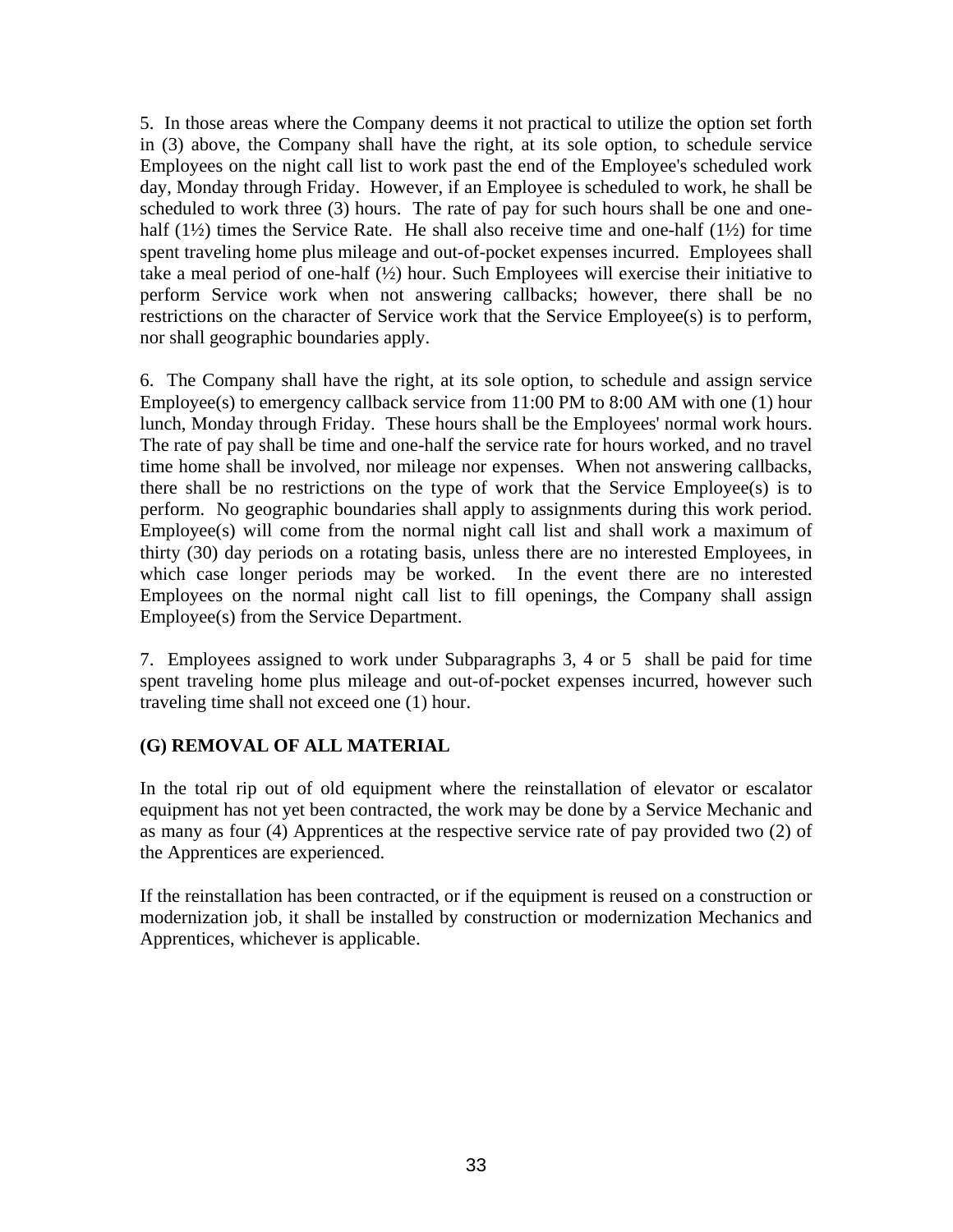### **(H) SERVICE APPRENTICES**

1. The Company may use sufficient Apprentices to perform Service Work as it deems necessary in the interests of efficiency and safety.

2. There shall be no restrictions on the character of work Apprentices may perform when working with a Mechanic. Service Apprentices may work alone and shall be assigned daily by supervision or by a Mechanic to one or more locations. If assigned by supervision, supervision shall notify the appropriate Mechanic or Mechanic-in-Charge of the location and nature of such assignment.

3. When working alone, the Apprentices shall be assigned on a day to day basis to one or more job locations. When working alone the Apprentices may perform only that work which he can perform safely and only such tasks that are within the Apprentice's capabilities. Such tasks shall include the following list and other, well defined tasks: cleaning, oiling, greasing, painting, changing brushes, fixture maintenance, observing the operations of equipment, relamping, replacing combplate teeth, replacing carbons, contacts and shunts (not to include soldered contacts or shunts), replacing door gib inserts and similar work as required.

4. The Company agrees that it shall furnish the Apprentice(s) with the tools and electronics necessary to complete his assigned tasks.

### **(I) UNIFORMS**

In order to enhance customer satisfaction and insure professional appearance, Service Employees shall be required to wear complete Company furnished uniforms when working at customer premises (Employees are permitted to change into uniforms at the job site prior to starting work and out of the uniform after completion of the work day). Uniforms issued by the Company may not be altered in any way without the express approval of the Company.

#### **(J) MECHANIC-IN-CHARGE (Foreman)**

When five (5) or more men including the Elevator Constructor Mechanic-in-Charge are employed on a service job, one (1) shall be designated as the Mechanic-in-Charge of the job and shall have his hourly rate increased by twelve and one-half percent (12½%) for all hours actually worked.

Under the direction of a Superintendent, the Mechanic-in-Charge shall have the right to assign and schedule work, direct the work force, assure the quality and efficiency of the assignment, and to enforce the safety practices and procedures on the job to which he is assigned by the Company.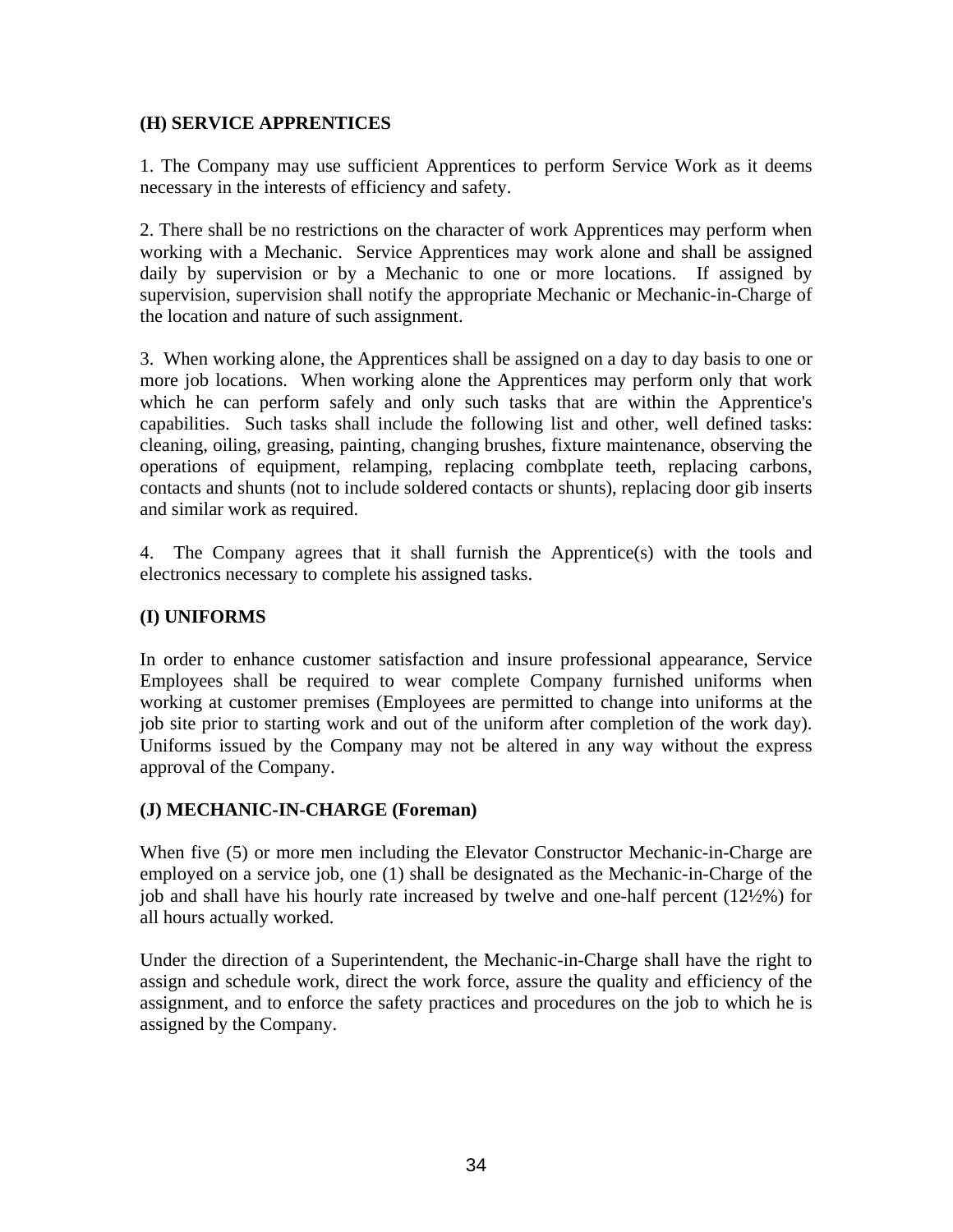### **(K) SPECIAL CONTRACT SERVICE (Double Shift)**

1. Special Contract Service is defined as the service to be rendered on a single building or group of buildings where the Company's contracts require continuous service during sixteen (16) hours (two shifts) (2) per day and six (6) days per week, Monday through Saturday.

2. Men assigned to each of the double shifts shall work eight (8) hours per day and six (6) days per week - total forty-eight (48) hours. They shall be paid for fifty-two (52) hours per week at single time rates.

3. If because of a holiday when no work is performed, or for any other reason, a man assigned to shift work works less than forty-eight (48) hours, he shall be paid for all hours worked at straight time rate plus a four (4) hour bonus.

4. When only two (2) men are assigned to double shift work both men will be Mechanics.

5. When more than two (2) men are assigned, the third and fourth man may be an Apprentice.

6. If more than four (4) men are assigned, each additional odd man must be a Mechanic.

### **(L) FIVE DAY CONTRACT SERVICE**

1. Five (5) Day Contract Service is defined as the service to be rendered on a single building or group of buildings where the Company's contracts require continuous service during sixteen (16) hours (two shifts) per day and five (5) days per week, Monday through Friday.

2. Employees assigned to work 8:00 AM to 4:00 PM shall be paid at the straight time service rate. Employees assigned to work 4:00 PM to 12:00 AM shall be paid at the straight time service rate with an eight (8) hour bonus.

3. If, because of a holiday when no work is performed, or absence due to a bona fide illness, or for any other reason beyond his control, an employee assigned to work 4:00 PM to 12:00 AM, works less than forty (40) hours, such employee shall be paid for all hours worked at straight time rate plus an eight (8) hour bonus.

4. When only two (2) Employees are assigned to day/night contract service, both Employees will be Mechanics.

5. When more than two (2) Employees are assigned, the third and fourth may be an Apprentices.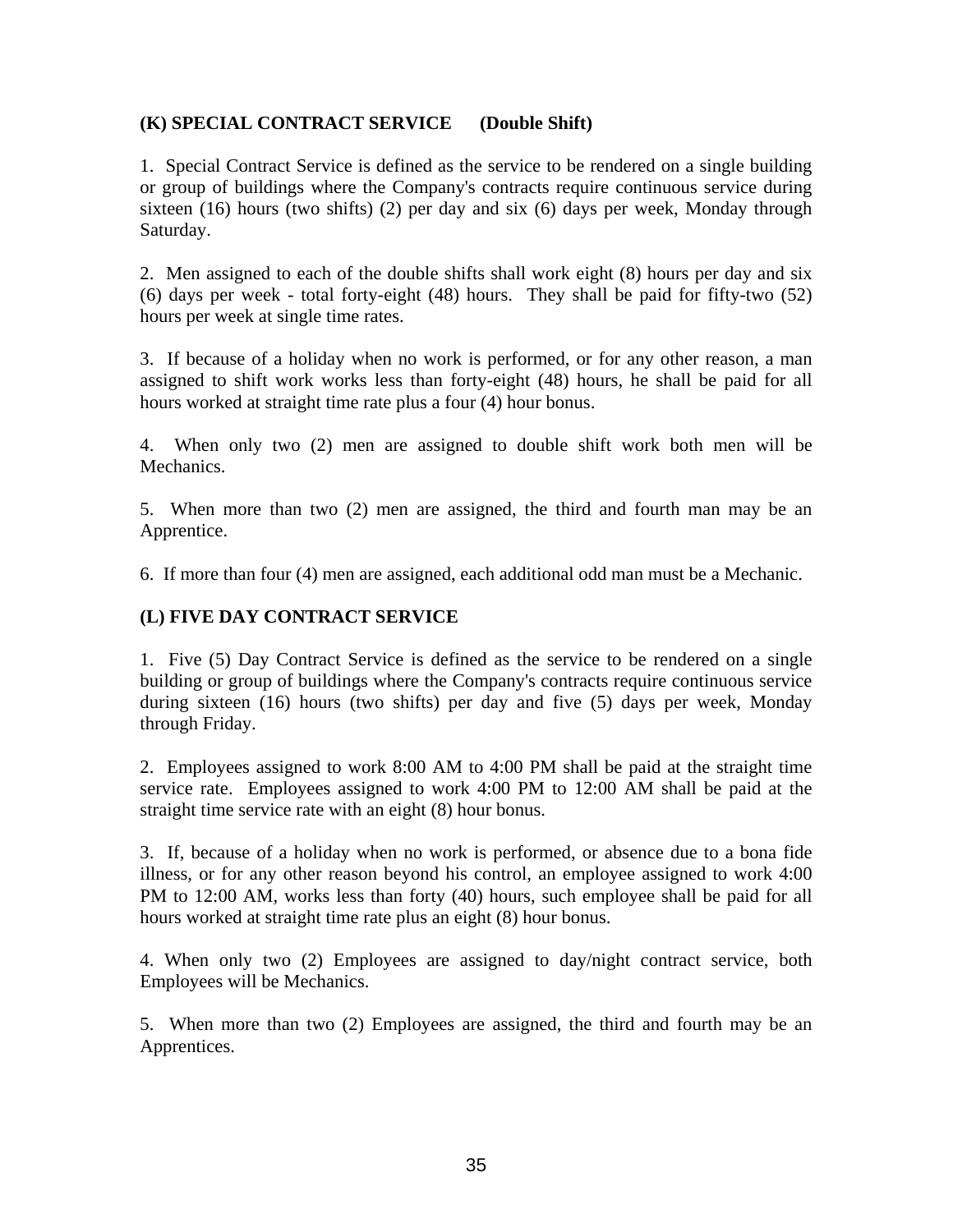6. If more than four (4) Employees are assigned under this provision, each additional odd Employee must be a Mechanic.

# **(M) NEWARK, NEW JERSEY**

There shall be no travel expense for Employees working on Service in the Newark area, within a four (4) mile radius of Newark City Hall.

# **(N) HOLIDAYS**

If an Employee works on any paid holiday, he shall be paid time and one-half plus holiday pay for such days worked. Employees scheduled for a team assignment as outlined in paragraph (B) herein, shall be paid double time plus holiday pay for such days worked.

Service Employees shall work on a holiday when required by the Company provided; however, in scheduling Employees to work on any of the paid holidays, the Company will give due consideration to the wishes of the Employees.

# (**O) TRAVEL EXPENSE**

1. There shall be no travel expense by Employees working on maintenance in any area that is not more distant from City Hall than any of the \$20 zones listed in Appendix A of this Agreement. In the more distant areas, the present practices will be continued.

2. Except as provided in Paragraph one (1) of this Section, it is understood there will be no travel time, no expense and no mileage paid for travel from home to the first job, nor from the last job to home.

3. Service mechanics covered by Section VI Service Work, when authorized by the Company to use their personal vehicles on Company business, shall receive an allowance of ten dollars (\$10.00) (Apprentices shall receive five dollars (\$5.00) for a twenty four (24) hour period. This allowance includes cartage and is the only travel related reimbursement other than per diem and cents per mile traveled, and it shall not be made to Employees using Company vehicles. An additional \$20.00 shall be paid to Mechanics (\$20.00 for Apprentices) using their personal vehicles for a round trip delivery of landing blocks/rope kits, test weights, hoist motors, generator armatures, car/hoistway doors, five (5) gallon cans of oil or cleaning compound or three (3) ton or more chain falls.

4. Employees who are provided with a Company vehicle and who are regularly assigned to two (2) man service jobs (as defined in (B) 1.) shall not be entitled to zone pay as set forth in Appendix A. Employees will use Company vehicles when provided by the Company.

5. Employees who utilize their personal vehicles will continue to receive such zone pay as they have in the past.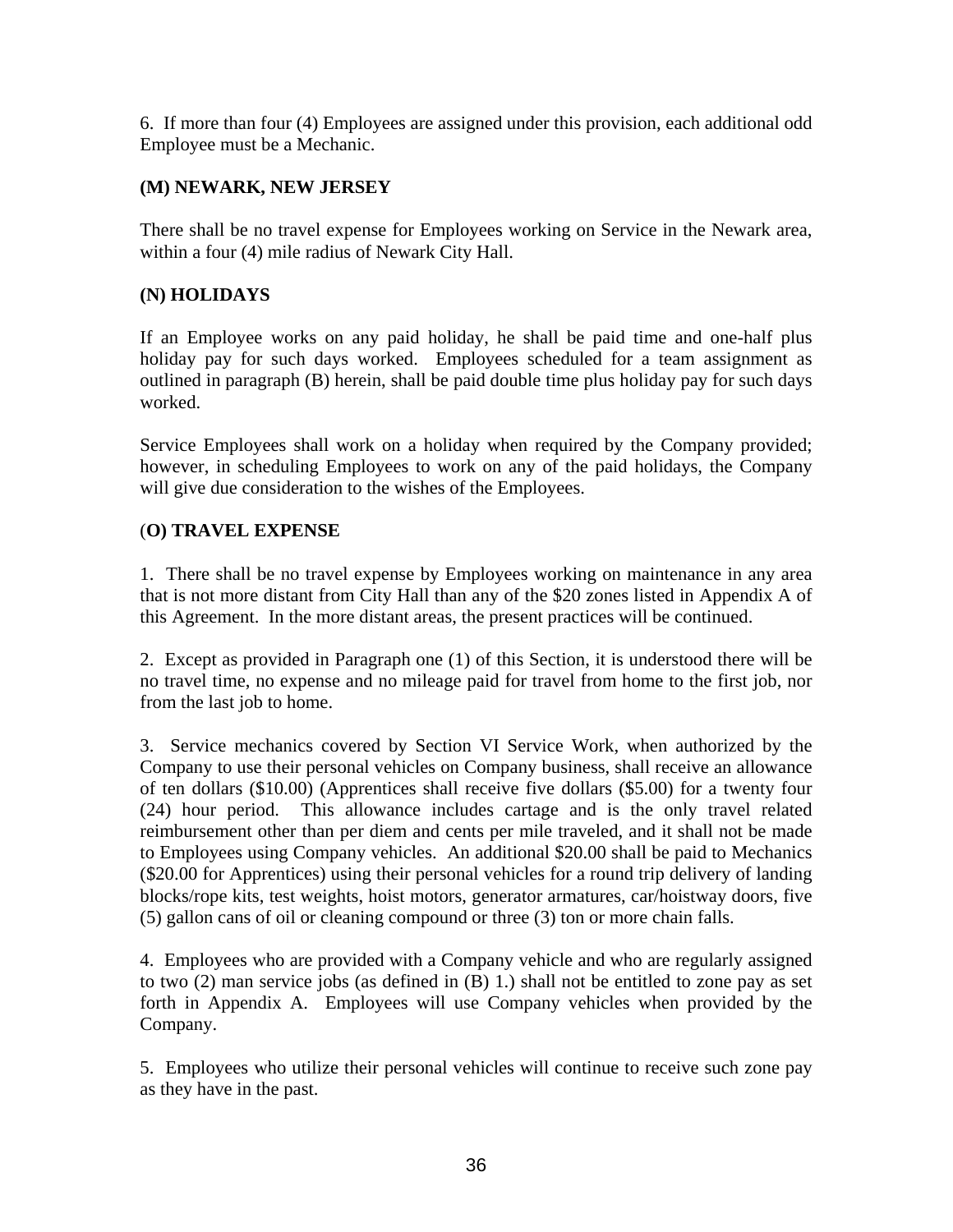6*.* Employees assigned to work listed in Section (F) Callbacks Subsections (3), (4) and (5) and any other similar type assignments will receive a maximum of one (1) hour travel in lieu of the travel time specified in any agreement prior to June 30, 1993. Any Employee entitled to receive pay for time spent traveling shall receive no more than two (2) hours' pay for round trip travel (barring unusual circumstances).

# **SECTION VII - Effective Date - Wage Rates Termination**

**(A) This Agreement expires at 11:59 p.m. March 16, 2009***.*

**(B) The straight time working hours during the term of this contract are as follows:** 

# CONSTRUCTION – 7, 8

# NEW CONSTRUCTION AND MODERNIZATION IN EXISTING BUILDINGS – 8

SERVICE - 8

# **(C) The straight time hourly rates of pay\* for all Employees are listed in**  APPENDIX "A".

\*The hourly rates are subject to reduction depending on the additional contributions required in the Health Plan, Pension Plan, Education Plan, the Annuity/401(k) Plan or other Plans the parties may adopt which require additional contributions.

# **(D) ANNUITY AND 401(k) PLAN**

1. The Company & International Union of Elevator Constructors, Local No. 1 (Local 1) do hereby agree to continue the Annuity and 401(k) Plan (hereinafter referred to as the Annuity Plan) administered by a board of six (6) Trustees, three (3) appointed by the Company's and three (3) appointed by Local 1. The Annuity Plan known as the International Union of Elevator Constructors, Local No. 1 Annuity and 401(k) Plan provides annuity benefits for Elevator constructor Mechanics and Apprentices.

2. The Board of Trustees has adopted a Restated Agreement and Declaration of Trust and Annuity Plan, which is a part of this Agreement and binding on all parties.

The Annuity Plan is financed by contributions from ThyssenKrupp Elevator Corporation and other Companies with whom the Union has collective bargaining agreements and by elective contributions of Employees of Companies signatory to an Agreement. Beginning July 1, 1975 and continuing throughout the period of this collective bargaining Agreement, the Company agrees to make contributions on behalf of their Elevator Journeymen and Apprentices as herein below set forth: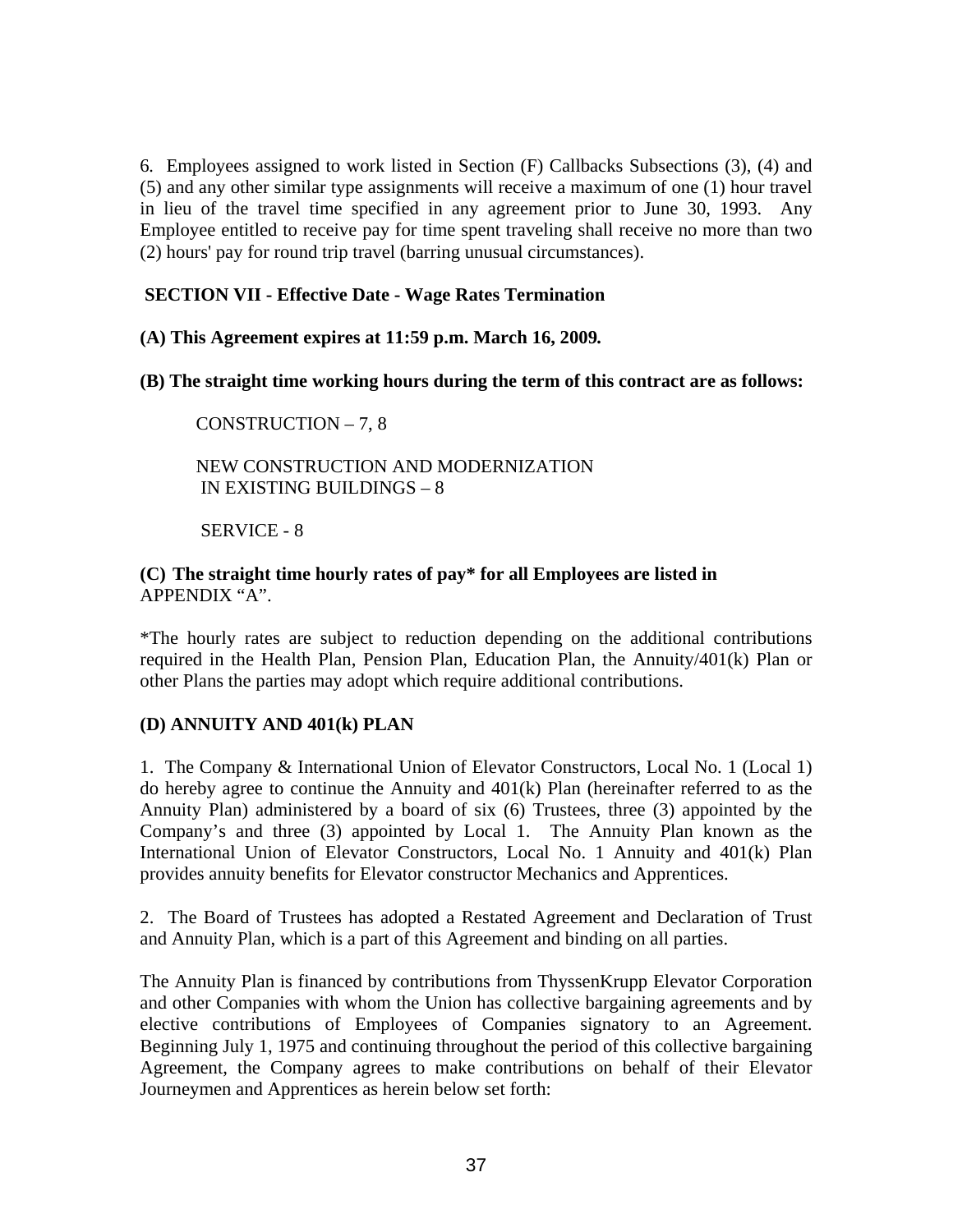(a) Total contribution for Journeymen and for Apprentices and Helpers with an industry date before March 17, 2000 for Each Full "Worked Hour":

| Eff.<br>Const. |        | Mod.   | <b>Service</b> |  |  |
|----------------|--------|--------|----------------|--|--|
| Date           | Mechs. | Mechs. | Mechs.         |  |  |
| 3/17/05        | 5.40   | 5.25   | 5.25           |  |  |
| 3/17/06        | - 5.90 | 5.75   | 5.75           |  |  |
| 3/17/07        | 6.65   | 6.50   | 6.50           |  |  |
| 3/17/08        | 7.40   | 7.25   | 7.25           |  |  |

(b) Total Contribution\* for Apprentices with an industry date of March 17, 2000 and thereafter for Each Full "Worked Hour":

- First year Apprentice: fifty percent (50%) of the contribution rate for Journeymen in the department where the Apprentice is working (following completion of the Probationary Period).
- Second year Apprentice: fifty five percent (55%) of the contribution rate for Journeymen in the department where the Apprentice is working.
- Third year Apprentice: sixty five percent 65% of the contribution rate for Mechanics in the department where the Apprentice is working.
- Fourth year Apprentice: seventy five percent (75%) of the contribution rate for Mechanics in the department where the Apprentice is working.
- Temporary Journeyman: eighty five percent (85%) of the contribution rate for Mechanics in the department where the Temporary Mechanic is working.

\*See Appendix "A" for actual contribution rates.

Wage Rates and Annuity Contributions for Apprentices and Helpers may be adjusted periodically on the anniversary date of this collective bargaining agreement to assure compliance with IRS Reg.415 requirements.

Hours worked do not include hours paid for vacations, holidays and travel time outside of normal working hours except those overtime travel hours which occur between continuous emergency callbacks.

3. Payment of the Company contributions shall be made by the end of the month following the month for which they are due.

4. In no event shall the contribution rate of any Company exceed the lowest contribution rate paid by any other contributor to the Annuity Plan for the type of work covered by this Agreement.

5. The Company contributions currently provided for in the Agreement shall be designated profit-sharing contributions. Said contributions shall be the Company's' sole financial obligation to the Annuity Plan. The Company shall not make contributions to the 401(k) accounts of employees other than forwarding to the Plan the wages by which Employees have reduced their salaries.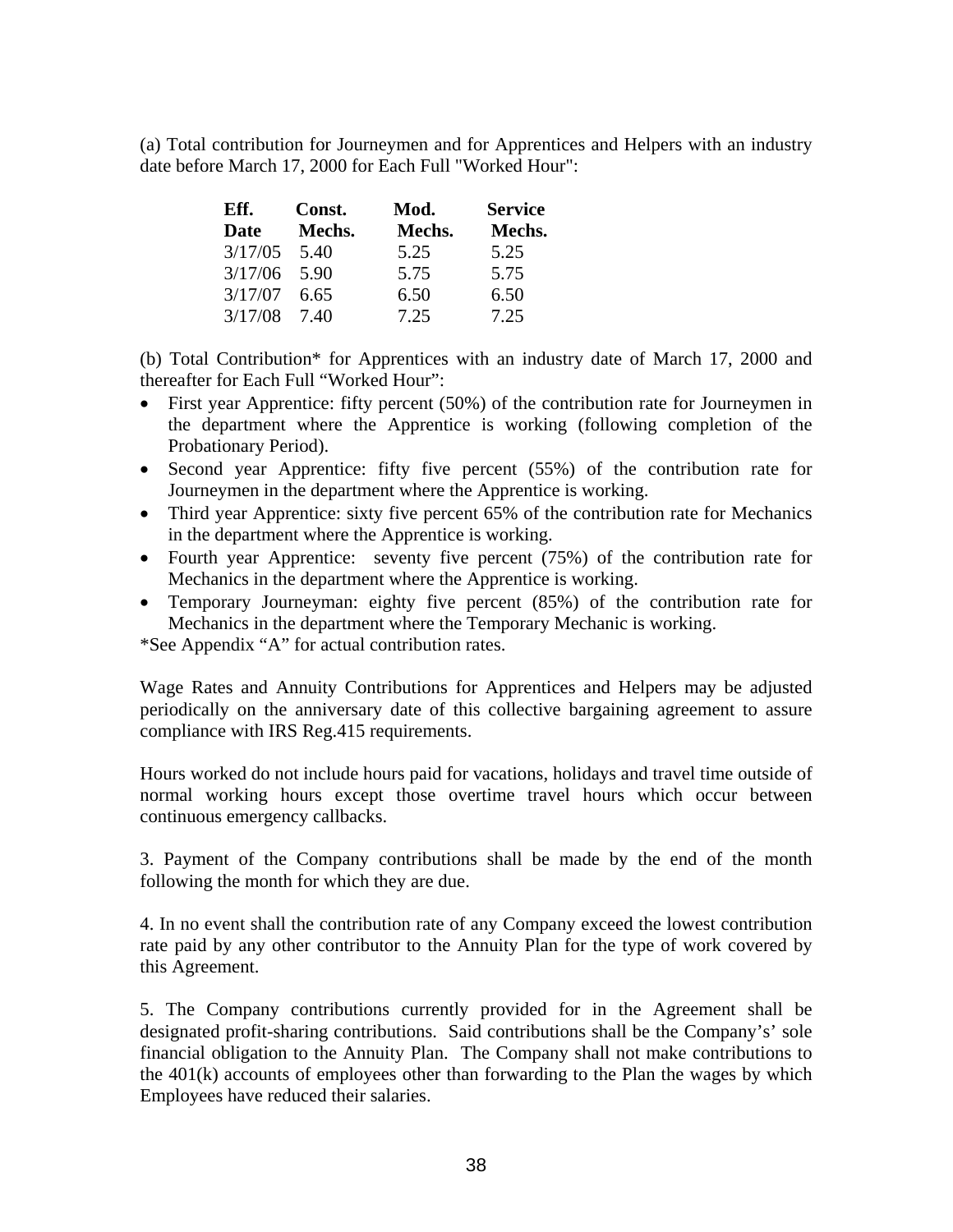6. The Company agrees to withhold from the wages of Employees, pursuant to a Wage Reduction Agreement approved by the Trustees, wages in any whole percentage of wages payable in each payroll period but not less than one percent (1%) nor more than four percent (4%) for Mechanics and not less than one percent (1%) nor more than one percent (1%) for Apprentices. The amount by which an Employee's salary is so reduced shall be referred to as an Elective Contribution. The Company's will make such Elective Contributions to the Annuity Plan in an amount equal to the total amount by which the Employee's wage from the Company was reduced pursuant to the Wage Reduction Agreement. The Company's shall make said payments monthly together with the Annuity Plan contributions together with such forms as the Trustees may require.

7. It is expressly understood and agreed by the parties that all expenses incurred in the establishment and ongoing administration of the Annuity Plan shall be the expenses of the Plan and not the obligation of the Company's. In the event that any Company incurs added expenses because of the inclusion of a 401(k) feature and the amendment of the Annuity Plan to be a profit-sharing plan, then in that event, the Union agrees to a reduction in wages, benefit contributions or other economic terms of the Agreement equal to the amount of expenses incurred by said Company or Companies. The type of reduction is subject to agreement between the parties. If the parties are unable to agree on where the reduction shall be made, the matter will be submitted to arbitration in accordance with the Agreement.

# **(E) EDUCATIONAL FUND**

The Joint Apprentice Committee shall be continued consisting of three (3) representatives from the Association and three (3) representatives from the local Union.

The Joint Apprentice Committee shall be responsible for providing a program for educating and training Elevator Constructor Journeymen and Apprentices in the local Union area in conjunction with the National Elevator Industry Educational Program. Such program shall be under the sole and exclusive direction of the Joint Apprentice Committee.

 The National Elevator Industry Education Program shall be financed by contributions by Companies as provided. Upon the effective date of this Agreement, the Company agrees to pay and contribute to such Fund twenty four cents (\$.24) per hour for each hour of work performed by all Elevator Constructor Journeymen, JIT's and Apprentices. The twenty four cents (\$.24) hourly contribution shall increase annually. The thirteen cents (\$.13) Company contribution effective March 17, 2005 will not be deducted from the hourly wage and fringe package of the elevator constructor. Any future increase to the thirteen cents (\$.13) to the Company contribution is their sole responsibility. The existing twenty-four cents (\$.24) contribution plus the additional thirteen cents (\$.13) will become the base thirty seven cents (\$.37) hourly contribution and shall increase annually. The amount of the Company contribution and will be as follows: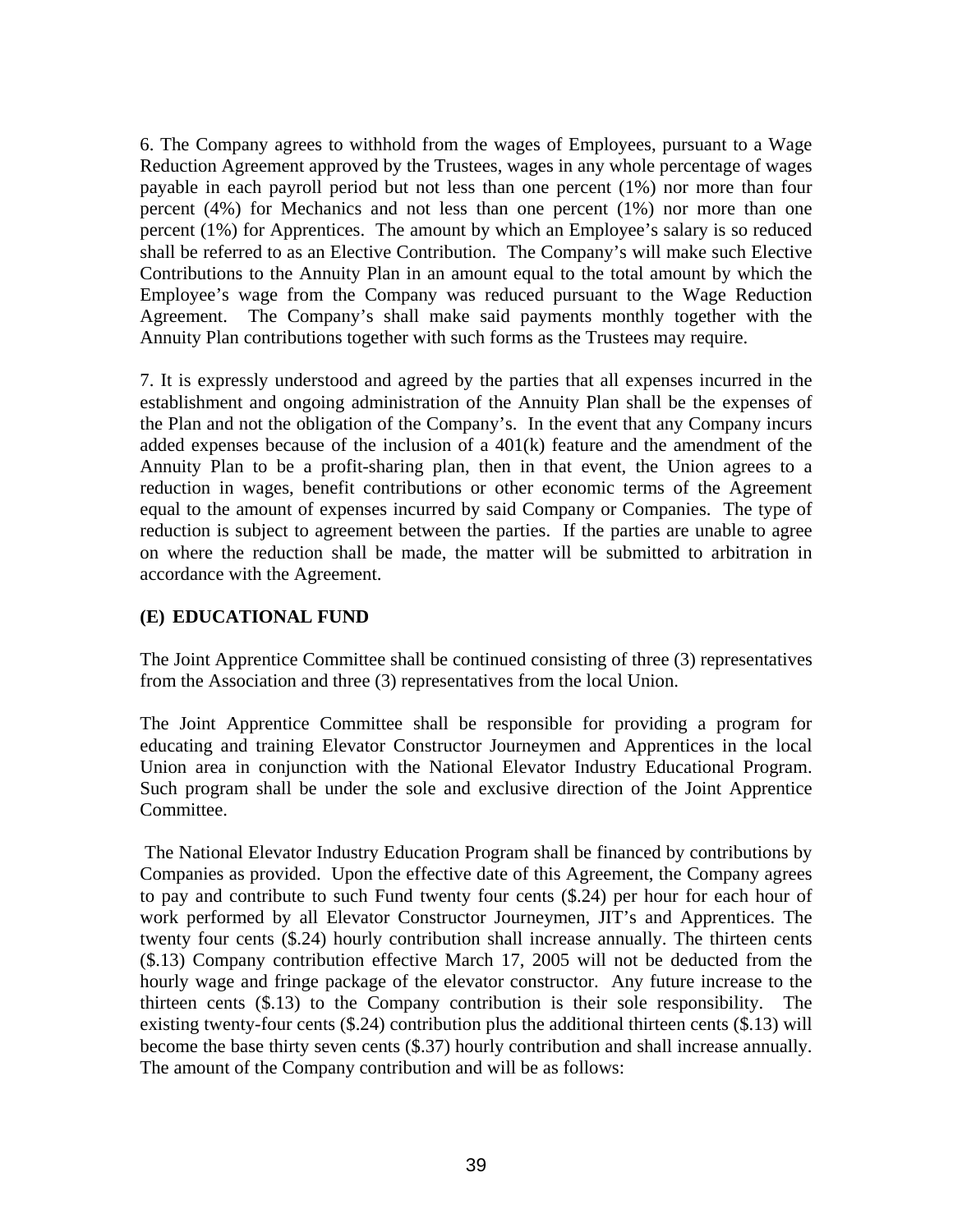| <b>Effective Date</b> | <b>Amount of Increase</b> | <b>Hourly Contribution Rate</b> |  |  |  |
|-----------------------|---------------------------|---------------------------------|--|--|--|
| 3/17/05               | \$0.03                    | \$0.37                          |  |  |  |
| 3/17/06               | \$0.03                    | \$0.40                          |  |  |  |
| 3/17/07               | \$0.03                    | \$0.43                          |  |  |  |
| 3/17/08               | \$0.03                    | \$0.46                          |  |  |  |

Payment of said contributions shall be in accordance with the terms of the Declaration of Trust adopted by the Board of Trustees. However, in no event shall contributions by the Company exceed the lowest contribution paid by any Company contributor to the Fund.

No contributions shall be made during the six (6) months probationary period on behalf of probationary employees unless otherwise provided by the NEIEP Trustees.

If the Companies are required for any reason to increase the Companies' contribution to the National Elevator Industry Educational Program, then the amount of such additional Company contribution shall serve to reduce the effective wage rate set forth in Section VII (B) of this Agreement in an amount adjusted to reflect such increased Company contribution and its effect upon the wage rate.

## **(F) Local No.1 Education and Training Fund**

1. The Local 1 Education and Training Fund (the Fund) shall provide a program for the education and training of Apprentices and shall be funded by a Company contribution of ten cents (\$.10) per hour worked.

2. The Fund shall be governed by a written Agreement and Declaration of Trust and administered by a Board of Trustees, three (3) of whom shall be appointed by the Union and three (3) appointed by the Companies two (2) by EMANY and one (1) by Otis in accordance with, and so provided in, the governing documents of the Fund and subsequent amendments thereto. The Agreement and Declaration of Trust shall become a part of this Agreement and binding on all parties signatory to this Agreement.

## **SECTION VIII Arbitration**

(A) Step 1. If an Employee has a complaint about the application of any portion of this Agreement, the Employee shall first discuss the issue with his/her supervisor and/or business agent within ten (10) days after the cause of the grievance is known or should reasonably have been known. The Employee's Supervisor shall respond, either verbally or in writing to the grievant no later than three (3) business days after this discussion.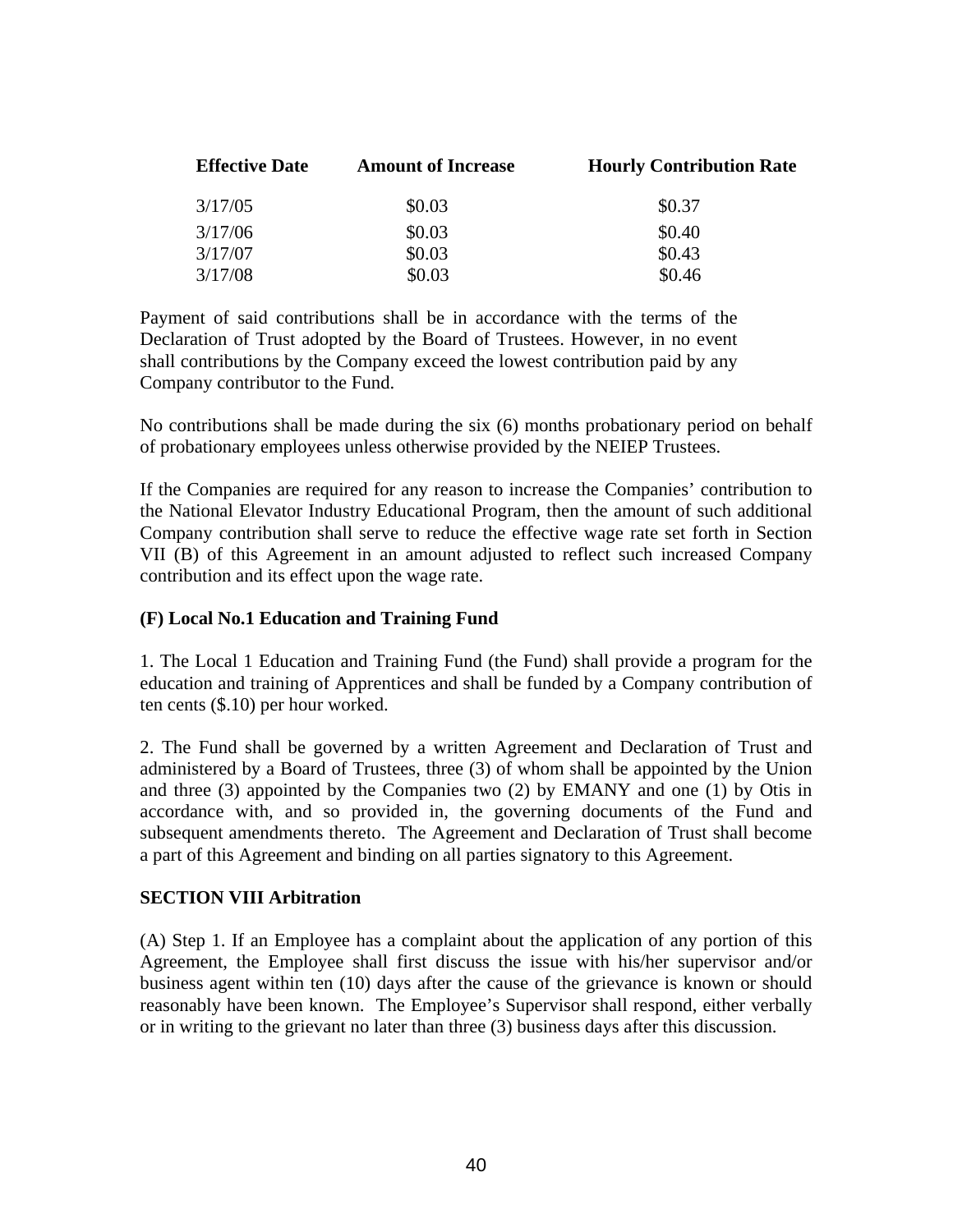(B) Step 2. If the grievance is not resolved by Step 1 of this process, or if the Union wishes to file a grievance involving more than one Employee, Local One shall submit the grievance, in writing, to the Company. The written grievance shall specify the nature of the grievance and the provision(s) of the Agreement alleged to have been violated and shall be submitted within ten (10) business days after the conclusion of Step one (1) or within ten (10) days after the cause of the grievance is known or should reasonably have been known, whichever occurs later in time.

Similarly, if the Company alleges Local One has violated the Agreement, the Company shall submit in writing specifying the nature of the grievance and the provision(s) of the Agreement alleged to have been violated to the Business Manager of Local One within ten (10) business days after the cause of the grievance is known or should have reasonably been known.

Grievances concerning the discharge, for cause, of an Employee shall be initiated at this Step (Step 2) of the process. The grievance shall be submitted in writing by Local One to the Company within ten (10) business days after the Employee's discharge.

Representatives of the Company and Local One shall meet within ten (10) business days of the receipt of a written grievance as outlined in this Step to discuss the grievance(s) and any other outstanding issues which the parties agree to discuss. If the parties cannot agree on a resolution to the grievance, the matter shall be taken to Step 3.

(C) Step 3. If the grievance is not resolved after such discussions, or if the responding party does not advise the other party of the disposition of the grievance, either the Company or Local One may submit the grievance at the next regularly scheduled meeting of the New York Arbitration Committee.

The New York Arbitration Committee shall consist of three (3) representatives of ThyssenKrupp Elevator Corporation and three (3) representatives of Local One. It is agreed that the New York Arbitration Committee shall meet on the second Wednesday of each month to consider unresolved grievances. If either party believes that there is not sufficient reason to hold such meeting, then either party may cancel the next scheduled monthly meeting by notifying the other party of its desire to cancel such meeting by giving five (5) working days notice.

(D) Step 4. If the New York Arbitration Committee is unable to reach a decision, or is deadlocked on the grievance or fails to meet as described above, then either the Union or the Company may, within ten (10) working days, submit the grievance to arbitration under the rules and procedures of the American Arbitration Association which shall designate an impartial arbitrator and conduct the arbitration hearing in accordance with its procedures.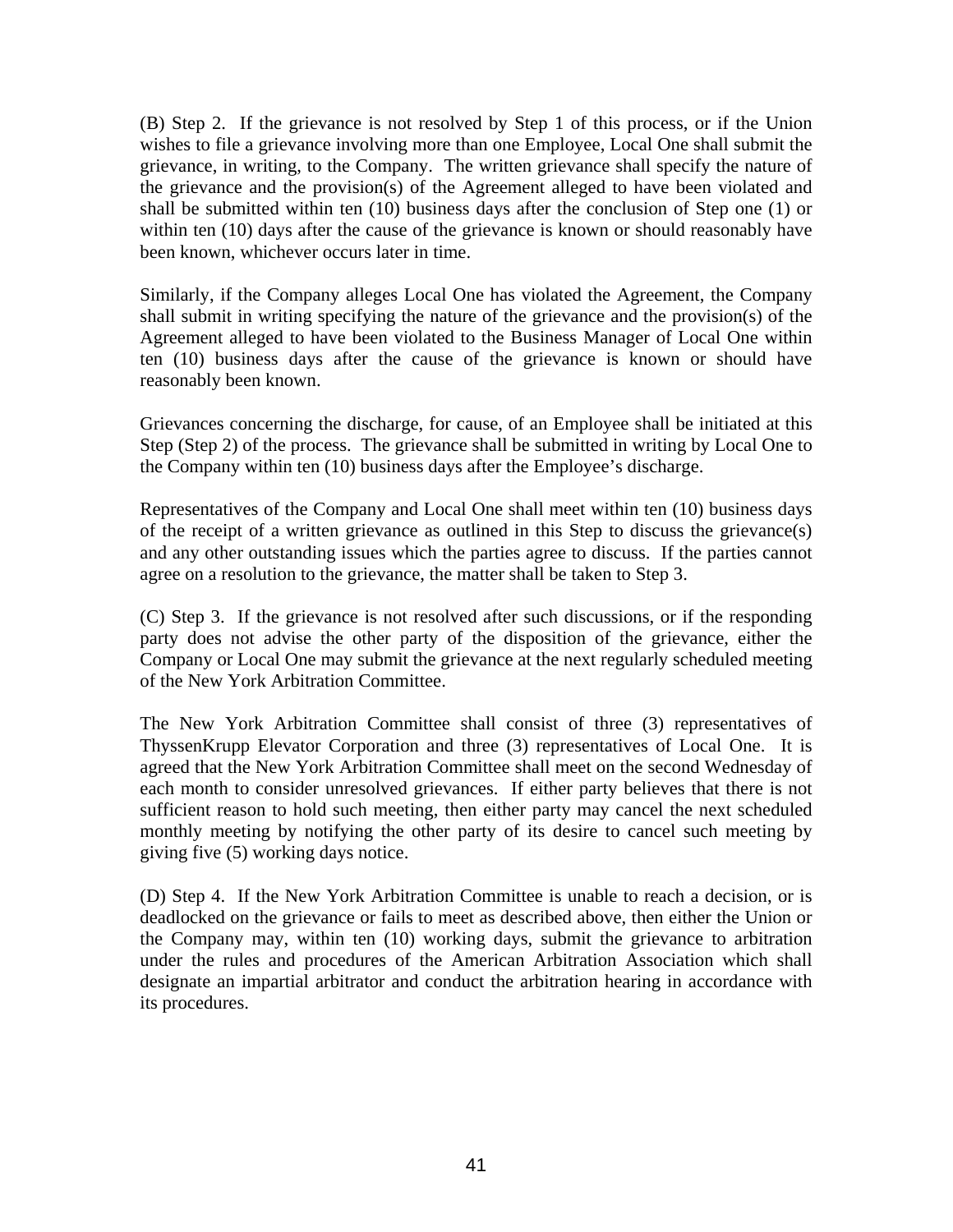All such submission of grievances to arbitration shall be to the American Arbitration Association in New York City. Failure to process the issue to arbitration within the foregoing ten (10) day period shall result in the issue being considered null and void.

It is understood that neither the New York Arbitration Committee nor an arbitrator shall have the power to add to, subtract from, or modify in any way any of the provisions of this Agreement.

(E) In the interests of labor harmony, either the Company or Local One may request that a particular grievance be given special handling. If such handling is requested, the Step 2 meeting outlined above shall occur within three (3) business days after the receipt of the written grievance. If it cannot be resolved at this meeting, the complaining party may request arbitration as described in Step 4.

(F) Discharge Grievances Expedited Impartial Arbitration. Recognizing the special nature of cases involving the discharge of an Employee, the parties agree that such case(s) shall be handled as follows:

a) Any discharge grievance not resolved at Step 2 meeting may immediately be referred by either party. Such grievance need not wait to be placed on the agenda of the scheduled New York Arbitration Committee, but rather shall be discussed, either in person or by telephone, by the parties within ten (10) working days of the referral from Written Step 2. The parties shall make an earnest effort to resolve their differences at this meeting, but failing such agreement either party may request immediate, expedited impartial arbitration.

 b) Within ten (10) working days of a request of either party for impartial arbitration, the parties shall select an arbitrator from the following panel of arbitrators:

- Martin Scheinman, Esquire
- Jack D. Tillem, Esquire
- Robert E. Light, Esquire
- Elliot Shriftman
- Richard Adelman

The parties shall select one of the above arbitrators after taking them in order and determining which arbitrator will be able to schedule a hearing at the earliest possible available date. Unless the parties agree otherwise, the arbitration hearing shall be held before such arbitrator at the earliest date on his schedule when the discharge grievance can be held. Post hearing Briefs may be submitted to the arbitrator within two (2) weeks of the conclusion of the hearing and the arbitrator shall render his Award within two (2) weeks of the submission of Briefs. Post hearing Briefs may be waived by mutual agreement of the parties.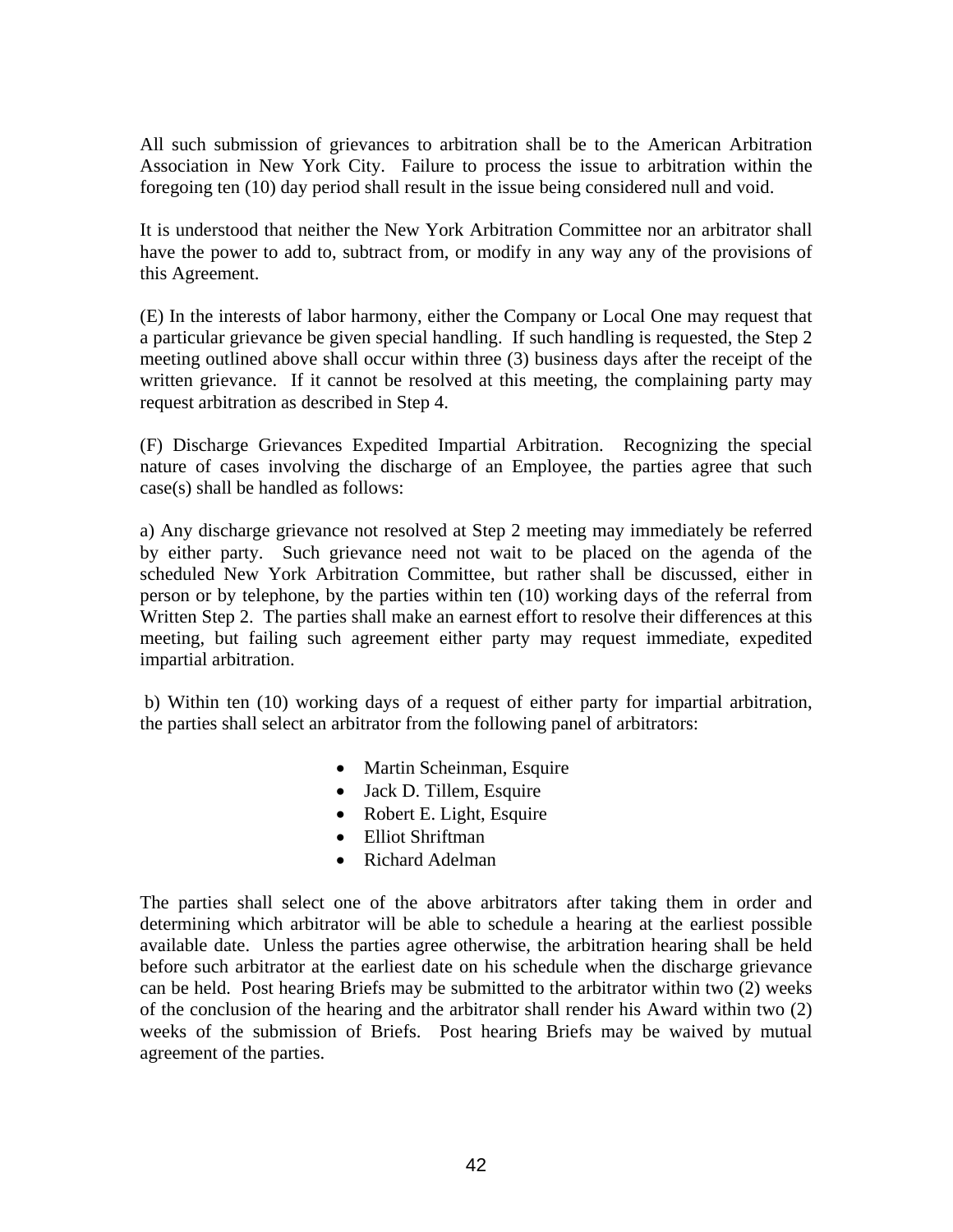The parties shall retain the right to mutually agree to remove any of the arbitrators from the panel and appoint a mutually agreeable replacement.

Should an arbitrator named in the panel be unwilling to accept an assignment to the panel or for any reason is unable to continue to serve on the panel, the parties shall appoint a mutually agreeable replacement.

# **SECTION IX - Employee Grievances**

Should any Employee have a grievance based upon a disciplinary action of the Company (including a disciplinary discharge) or a discriminatory transfer or reduction of status, such grievance shall be taken up by the Union under the Grievance Procedure set forth in Section VIII above.

# **SECTION X - Strikes and Lockouts**

1. It is agreed by both parties to this Agreement that so long as the provisions herein contained are conformed to, there shall be no lockouts or strikes, including concerted refusals to work overtime.

2. No strike will be called against the Company by Local No. 1 unless the strike is approved by Local No. 1 International Union of Elevator Constructors. Sufficient notice shall be given to the Company before a strike shall become effective. Except in the case of Service Work as specified in Section VII of this Agreement, work stoppages brought about by picketing or strikes by building trades local unions affiliated with Building Trades Councils shall not constitute a strike within the meaning of this Section.

3. In the event of a strike, work stoppage or Journeymen lockout affecting and Apprentices on New Construction or Repair Work, men working on Service shall not be affected by such strike, work stoppage or lockout and the Union will supply competent men to the Company to do all work covered under Service whether such men are continuously employed in this work or not prior to the strike, work stoppage or lockout.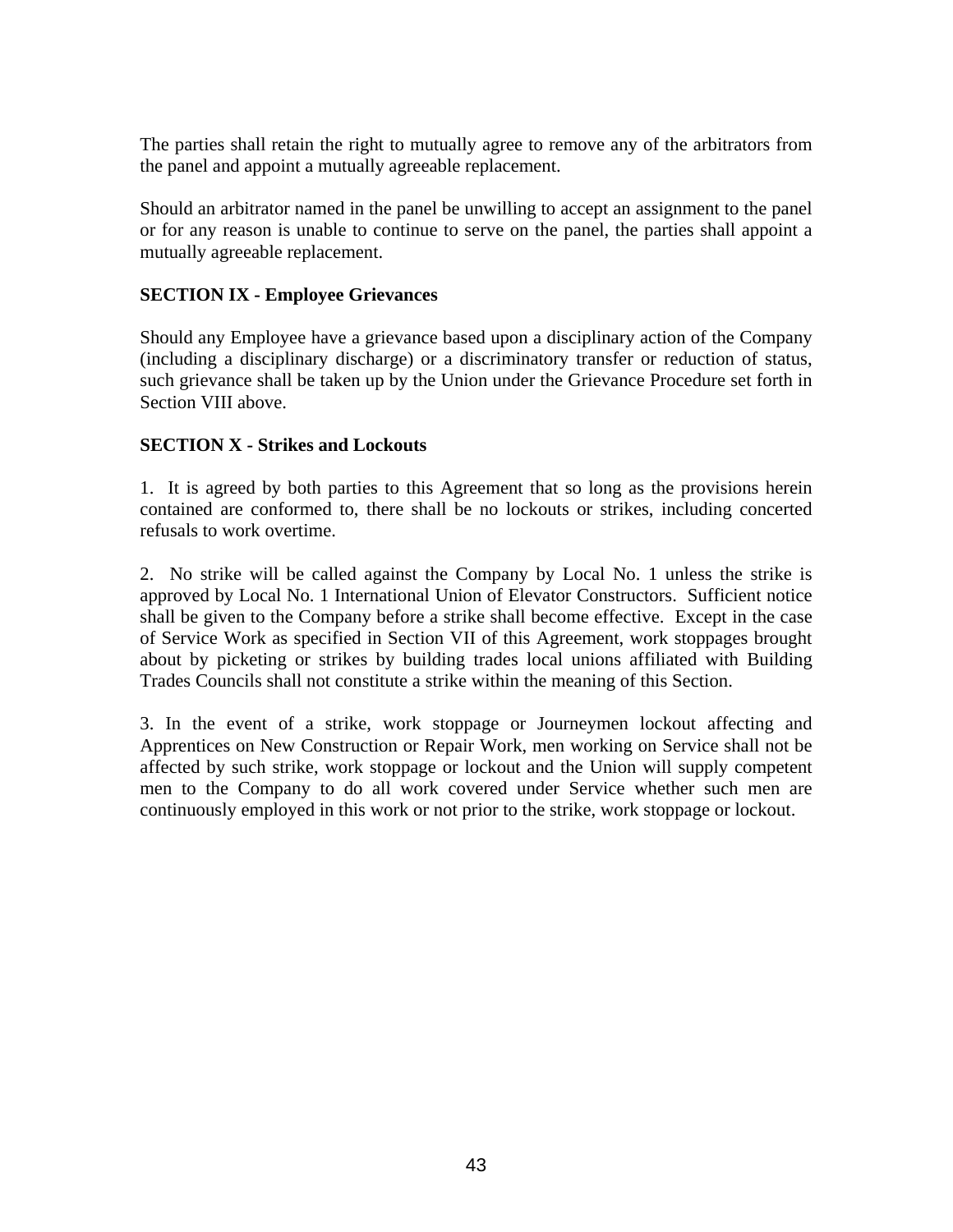## **SECTION XI Complete Agreement**

 This Agreement constitutes the complete agreement between the parties and there is no oral agreement which exists between them.

In witness whereof, the parties hereunto subscribe their names and affix their seals the day and year set forth below.

Signed, sealed and delivered in the presence of:

# **Local One International Union of Elevator Constructors Negotiating Committee**

| Raymond Hernandez     | President/Business Manager |  |  |  |
|-----------------------|----------------------------|--|--|--|
| Lenny Legotte         | <b>VP/Business Agent</b>   |  |  |  |
| Fred McCourt          | <b>VP/Business Agent</b>   |  |  |  |
| Ed Krull              | <b>VP/Business Agent</b>   |  |  |  |
| <b>Bob Stork</b>      | <b>VP/Business Agent</b>   |  |  |  |
| <b>Anthony Carudo</b> | <b>Secretary Treasurer</b> |  |  |  |
| Gary Riefenhauser     | Day Secretary              |  |  |  |

# **ThyssenKrupp Elevator Corporation**

Michael R. McIntire J. P. Heaney Robert Isabelle W. Lee Ingram Jr. Peter Mercorella Richard Messina Clint Miller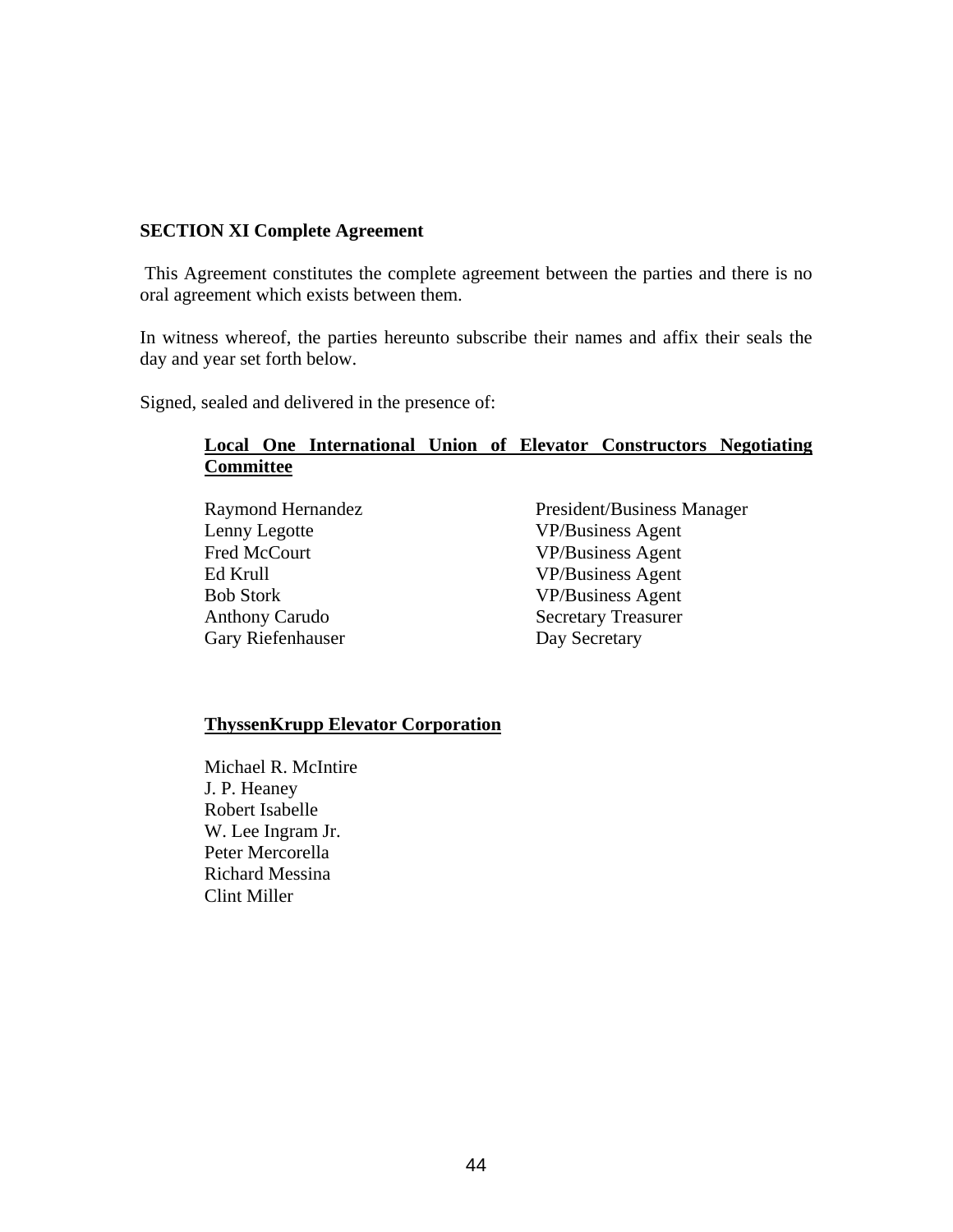# **APPENDIX "A"**

| 03/17/05           | <b>Wage</b> |       |       |       | <b>Health Pension NEIEP Annuity</b> |       | <b>WPF Ed&amp;Trng</b> |
|--------------------|-------------|-------|-------|-------|-------------------------------------|-------|------------------------|
| <b>CONST MECH.</b> | 41.970      | 7.275 | 3.420 | 0.370 | 5.400                               | 0.100 | 0.100                  |
| 50% Probationary   | 18.950      |       |       |       |                                     |       |                        |
| 50% Apprentice     | 18.950      | 7.275 | 3.420 | 0.370 | 2.700                               | 0.100 | 0.100                  |
| 55% Apprentice     | 23.080      | 7.275 | 3.420 | 0.370 | 2.970                               | 0.100 | 0.100                  |
| 65% Apprentice     | 27.280      | 7.275 | 3.420 | 0.370 | 3.510                               | 0.100 | 0.100                  |
| 75% Apprentice     | 31.480      | 7.275 | 3.420 | 0.370 | 4.050                               | 0.100 | 0.100                  |
| 03/17/06           |             |       |       |       |                                     |       |                        |
| <b>CONST MECH.</b> | 43.990      | 7.775 | 3.940 | 0.400 | 5.900                               | 0.100 | 0.100                  |
| 50% Probationary   | 19.830      |       |       |       |                                     |       |                        |
| 50% Apprentice     | 19.830      | 7.775 | 3.940 | 0.400 | 2.825                               | 0.100 | 0.100                  |
| 55% Apprentice     | 24.190      | 7.775 | 3.940 | 0.400 | 3.133                               | 0.100 | 0.100                  |
| 65% Apprentice     | 28.590      | 7.775 | 3.940 | 0.400 | 3.748                               | 0.100 | 0.100                  |
| 75% Apprentice     | 32.990      | 7.775 | 3.940 | 0.400 | 4.363                               | 0.100 | 0.100                  |
| 03/17/07           |             |       |       |       |                                     |       |                        |
| <b>CONST MECH.</b> | 45.980      | 8.525 | 4.210 | 0.430 | 6.650                               | 0.100 | 0.100                  |
| 50% Probationary   | 20.700      |       |       |       |                                     |       |                        |
| 50% Apprentice     | 20.700      | 8.525 | 4.210 | 0.430 | 3.200                               | 0.100 | 0.100                  |
| 55% Apprentice     | 25.290      | 8.525 | 4.210 | 0.430 | 3.545                               | 0.100 | 0.100                  |
| 65% Apprentice     | 29.890      | 8.525 | 4.210 | 0.430 | 4.235                               | 0.100 | 0.100                  |
| 75% Apprentice     | 34.490      | 8.525 | 4.210 | 0.430 | 4.925                               | 0.100 | 0.100                  |
| 03/17/08           |             |       |       |       |                                     |       |                        |
| <b>CONST MECH.</b> | 48.190      | 9.275 | 4.480 | 0.460 | 7.400                               | 0.100 | 0.100                  |
| 50% Probationary   | 21.660      |       |       |       |                                     |       |                        |
| 50% Apprentice     | 21.660      | 9.275 | 4.480 | 0.460 | 3.575                               | 0.100 | 0.100                  |
| 55% Apprentice     | 26.510      | 9.275 | 4.480 | 0.460 | 3.958                               | 0.100 | 0.100                  |
| 65% Apprentice     | 31.330      | 9.275 | 4.480 | 0.460 | 4.723                               | 0.100 | 0.100                  |
| 75% Apprentice     | 36.160      | 9.275 | 4.480 | 0.460 | 5.488                               | 0.100 | 0.100                  |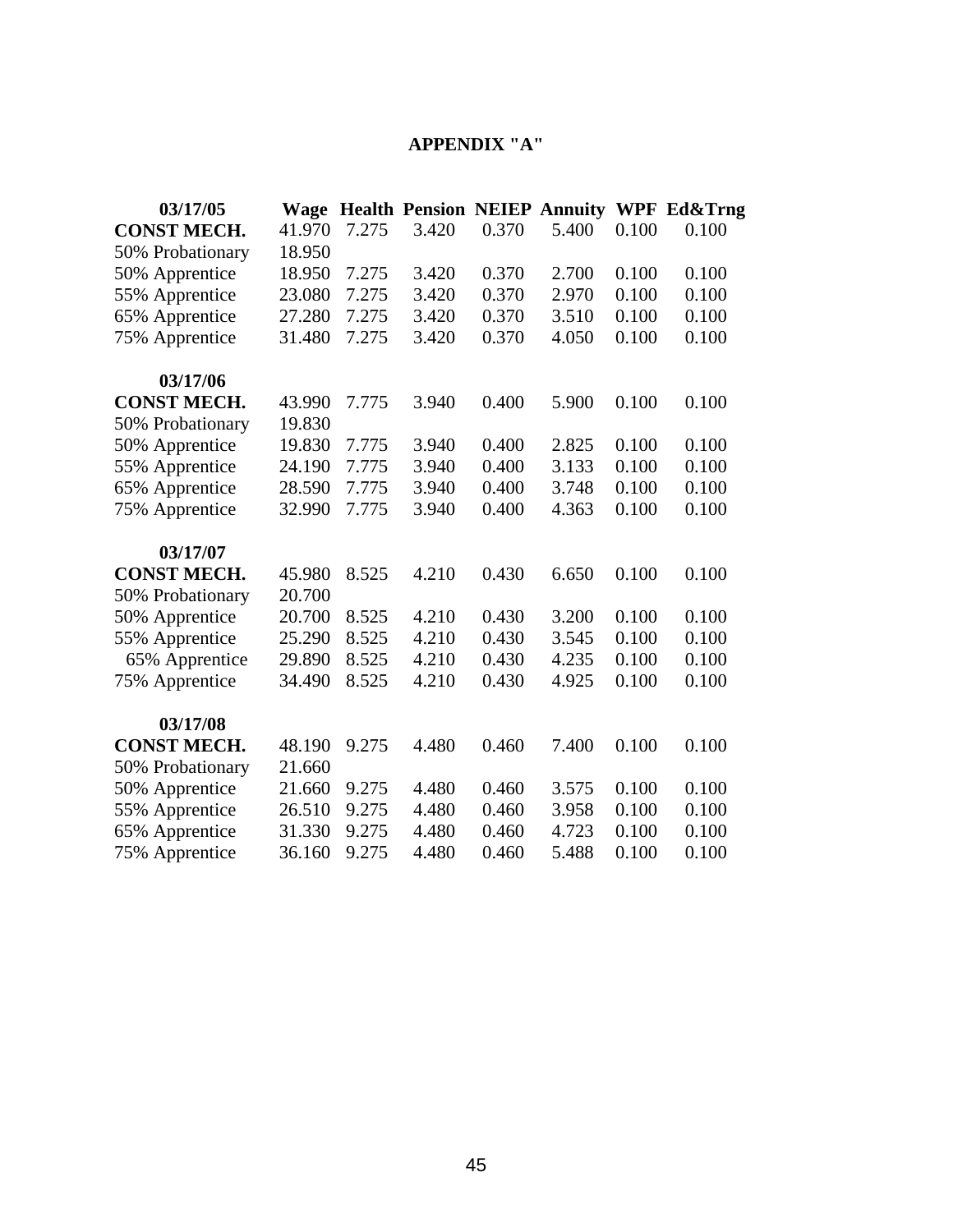| 03/17/05              | Wage   |       | <b>Health Pension NEIEP Annuity WPF</b> |       |       |       | Ed&Trn |
|-----------------------|--------|-------|-----------------------------------------|-------|-------|-------|--------|
| <b>SVCE/MOD MECH.</b> | 33.815 | 7.275 | 3.420                                   | 0.370 | 5.250 | 0.100 | 0.100  |
| 50% Probationary      | 18.950 |       |                                         |       |       |       |        |
| 50% Apprentice        | 18.950 | 7.275 | 3.420                                   | 0.370 | 2.625 | 0.100 | 0.100  |
| 55% Apprentice        | 18.600 | 7.275 | 3.420                                   | 0.370 | 2.888 | 0.100 | 0.100  |
| 65% Apprentice        | 21.980 | 7.275 | 3.420                                   | 0.370 | 3.413 | 0.100 | 0.100  |
| 75% Apprentice        | 25.360 | 7.275 | 3.420                                   | 0.370 | 3.938 | 0.100 | 0.100  |
| 03/17/06              |        |       |                                         |       |       |       |        |
| <b>SVCE/MOD MECH.</b> | 35.330 | 7.775 | 3.940                                   | 0.400 | 5.750 | 0.100 | 0.100  |
| 50% Probationary      | 19.830 |       |                                         |       |       |       |        |
| 50% Apprentice        | 19.830 | 7.775 | 3.940                                   | 0.400 | 2.750 | 0.100 | 0.100  |
| 55% Apprentice        | 19.430 | 7.775 | 3.940                                   | 0.400 | 3.050 | 0.100 | 0.100  |
| 65% Apprentice        | 22.970 | 7.775 | 3.940                                   | 0.400 | 3.650 | 0.100 | 0.100  |
| 75% Apprentice        | 26.500 | 7.775 | 3.940                                   | 0.400 | 4.250 | 0.100 | 0.100  |
| 03/17/07              |        |       |                                         |       |       |       |        |
| <b>SVCE/MOD MECH.</b> | 36.800 | 8.525 | 4.210                                   | 0.430 | 6.500 | 0.100 | 0.100  |
| 50% Probationary      | 20.700 |       |                                         |       |       |       |        |
| 50% Apprentice        | 20.700 | 8.525 | 4.210                                   | 0.430 | 3.125 | 0.100 | 0.100  |
| 55% Apprentice        | 20.240 | 8.525 | 4.210                                   | 0.430 | 3.463 | 0.100 | 0.100  |
| 65% Apprentice        | 23.920 | 8.525 | 4.210                                   | 0.430 | 4.138 | 0.100 | 0.100  |
| 75% Apprentice        | 27.600 | 8.525 | 4.210                                   | 0.430 | 4.813 | 0.100 | 0.100  |
| 03/17/08              |        |       |                                         |       |       |       |        |
| <b>SVCE/MOD MECH.</b> | 38.460 | 9.275 | 4.480                                   | 0.460 | 7.250 | 0.100 | 0.100  |
| 50% Probationary      | 21.660 |       |                                         |       |       |       |        |
| 50% Apprentice        | 21.660 | 9.275 | 4.480                                   | 0.460 | 3.500 | 0.100 | 0.100  |
| 55% Apprentice        | 21.150 | 9.275 | 4.480                                   | 0.460 | 3.875 | 0.100 | 0.100  |
| 65% Apprentice        | 25.000 | 9.275 | 4.480                                   | 0.460 | 4.625 | 0.100 | 0.100  |
| 75% Apprentice        | 28.840 | 9.275 | 4.480                                   | 0.460 | 5.375 | 0.100 | 0.100  |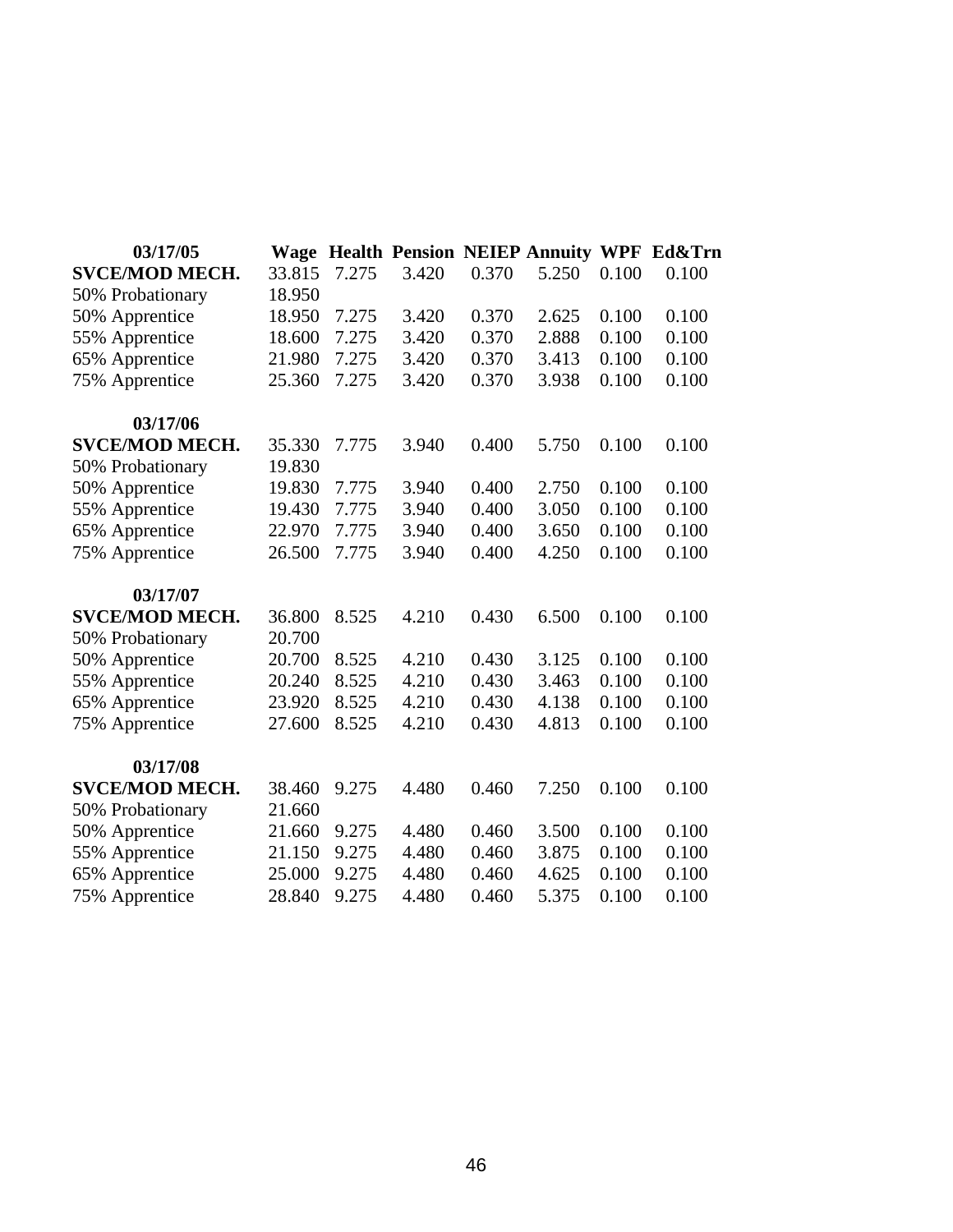# **APPENDIX "B" Travel Expense**

#### **1. Long Island Expense**

(a) Zone one (1) fifteen dollars (\$15.00) per worked day:

(1) In Queens:

Any new construction project having fifteen (15) or more units or any two (2) man service job that takes eighty (80) hours forty (40) team hours or more to perform in that area bordered on the West by a line running from the Whitestone Bridge South on the Whitestone Expressway to the Van Wyck Expressway to the Belt Parkway, East on the Belt Parkway to Rockaway Boulevard, East on Rockaway Boulevard to the Nassau County line; and on the East by the Queens-Nassau County Line South to Rockaway Boulevard; and

(2) In Nassau County:

that area bordered on the East by the Nassau-Suffolk County line and on the West by the Queens-Nassau County line and including all of John F. Kennedy International Airport and all of the Rockaways in Queens.

(b) Zone two (2) twenty dollars (\$20.00) per worked day:

that area bordered on the West by Zone one (1) and on the East by a line extending from Long Island Sound South to the intersection of Route 25A and Route 46 (William Floyd Parkway), South on Route 46 to the Atlantic Ocean.

#### **2. Staten Island Expense**

Zone one (1) fifteen dollars (\$15) per worked day: all of Staten Island

## **3. Westchester County Expense**

(a) Zone one (1) fifteen dollars (\$15) per worked day:

that area bordered on the south by the New York City - Westchester County line and on the North by a line beginning at the Tappan Zee Bridge East on Route 287 to Route 95 and East on Route 95 to the Connecticut State line.

(b) Zone two (2) twenty dollars (\$20.00) per worked day:

that area bordered on the South by Zone one (1); and on the North by a line beginning on the East at the intersection of Route 35 at the Connecticut State line, West on Route 35 to Route 202/35, West on Route 202/35 to Route 202/6, West on Route 202/6 to the Bear Mountain Bridge.

#### **4. Rockland County Travel Expense**

(a) Zone one (1) fifteen dollars (\$15.00) per worked day:

that area bordered by a line beginning on the North by Route 287, beginning at the Tappan Zee Bridge, West on Route 287 to Route 304, South on Route 304 to the New York-New Jersey State line, East on the New York-New Jersey State line to the Hudson River.

(b) Zone two (2) twenty dollars (\$20.00) per worked day:

that area bordered by a line beginning at the Bear Mountain Bridge, West on Route 6 to the Palisades Parkway, South on the Palisades Parkway to Route 287, East on Route 287 to the Tappan Zee Bridge.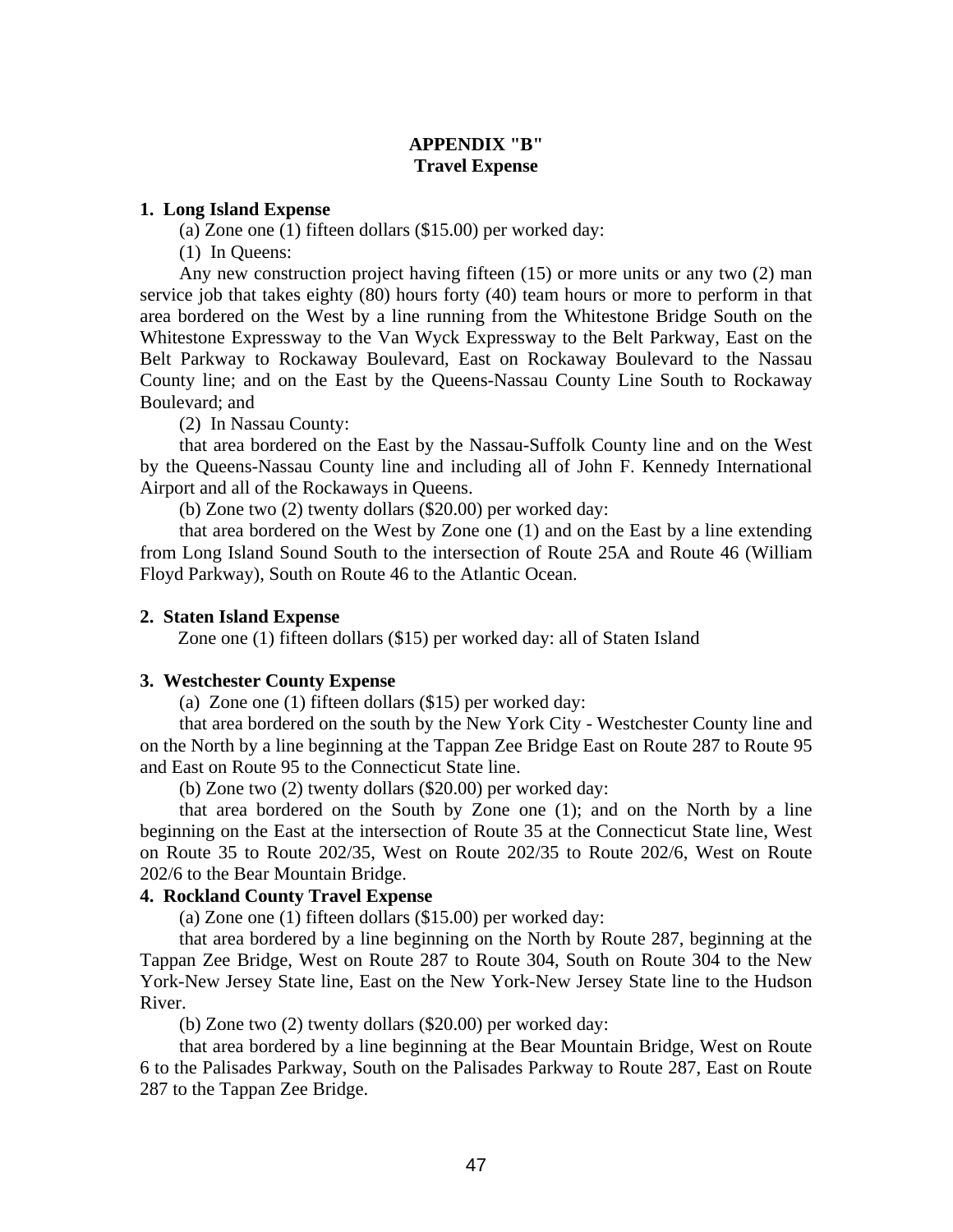#### **5. New Jersey Expense**

(a) Zone one (1) fifteen dollars (\$15.00) per worked day: that area bordered on the east by a line beginning at the intersection of Route 503 at the New York-New Jersey State line, South on Route 503 to Route 80, West on Route 80 to the Garden State Parkway, South on the Garden State Parkway to Route 82 (Morris Avenue), East on Route 82 to Route 439, East on Route 439 to the Goethals Bridge; and on the West by a line beginning at the New York-New Jersey State line at Route 287 South on Route 287 (or the Route 287 Right of Way) and East on Route 287 to Route 440, East on Route 440 to the Garden State Parkway, South on the Garden State Parkway to the Raritan Bridge, East on the Raritan River to Raritan Bay.

(b) Zone two (2) twenty dollars (\$20.00) per worked day:

(1) In North Jersey:

that area bordered on the East by Zone one (1); and on the West by a line beginning at the New York-New Jersey State line at Route 94, South on Route 94 to the intersection of Route 206, South on Route 206 to Route 287; and

(2) In South Jersey:

that area bordered on the North by Zone one (1) and by a line beginning at the intersection of Route 287 and Route 527, East on Route 527 to the intersection of Route 18, East on Route 18 to the Middlesex - Monmouth County line, North along the Middlesex - Monmouth County line to Raritan Bay.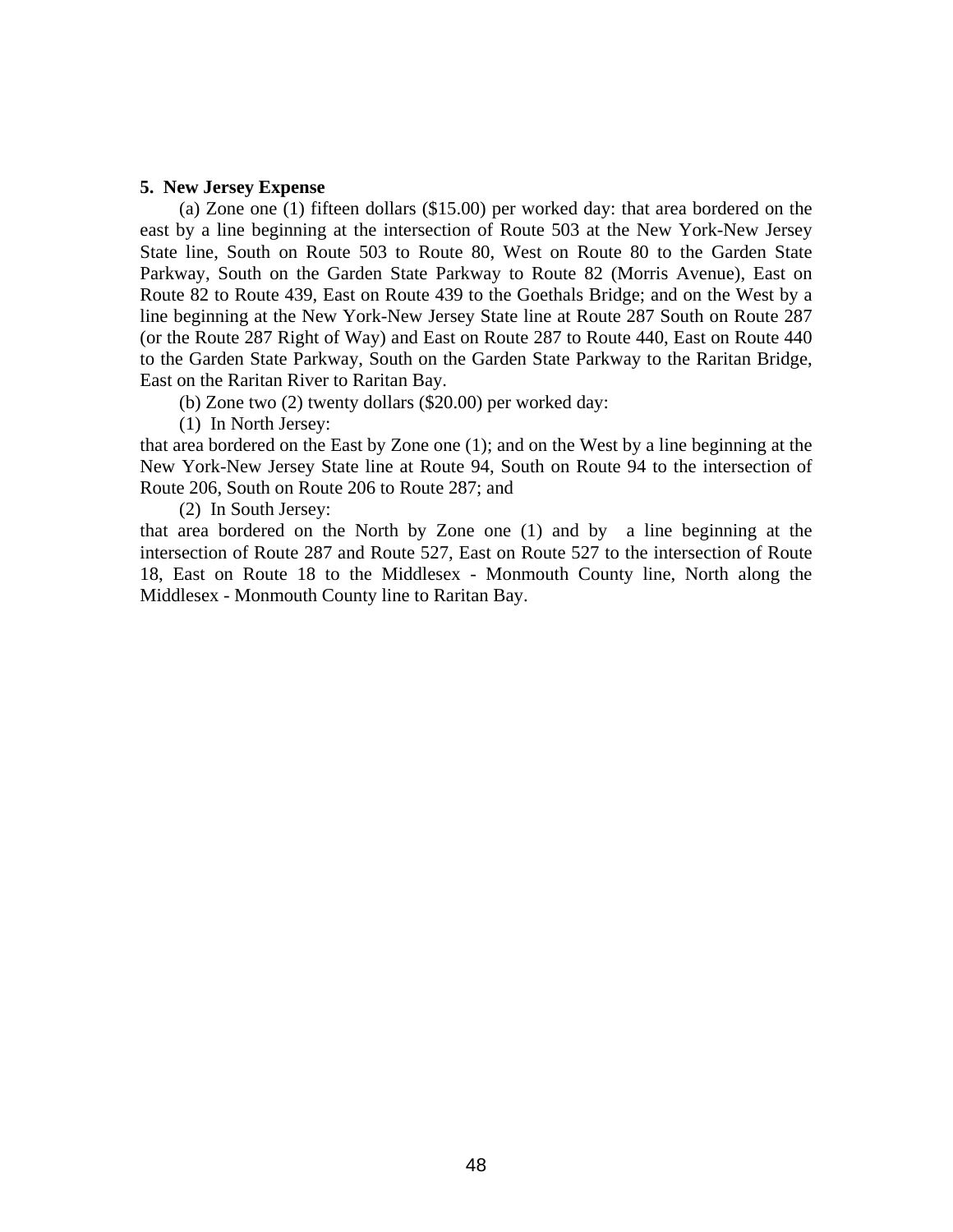# **APPENDIX "C" Decisions of The Joint Industry Committee**

The following decisions of the Joint Industry Committee were included as Appendix A to the Standard Agreement between NEII and the IUEC which expired on July 8, 1987. The Company and the Union recognize these decisions as binding during the term of the present Agreement, except to the extent any of these decisions are in conflict with changes made to Article IV or Article IV (A) during negotiations for the present Agreement.

# **1. Wiring of Car Stations**

After due consideration of all information that the Executive Board could gather back as far as 1948, it was the decision of the Board that the Manufacturers be permitted to do the internal wiring in the car stations to a terminal block within the car station.

# **2. Pre-Drilled Overhead Beams**

Decision arrived at was that Otis would refrain from drilling holes on the bottom flange of the eye beam used to support the deflector sheave as soon as it was possible to stop the production line.

# **3. Pre-Wiring of Controllers**

On the protest registered over the pre-wiring of controllers, the Employers agreed that the pre-wiring of cross connections on controllers would be discontinued and in the future, auxiliary panels would go out without any leads for any wiring on them.

The Employers further agreed that there would be no objections to a local removing the wiring, and replacing it, until the situation is corrected.

## **4. Multi-Wire Cable**

The ruling of the Board was that the use of multi-wire cable has become prevalent throughout the Industry and they can find no objection to its use.

## **5. Key Hole Slots**

A review of past decisions and precedent established the fact that it had been previously agreed that the key hole slots provided in car and/or landing doors are not a violation of Article IV of the Standard Agreement.

Also, it is found that it had previously been agreed that holes provided in the factory for mounting of interlocks, safety edges, detectors and photocells, are not a violation of Article IV of the Standard Agreement.

When door closer arms, lazy arms, or relating arms are fastened to the doors by means of drilled and/or tapped holes on the door such drilling and tapping shall be done in the field by Elevator Constructors. In cases where doors are delivered to the job site, predrilled or tapped for such devices as referred to in this paragraph, doors will not be installed until a satisfactory settlement between the Employer and the Union is made.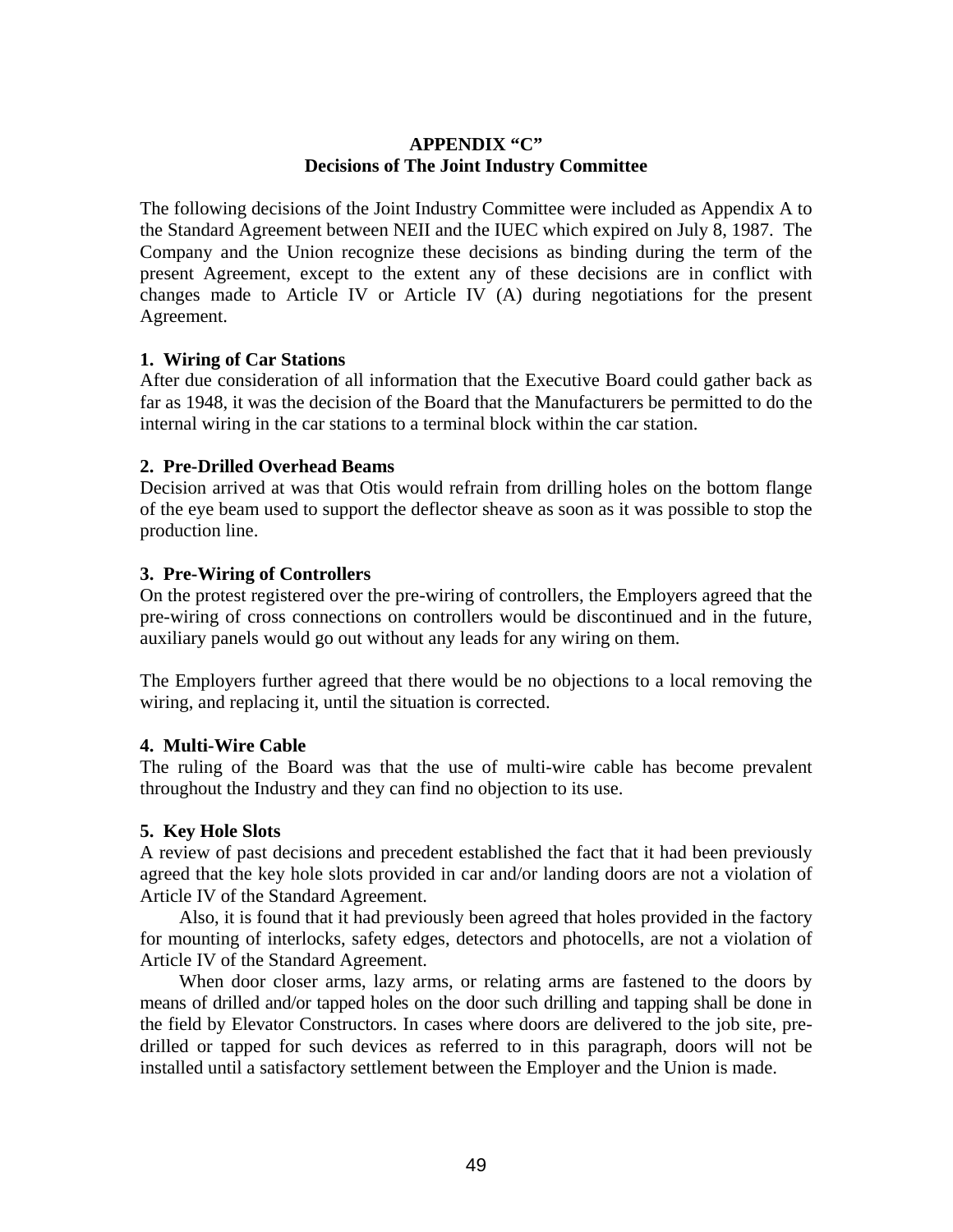#### **6. Escalators**

It is agreed that the escalator truss or parts of truss may be used as a shipping container for escalator components, such as tracks, sprockets, etc. Such components shall be secured within the truss with only sufficient fastenings to provide safe transit and shall not be permanently aligned.

It shall not be a requirement that tracks be removed from the truss prior to final alignment.

Connections between straight inclined track system and the upper and lower end curved track systems shall be made in the field by Elevator Constructors.

Upper and lower sprockets or carriages are to be installed in the field by Elevator Constructors. See Article IV, Par. 2, Item C for additional information.

## **7. Extended Wiring on Controllers**

Controllers are not to be shipped from the factory with extended wiring attached thereto. In the case of escalator controllers, because of limited space available, extended wiring in the form of cables or separate wires may be connected at one end to the controller in the factory, provided, however, that the other end of such extended wiring is not prepared for connections.

## **8. Plug-In Connections Door Protection**

Prepared plug-in connections for door protection devices such as furnished on the photocell protection device is not a violation of Article IV of the Standard Agreement.

#### **9.DMR Plug-In Connection**

The plug connection presently being used on the DMR Regulating Unit will be discontinued. Factory installed wires leading out of the regulator shall have the loose ends unprepared for field connection by the Elevator Constructor.

It is agreed that the Employers will use up present stock of regulators equipped with plugs. However, any regulators installed on new jobs after July 1, 1964, will be prepared as described in the above paragraph.

#### **10.Car Door Operators**

Haughton Type 'T' and 'TH' and Westinghouse type 'E' and other similar car door operators shall have the external wiring to the motor and the door or gate contact installed in the field by Elevator Constructors.

#### **11.Wood Flooring**

When wood flooring on elevator platforms, including stage lifts, organ consoles and orchestra elevators, is to be installed in the field, the work shall be done by Elevator Constructors.

#### **12. Door Operators**

(1) The pattern for the Industry, for shipping door operators would be based on the practice in existence at the time of the Joint Industry Committee's decision of December 12, 1963.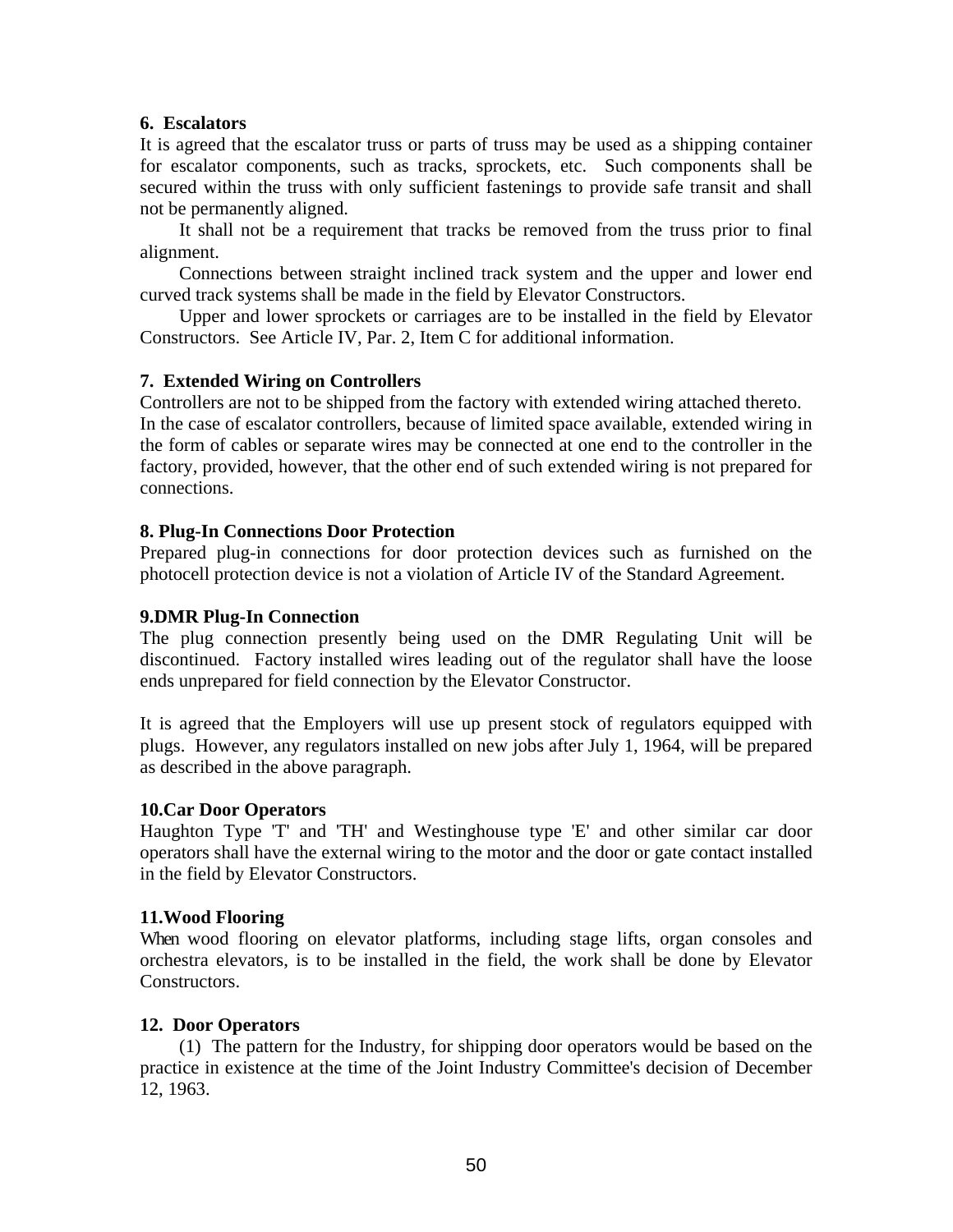(2) As a guide for present and future Joint Industry Committees, it was determined that the following Exhibits would be used to settle any future dispute relative to the shipping of door operators and would be construed as examples of the practice in existence in December 9-12, 1963.

Exhibit 'A' (Haughton 'T' Operator as per photo dated 12-13-67).

Operators may be shipped as per this Exhibit except all external wiring, all greenfield, all greenfield connectors and the gate switch shall be removed.

Exhibit 'B' (Haughton 'TH' Two-Speed Operator as per photo dated 12-13-67).

Operators may be shipped as per this Exhibit except all external wiring, all greenfield, all greenfield connectors and the gate switch shall be removed.

Exhibit 'C' (Haughton 'TH' Center-opening Operator as per photo dated 12-13-67).

Operators may be shipped as per this Exhibit except all external wiring, all greenfield, all greenfield connectors and the gate switch shall be removed.

Exhibit 'D' (Westinghouse 'E' Line Operator as per photo 500-581A, dated 12-13- 67).

Operators may be shipped as per this Exhibit except all external wiring, all greenfield, all greenfield connectors and the magnetic locks shall be removed.

Exhibit 'E' (Dover Operator per photo dated 12-13-67).

Operators may be shipped as per this Exhibit except all external wiring, all greenfield, all greenfield connectors, the gate switch and the cams to actuate the safety edges shall be removed.

#### **13. Pre-Assembling of Machine to Machine Beams (Armor Elevator Company)**

It was agreed by the Joint Industry Committee that the Armor Elevator Company is in violation of Article IV, Paragraph 2, sub-item "g" of the Standard Agreement by the method of pre-assembling the machine to the machine beams and the pre-drilling of the governor mounting plate.

#### **14. Holes Drilled in the Factory for the Mounting of Sight Guards**

Holes drilled in the factory for the mounting of sightguards shall not be considered a violation of Article IV of the Standard Agreement. The installation (and tapping if required), shall be done in the field by Elevator Constructors.

#### **15. Type M Hoistway Door Track Assembly (Haughton Elevator Company)**

It was mutually agreed that the spirator would be removed and that the pre-drilling and tapping was covered by Decision #1 of the Joint Industry Committee dated December 12, 1963.

## **16. Pre-Fastening Booster or Blocking Beams to Machine Beams (General Elevator Company of Baltimore)**

The Joint Industry Committee finds that General Elevator of Baltimore method of pre-fastening booster or blocking beams, as established and shown on Exhibit 'A' entitled "Standard Machine Beam Detail with Booster Beam" dated May 7, 1968 is not a violation of Article IV.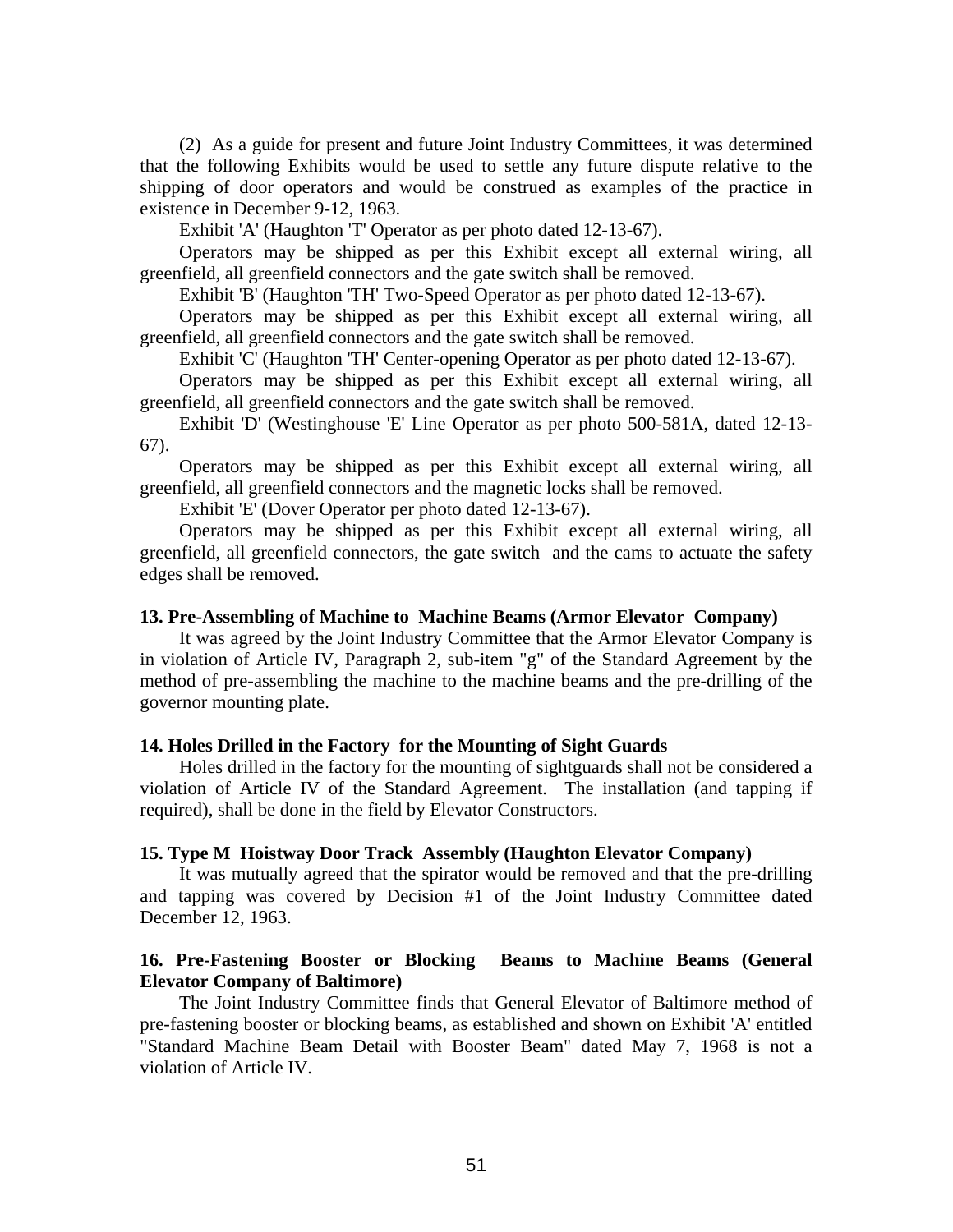#### **17. Dover Leveling Switches**

Dover Leveling Switches, as they are now constructed, are not a violation of the Standard Agreement.

#### **18. Westinghouse and Otis Basement Machines**

Westinghouse Basement Type #28 Geared Machine with deflector sheave attached as per DS Sheet 274D and Otis Basement Type 16BT machine with attached deflector sheave as per sheet 6588G are not in violation of Article IV of the Standard Agreement.

#### **19. Top Emergency Exit Switches (Otis)**

It was agreed that the switch could be removed in the field and remounted.

#### **20. Otis Integral Hanger**

That the primary function and responsibility of both the Union and the Industry is to assure a safe, reliable and workmanlike installation as regard door equipment. The Employers agree that they cannot object to the dismantling of components if such becomes necessary to accomplish this.

(It continues:) There has been some question on interpretation of this clause, therefore, it has been agreed that the application of this decision requires that the Mechanic-In-Charge use his discretion with regard to removal of the hanger bar to accomplish the stated objective. Management Supervisors should not be critical or attempt to penalize the mechanic for using such discretion but if he questions the decision, it should be adjusted between the Construction Manager and the Local Business Representative.

At the 1954 meeting of the International Executive Board and the Manufacturers' Labor Committee, it was mutually agreed that:

The Executive Board believes that when Article IV, Paragraph 8, that states "No restrictions shall be imposed as to methods, tools, or equipment used" was written in the Standard Agreement, neither party, at the time, had in mind lethal tools, therefore, we believe the members of the International Union have a perfect right to refuse to use explosive powered tools.

#### **21. Cargo Masters 500 lbs. up to 1000 lbs.**

All door assembly units must be removed before installation of car.

Pre-wiring of Cargo Master to be limited to door and ejector operation.

Ejector unit must be shipped separately.

The above conditions apply specifically to the Cargo Master with a capacity of 500 lbs. to 1000 lbs. as manufactured by Guilbert, Inc., and are not to be applied to the D/W provision of Article IV, Paragraph 3, Item 3, of the Standard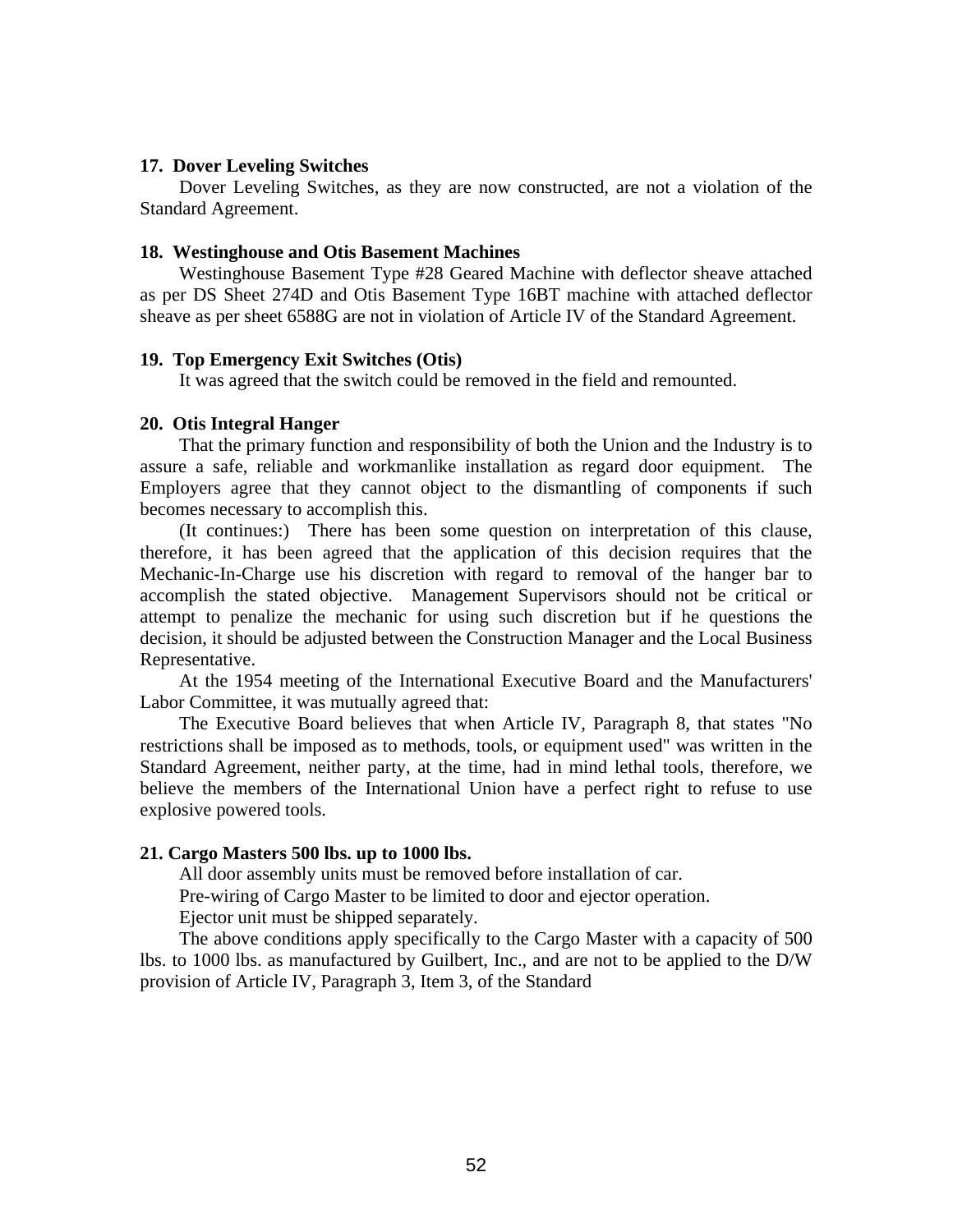#### **APPENDIX "D" ARTICLE IV Work Jurisdiction**

**Par. 1.** It is agreed by the parties to this agreement that all work specified in Article IV shall be performed exclusively by Elevator Constructor Mechanics and Elevator Constructor Apprentices in the employ of the Company.

**Par. 2.** (a) The erecting and assembling of all elevator equipment to wit: electric, hydraulic, steam, belt, dumbwaiters, residence elevators, parking garage elevators (such as Bowser, Pigeon Hole, or similar types of elevators), compressed air and hand power.

(b) It is understood and agreed that the preassembly of all escalators, moving stairways and link belt carriers that may be done in the factory shall include the following:

1. Truss or truss sections with tracks, drive units, machines, handrail drive sheaves, drive chains, step chains and steps installed and permanently aligned.

2. Balustrade brackets may be shipped attached but not aligned.

3. Setting of all controllers and all wiring and conduit from the controller.

All other work on escalators, moving stairways and link belt carriers shall be performed in the field by elevator constructor mechanics and Apprentices either before or after the truss or truss sections are joined and/or hoisted and placed in permanent position [as per Section IV (H) and Section V (G)], this includes any and all work not done in the factory.

The erecting and assembly of all theater stage and curtain elevator equipment and guides and rigging thereto, organ consoles and orchestra elevators shall be performed by Elevator Constructor Mechanics and Apprentices

(c) All wiring, conduit, and raceways from main line feeder terminals on the controller to other elevator apparatus and operating circuits. Controllers are not to be shipped from the factory with extended wiring attached thereto.

(d) The erecting of all guide rails.

(e) The installation of all grating and counterweight screens, overhead work, either wood or iron, and all material used for mounting of elevator apparatus in machine room, overhead or below.

(f) The drilling of overhead beams for attaching machines, sheaves, kick angles, and all other elevator equipment.

(g) The setting of all templates.

(h) All foundations, either of wood or metal that should take the place of masonry.

(i) The assembly of all cabs complete.

(j) The installation of all indicators.

(k) The erecting of all electrical or mechanical automatic or semi-automatic gates complete.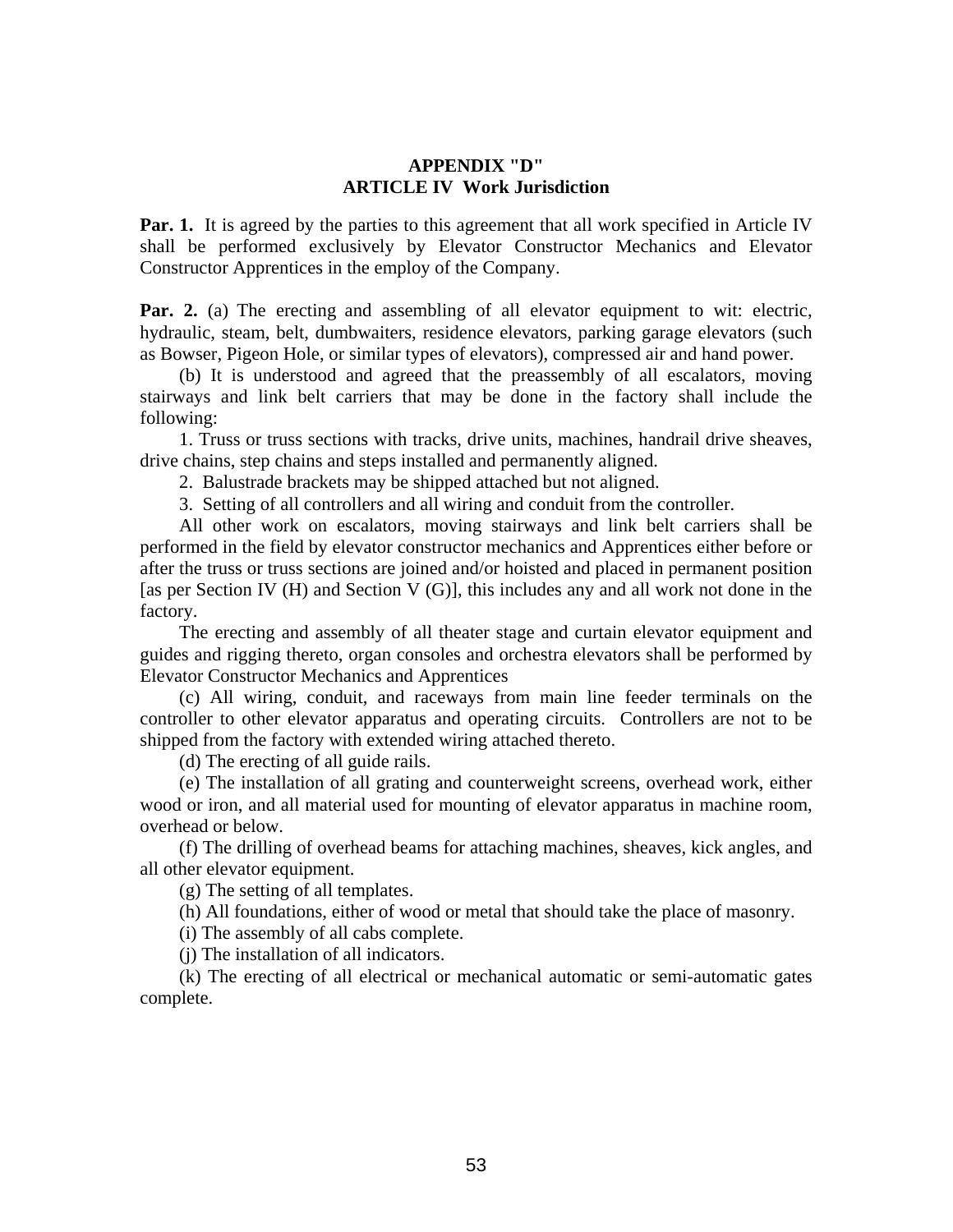(l) The hanging of all automatic or semi-automatic elevator hoistway doors, together with the installation of hangers and tracks.

(m) The installation of all devices for opening and closing, and locking of elevator car and hoistway doors and gates.

(n) The drilling of doors for mounting of closing devices.

(o) The drilling of angle supports for mounting of closing devices except one template hole.

(p) The drilling of sills for sill trips.

(q) The operating of temporary cars.

(r) The setting of all elevator pressure open or pit tanks.

(s) The setting of hydraulic power units (power units include: motor, pump, drive valve system, internal piping, muffler, internal wiring, controller and tank). Where power units arrive in parts, they shall be assembled at the job site. The wiring and piping to and between multiple hydraulic power units shall be performed at the job site.

(t) All air cushions with the exception of those built of brick or those put together with hot rivets.

**Par. 3.** (a) Nothing contained in Article IV shall preclude an Company from pre-assembling and prefabricating the following:

(1) Temporary elevators

A temporary elevator is defined as a non-permanent elevator installed prior to or during construction work inside or outside buildings. The assembly, disassembly and moving of temporary elevators from job to job or area to area may be accomplished in the most economical fashion provided, however, whatever work is required to be performed at the jobsite in connection therewith shall be performed exclusively by Elevator Constructor Mechanics and Apprentices

(2) Residence elevators

Residence elevators shall mean elevators installed solely for use in a single family residence and not for general public use. Single family residences may be part of a multi-unit structure.

(3) Dumbwaiters

(4) Dock elevators

(5) Parking garage elevators (such as Bowser, Pigeon Hole or similar types of elevators).

(6) Apartment house elevators

Apartment house elevators shall mean an elevator installed in a multi-unit, multi-family structure, (excluding condominiums) but not to exceed three (3) stories in height (i.e. 35 ft.) and the elevator shall not make more than three (3) stops nor exceed a capacity of 2500 lbs.

(7) Preassembled plug connectors may be used to interconnect solid state components of the elevator systems limited to:

> Solid state controllers, Power conversion modules, Speed and position monitoring devices, Load measuring devices,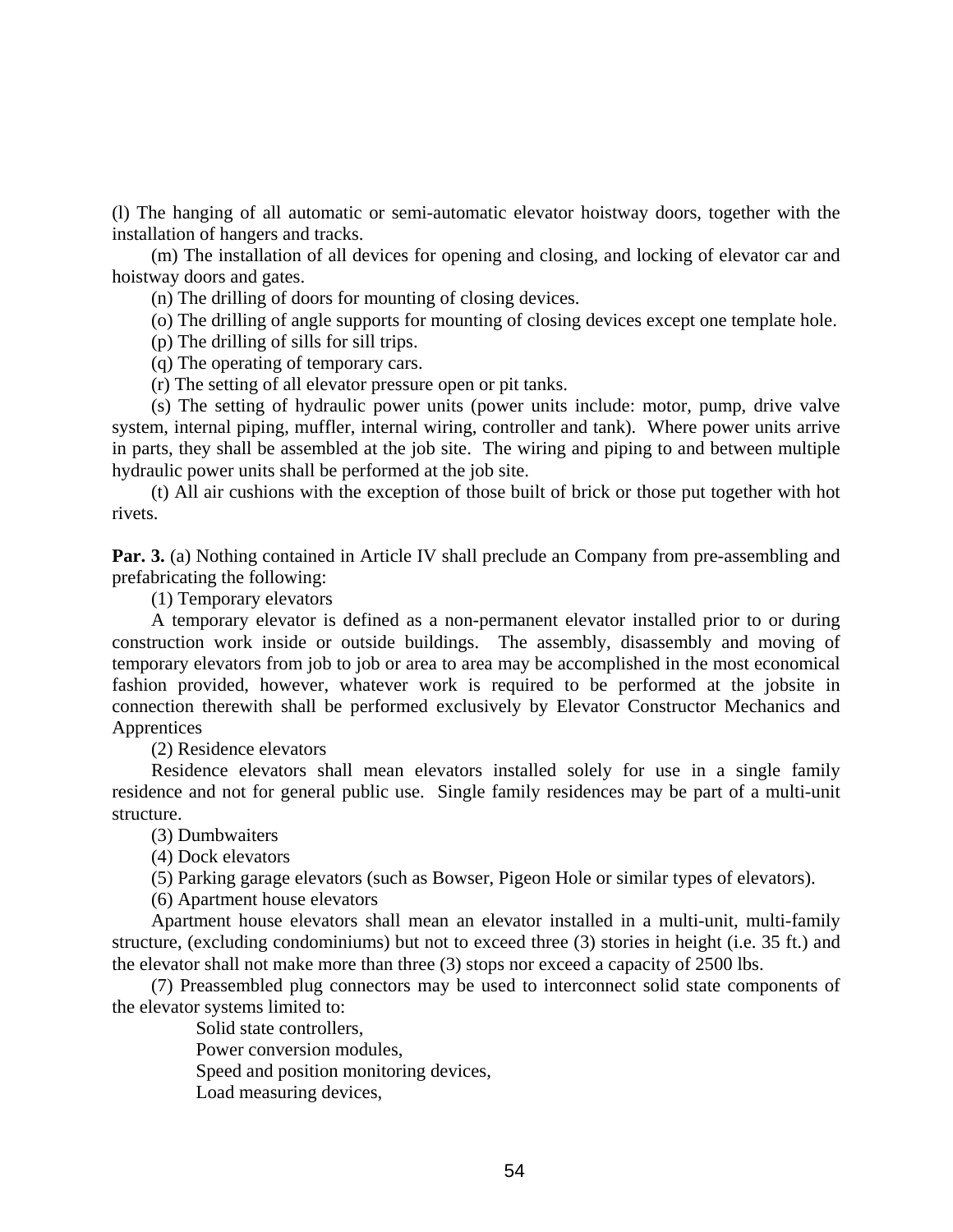Digital data components, Hall lanterns, Hall buttons, Position indicators.

(solid state to solid state only), and to connect any component in and on the car excluding traveling cable).

When the use of fiber optics is applied to the elevator system, preassembled plugs/coupling devices may be used to maintain the integrity of the connection(s).

It is understood and agreed that the connecting and/or coupling devices will be done by the Elevator Constructor whether accomplished by external wiring or preassembled plug connectors as provided in the paragraph.

(8) Landing door entrance assemblies which will be limited to struts, sills, headers, frames and associated hardware for installation purposes; door header including tracks, hangers, and all related devices (adjusting and aligning to be done in the field).

(9) Limited Use/Limited Access Elevators which shall mean elevators described under the scope of Limited Use/Limited Access Elevators as defined in A.S.M.E. A17.1. Limited Use/Limited Access Elevators and residence elevators may be installed in the most economical fashion provided there is no factor of safety involved. No zone expense shall be paid for such work.

(10) Stairway chair lifts and wheelchair lifts shall be installed in the most economical fashion by a mechanic, or a mechanic and apprentice, provided there is no factor of safety involved.

(11) Car top inspection station which may only include pre-wired service light, gate switch, and inspection station.

(a) Pre-wired canopies with lights and fans

**Par.3** (b) It is understood and agreed that the preassembly and/or prefabrication of electric walks, travelators, speed ramps or similar type of moving walks, (limited to 15 incline per ANSI Code), shall include the following:

(1) Truss sections with drive units, machines, handrail drive sheaves and drive chains installed and aligned.

(2) Truss sections with tracks installed and aligned.

(3) Balustrade brackets may be shipped attached but not aligned.

(4) Setting of all controllers and all wiring and conduit from controllers.

Work to be done in the field shall include setting and aligning of truss sections and supports, setting controllers, all wiring and conduit from the controller, installation of pallets (platform and belting), handrails, handrail idler sheaves, centering guides, combplates, balustrades and trim.

#### **Par. 9**.

No restrictions shall be imposed as to methods, tools or equipment used.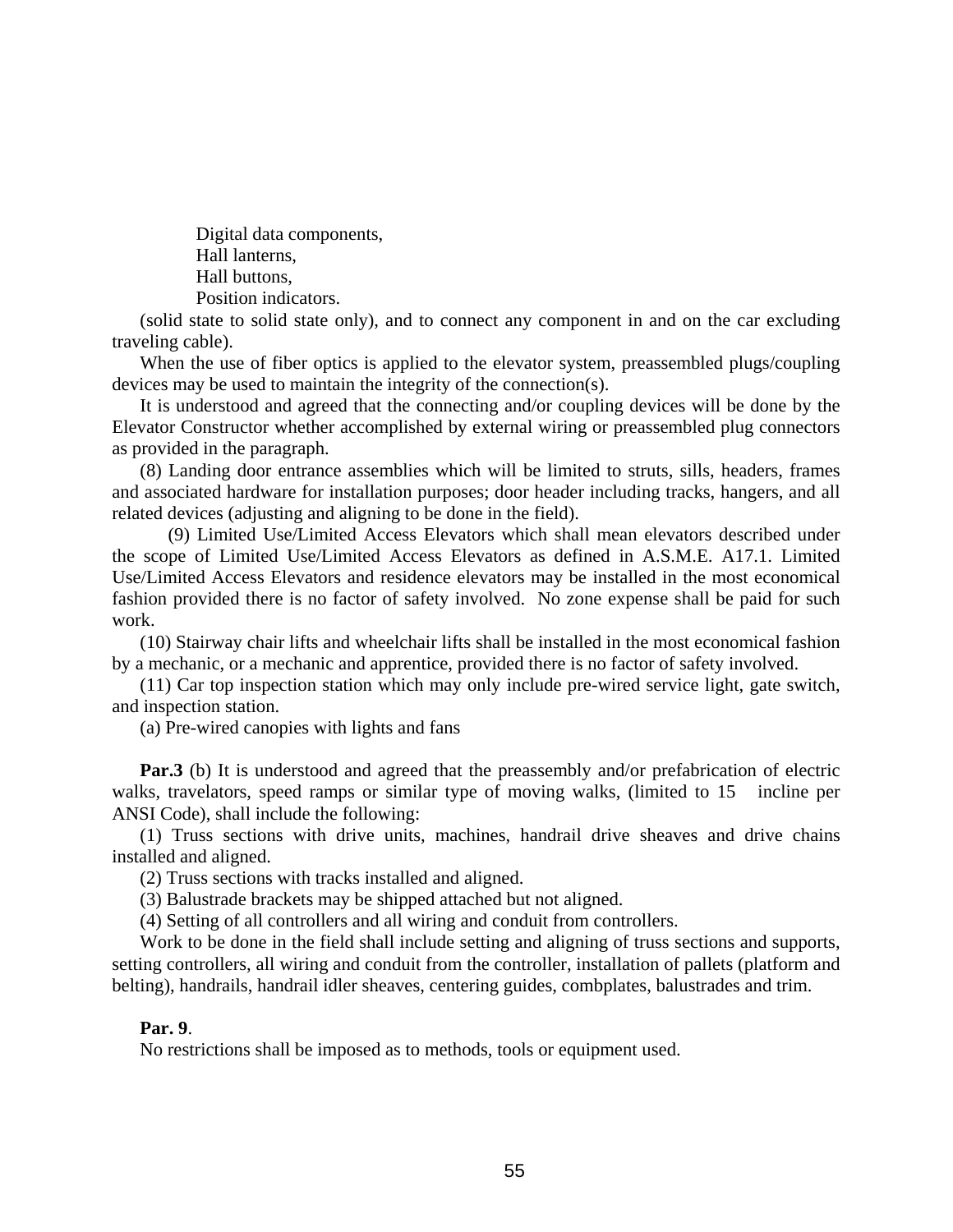# **APPENDIX "E" LETTERS of UNDERSTANDING**

June 10, 2005

Upon ratification by a majority vote of the members prior to June 27, 2005, Employees shall be paid a one-time bonus of \$2250.00 less normal deductions in equal installments in the first and second payroll periods after ratification. Such bonus shall be paid by the elevator company whose Employees are represented by Local No. 1, IUEC and for whom the Employee last worked prior to ratification.

The signing bonus shall not apply to the Employee of any Employer who has terminated that Employee for just cause prior to the date of ratification.

Effective 12:01 A.M. on the day after ratification by a majority vote the members, EMANY companies will end the lockout and use bargaining unit Employees to perform bargaining unit work as required by the new Collective Bargaining Agreement.

Raymond Hernandez Michael R. McIntire IUEC Local No. 1 ThyssenKrupp Elevator Corp.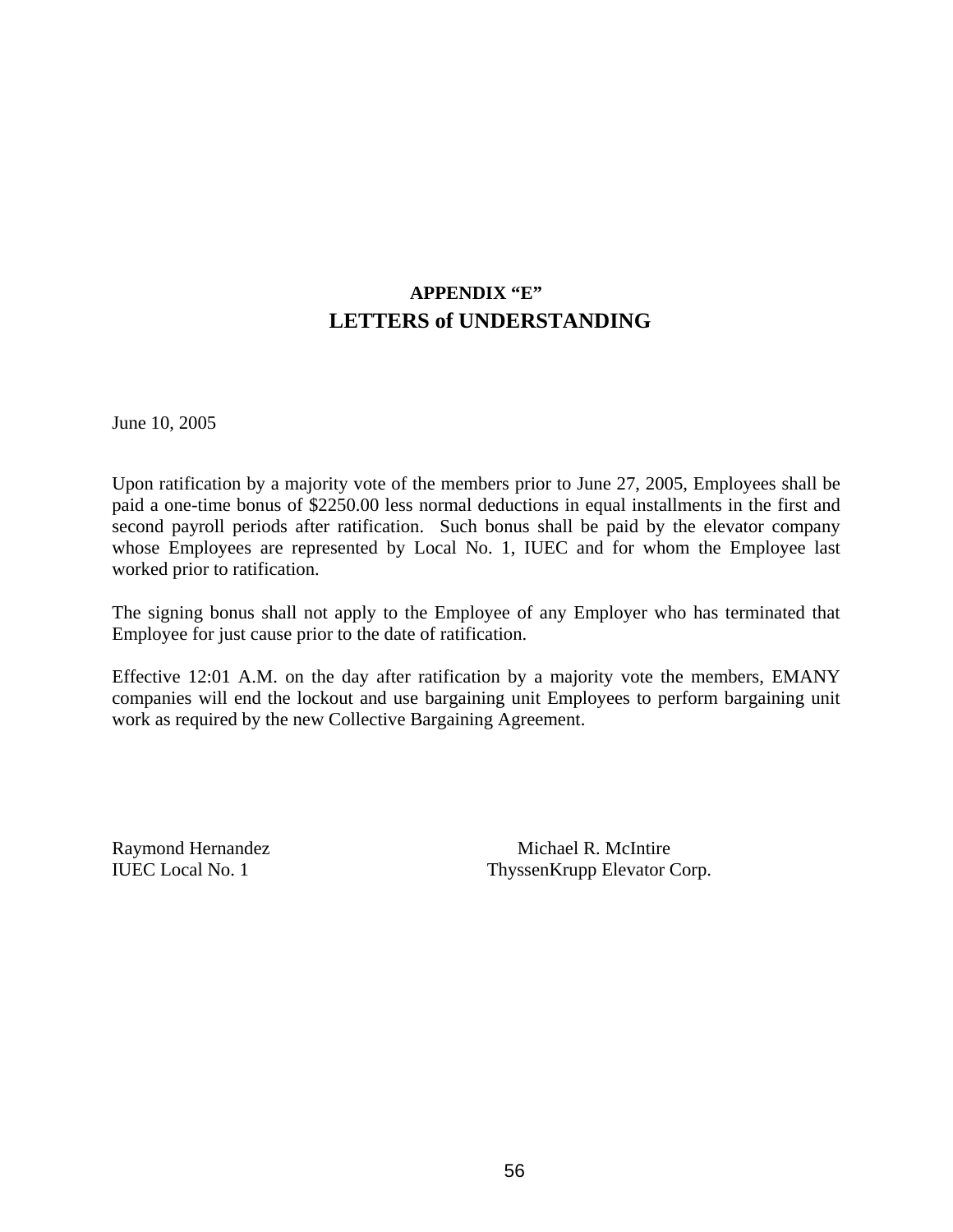Mr. Ray Hernandez IUEC Local No.1  $47-24$   $27<sup>th</sup>$  Street Long Island City, NY 11101

# RE: Emergency Call-Back in Hazardous Areas

Dear Mr. Hernandez:

 By means of this letter, the Letter of Understanding entitled *"Emergency Call-Backs in Hazardous Areas"* is modified as follows:

- 1. An Employer representative and representative of Local No. 1 will meet and evaluate the need for an additional person on a job-to-job basis, taking into consideration such factors as the level of crime in the area and the security at the jobsite. When it is mutually agreed that a second individual is required for an emergency callback, it is agreed that the second person may be an Employee: Journeyman or Apprentice who shall be assigned by the Employer: armed security personnel or law enforcement personnel.
- 2. In addition to the foregoing, should an Employee respond to a callback and upon arriving at the jobsite determine that he would in jeopardy he should contact his supervisor for instructions.
- 3. Should there be any dispute as to the application of Paragraph 1 or 2, the dispute may be submitted by either party to the Grievance and Expedited Arbitration procedure

Sincerely,

Agreed:

Raymond Hernanadez Michael R. McIntire IUEC Local No. 1 ThyssenKrupp Elevator Corp.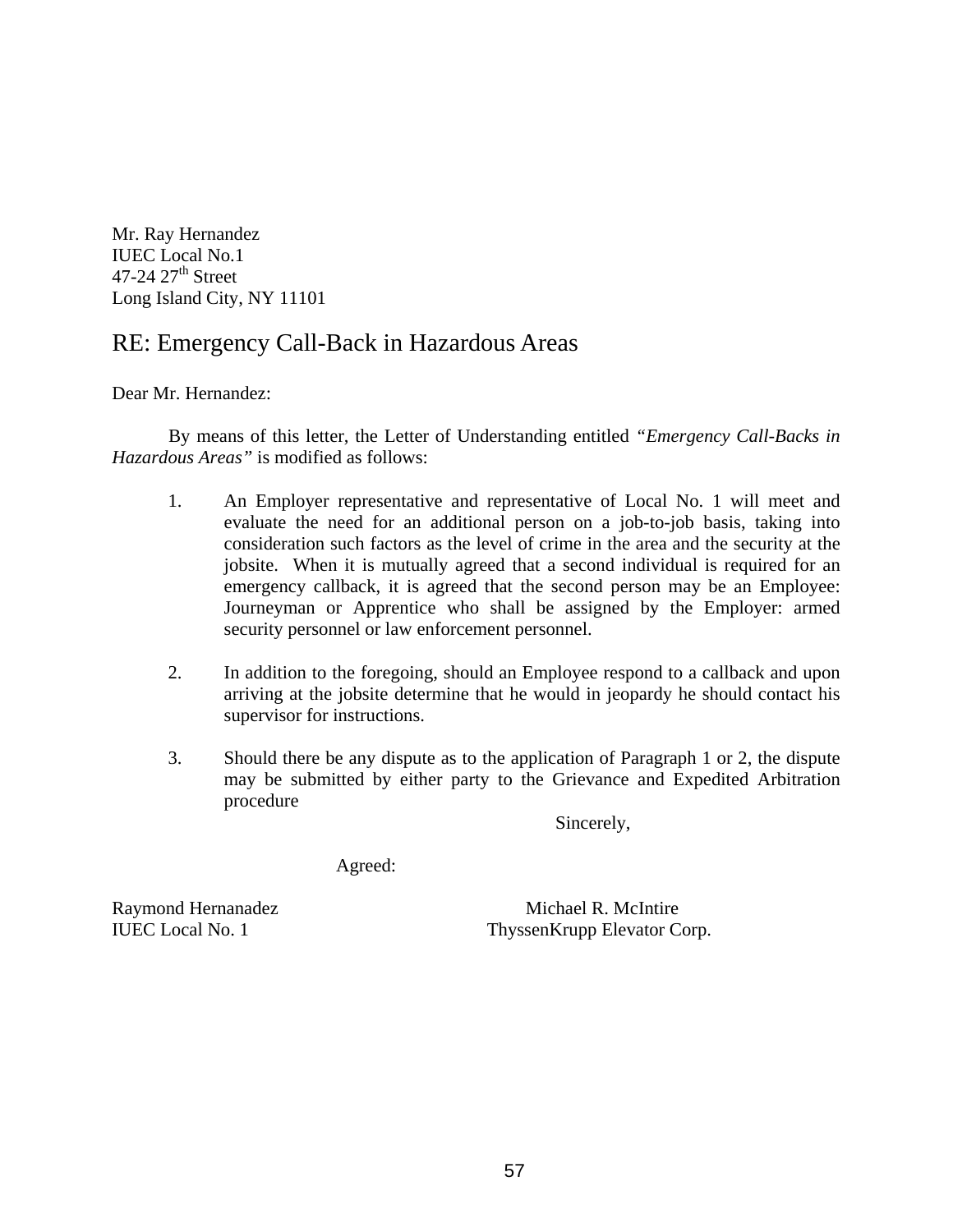Mr. John G. Green, President IUEC Local No. 1 150-42 12th Avenue Whitestone, NY 11357

Dear Mr. Green:

During the negotiations for the agreement between IUEC Local No. 1 and Elevator Manufacturers' Association of New York, Inc. to be effective July 1, 1990 it was understood and agreed that the Employer reserves the right to review with the Union, technological changes to product designs which may necessitate additional plug connector applications during the term of this contract.

Very truly yours,

E. James Walker, Jr. Executive Director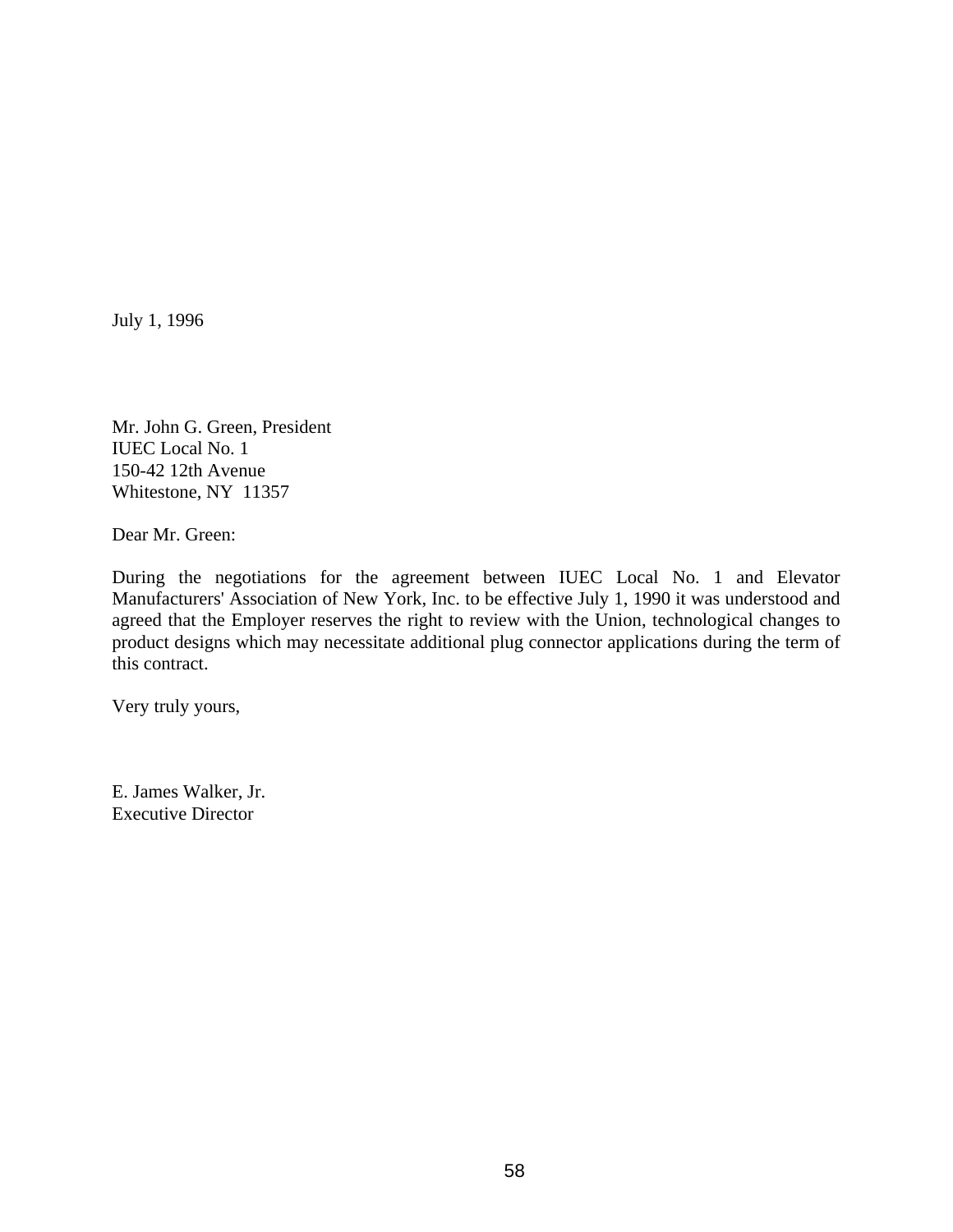It has been the intention of the parties to develop a highly skilled Service workforce that can perform a broad range of tasks. The Employers agreed to pay a wage premium to gain greater flexibility in the assignment of Service Work. The parties understood that this would not be immediately accomplished but agreed to expose service employees to a greater variety of such work by assigning them to a broader variety of assignments. Such assignments might have included work that had been performed previously by Service teams.

Inasmuch as several years have passed since the parties agreed to this change and, inasmuch as Employees have enjoyed this additional wage premium during this period while the Employers have enjoyed limited use of the privileges of assignment of Service Employees; the parties agree that on the effective date of this collective bargaining agreement all prior agreements limiting the assignment of Service Employees are terminated.

Employees assigned to work in Service as defined in Section VI of this agreement can be assigned by the Employer to any work performed under that section of the agreement provided however, that no Maintenance Employee shall be assigned to perform work that is performed by a team of employees as defined in Sec. VI B. 1. if an Employee assigned to such team work has been laid off during the 30 calendar days prior to such assignment. Conversely, no Employee assigned to team work shall be assigned to perform Maintenance Work if a Maintenance Employee has been laid off in the thirty (30) calendar day period prior to such assignment.

As in the past, both parties agree that such assignments shall not be punitive in nature.

FOR IUEC LOCAL NO. 1: FOR EMANY: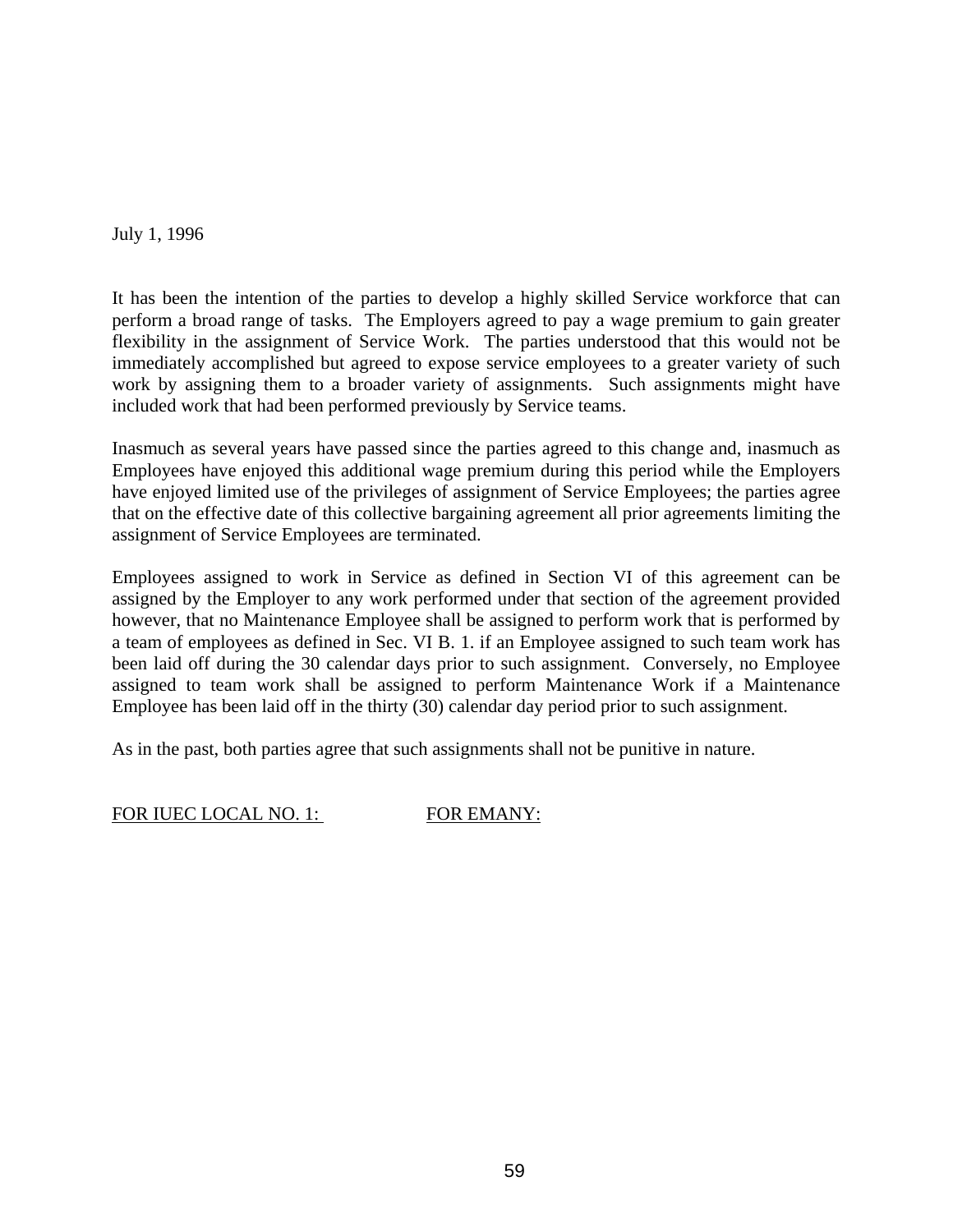Mr. John G. Green IUEC Local No. 1 150-42 12th Avenue Whitestone, NY 11357

Dear Mr. Green:

The purpose of this letter is to confirm the understanding reached during negotiations with respect to Shop Stewards.

When a jobsite that has had a Shop Steward has less than seven (7) employees, the Union may request that the Employer transfer that Employee that has served as Shop Steward to another jobsite that has more than seven (7) employees. The Employer shall give due consideration to the Union's request, however it shall not be obligated to transfer such Employee.

Very truly yours,

E. James Walker, Jr. Executive Director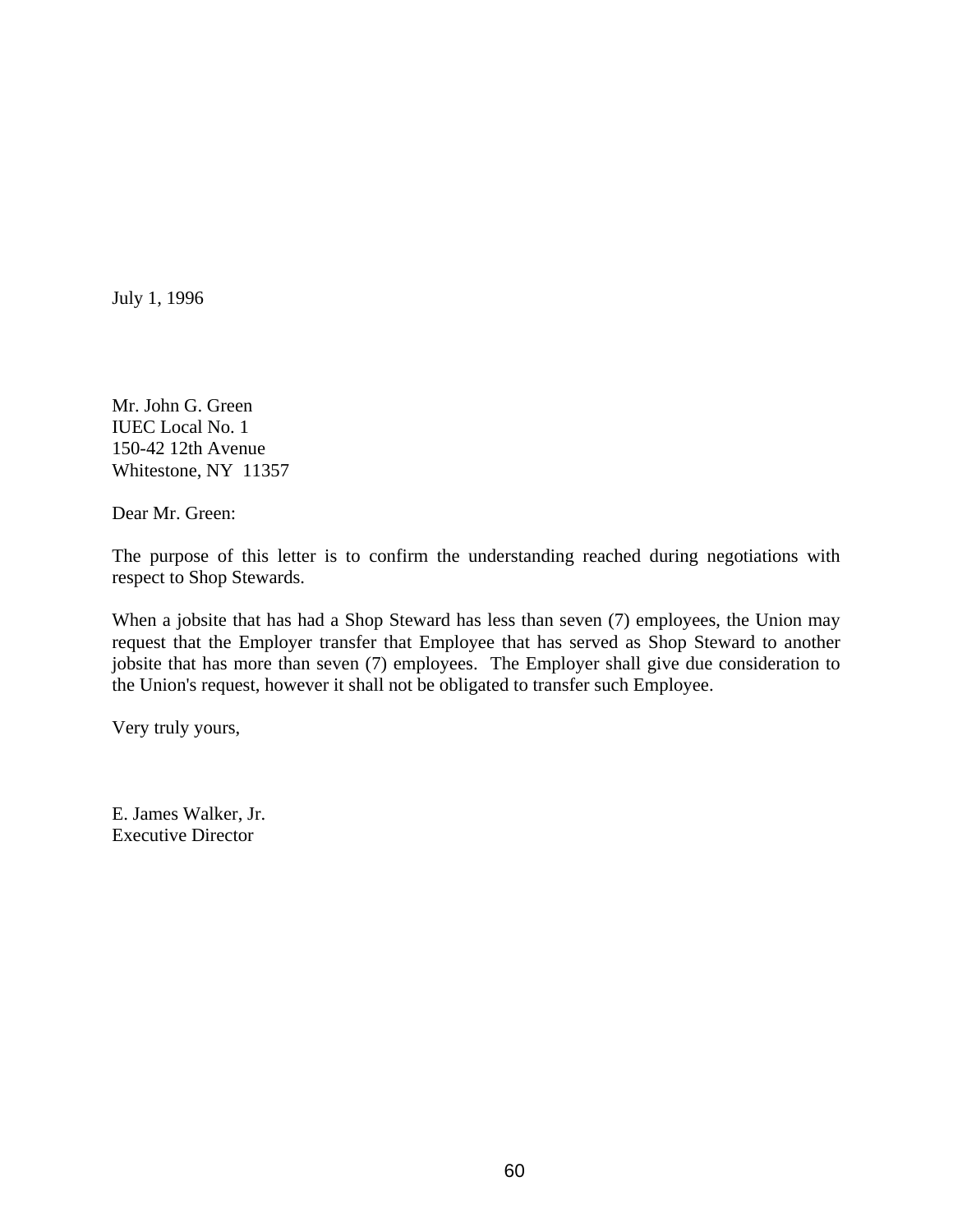# **TRADE SECRET AGREEMENT**

IT IS AGREED that during the term of my employment with \_\_\_\_\_\_\_\_\_\_\_\_\_\_\_\_\_\_\_\_\_ and thereafter, I will refrain from disclosing to other persons or entities, except with the consent of \_\_\_\_\_\_\_\_\_\_\_\_\_\_\_\_\_\_\_\_\_\_\_\_\_\_ and for the benefit of \_\_\_\_\_\_\_\_\_\_\_\_\_\_\_\_\_\_\_\_\_\_\_\_\_\_\_\_ during the course of such employment any trade secrets or confidential information of

I FURTHER AGREE that I will deliver to, or leave with \_\_\_\_\_\_\_\_\_\_\_\_\_\_\_\_\_\_\_\_\_\_\_\_\_\_ all written and other materials, tools and the like containing \_\_\_\_\_\_\_\_\_\_\_\_\_\_\_\_\_\_\_\_\_\_\_ trade secret, confidential, or proprietary information upon termination of my employment.

I acknowledge receipt of an executed copy of this agreement

 $\mathcal{L}=\mathcal{L}=\mathcal{L}=\mathcal{L}=\mathcal{L}=\mathcal{L}=\mathcal{L}=\mathcal{L}=\mathcal{L}=\mathcal{L}=\mathcal{L}=\mathcal{L}=\mathcal{L}=\mathcal{L}=\mathcal{L}=\mathcal{L}=\mathcal{L}=\mathcal{L}=\mathcal{L}=\mathcal{L}=\mathcal{L}=\mathcal{L}=\mathcal{L}=\mathcal{L}=\mathcal{L}=\mathcal{L}=\mathcal{L}=\mathcal{L}=\mathcal{L}=\mathcal{L}=\mathcal{L}=\mathcal{L}=\mathcal{L}=\mathcal{L}=\mathcal{L}=\mathcal{L}=\mathcal{$ 

By: \_\_\_\_\_\_\_\_\_\_\_\_\_\_\_\_\_\_\_\_\_\_\_\_\_\_\_ \_\_\_\_\_\_\_\_\_\_\_\_\_\_\_\_\_\_\_\_\_\_\_\_\_\_\_\_\_\_\_

Employee signature Print name

Date: \_\_\_\_\_\_\_\_\_\_\_\_\_\_\_

By: \_\_\_\_\_\_\_\_\_\_\_\_\_\_\_\_\_\_\_\_\_\_\_\_\_\_\_\_

For: \_\_\_\_\_\_\_\_\_\_\_\_\_\_\_\_\_\_\_\_\_\_\_\_\_\_\_\_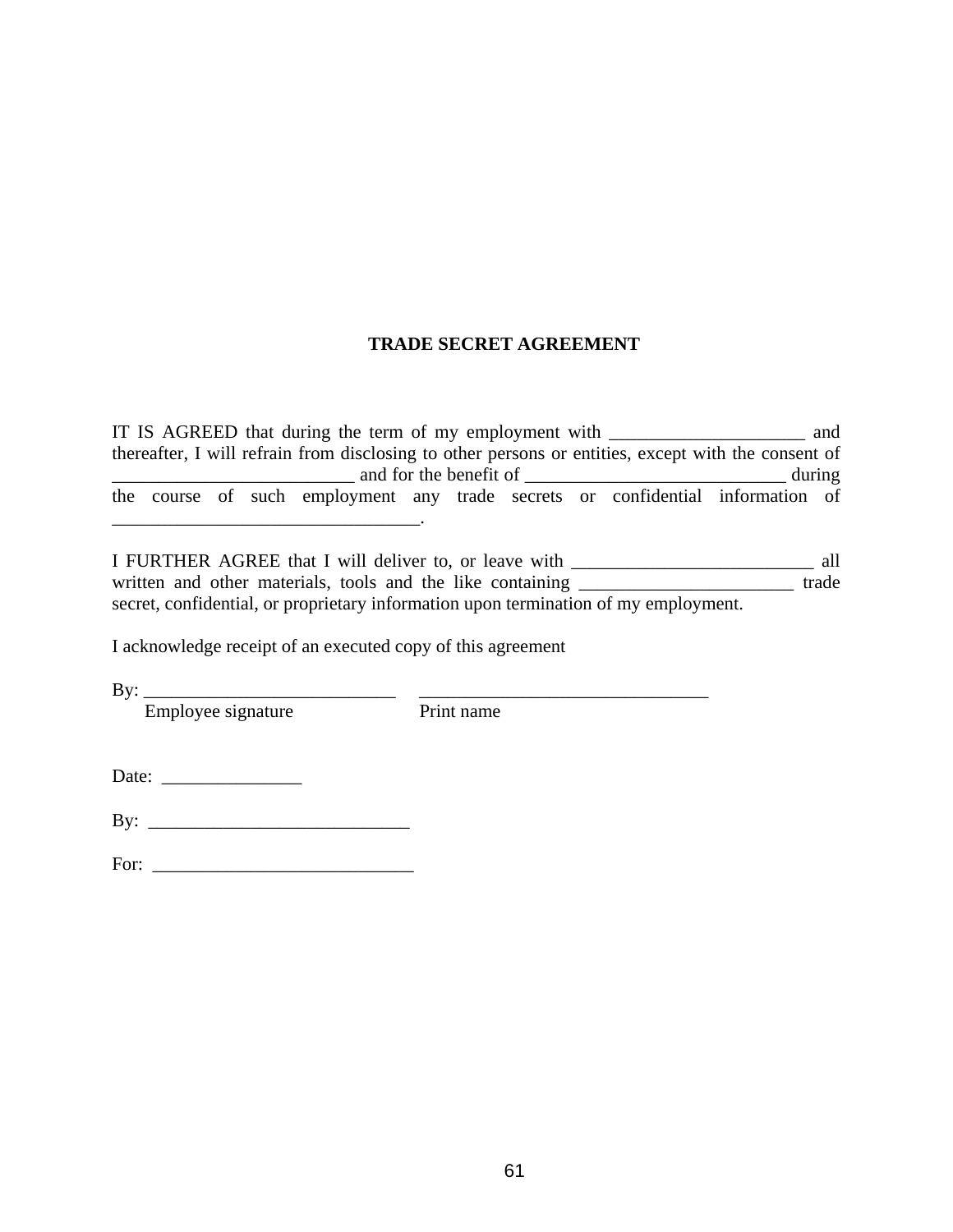John G. Green, President IUEC Local No. 1 150-42 12th Avenue Whitestone, NY 11357

Dear Mr. Green:

 This letter will confirm the understanding and agreement with respect to future modifications to APPENDIX C which is a part of the 1996-1999 collective bargaining agreement.

 It is agreed that should Article IV of the Standard Agreement between National Elevator Industry Inc. (NEII) and the International Union of adopt as a part of this Elevator Constructors (IUEC) be modified in future negotiations between NEII and the IUEC, Local 1, International Union of Elevator Constructors (Local 1) and Elevator Manufacturers' Association of New York, Inc. (EMANY) shall make such modifications a part of the EMANY/Local 1 agreement, upon notification by one party to the other specifying such modifications the party so notifying the other chooses to agreement.

 Please indicate your agreement with the foregoing by signing above the word "AGREED" below.

Very truly yours,

E. James Walker, Jr. Executive Director

AGREED

\_\_\_\_\_\_\_\_\_\_\_\_\_\_\_\_\_\_\_\_\_\_\_\_\_\_\_\_\_\_\_\_\_

John G. Green, President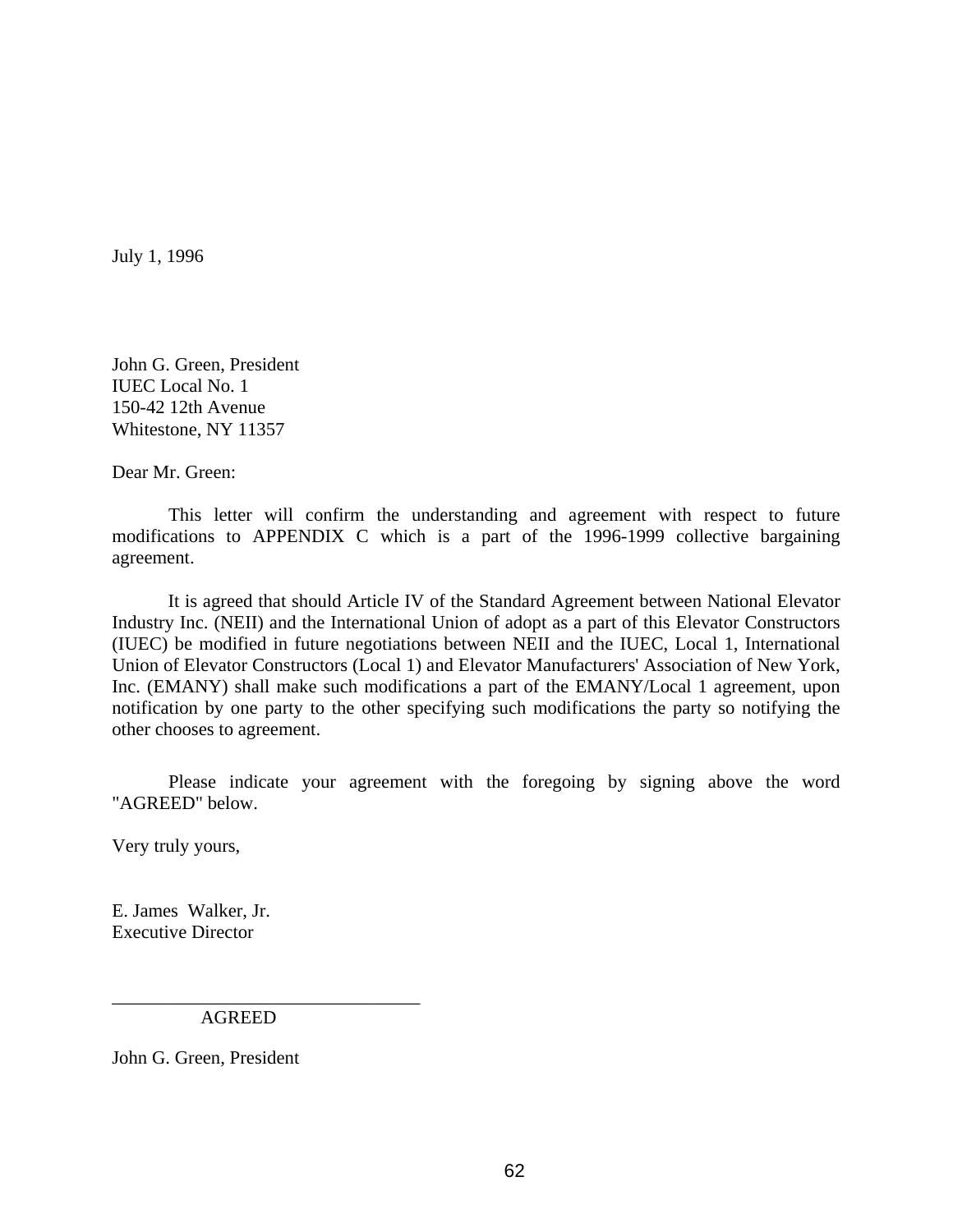John G. Green, President Local 1, IUEC 150-42 12th Avenue Whitestone, NY 11357

Dear Mr. Green:

It is understood and agreed that under normal circumstances "future hatches" will be considered New Construction work. However, whenever an Employer signatory to this Agreement is bidding for such work when such work is a part of a Modernization project or whenever, because of competition from other than Local 1 employers, it is necessary to lower the bid that would otherwise be made, the Employer may bid for and perform such work under the wages and working conditions set forth for New Construction and Modernization Work in Existing Buildings.

Please indicate your agreement with the foregoing by signing above the word AGREED below.

Sincerely,

E. James Walker, Jr.

 AGREED John G. Green, President

\_\_\_\_\_\_\_\_\_\_\_\_\_\_\_\_\_\_\_\_\_\_\_\_\_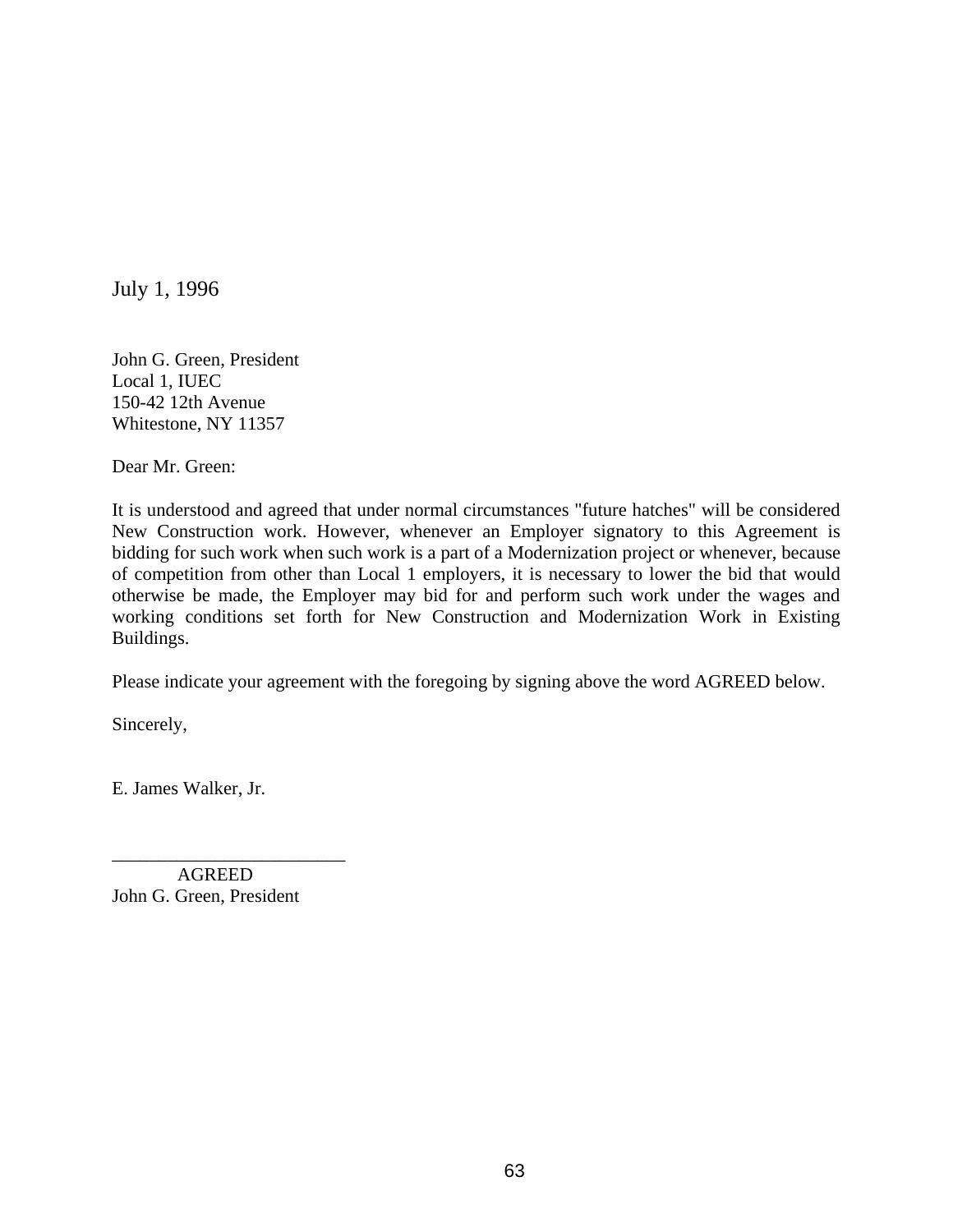John G. Green, President Local 1, IUEC 150-42 12th Avenue Whitestone, NY 11357

#### Dear Mr. Green:

 This Letter of Agreement between Elevator Manufacturers' Association of New York, Inc. (EMANY) and Local 1, International Union of Elevator Constructors (Local 1) shall set forth the agreement and understanding of the parties regarding exceptions to the terms of the Agreement. This Letter of Agreement shall be a part of the Agreement between EMANY and Local 1 as if it were included therein.

 The parties to this Letter of Agreement are committed to the concept that the ability of employers and their employees to meet the demands of the market place and to obtain and retain elevator work at a reasonable profit is the most effective way to ensure job security for elevator constructor mechanics and apprentices represented by the union.

 The parties to this Letter of Agreement agree that, except where otherwise explicitly stated, the terms of this Letter of Agreement shall be applicable to any and all of the service and modernization work that the employer is performing on the effective date of this Letter of Agreement and any service and modernization work that the employer may obtain thereafter.

 For the purpose of measuring the effectiveness of this Letter of Agreement as it applies to elevator work being performed by Local 1 employees, employers shall be required to notify EMANY when obtaining or retaining work under the terms of this Letter of Agreement. Such notification shall include the name of the job, the anticipated starting date, the owner or his agent, the terms the employer intends to utilize on the job, the number of employees by classification or prospective employees affected and the probable time the job is expected to last. EMANY shall notify Local 1 of the employer's intention and shall retain a record of all such employer notifications. The parties agree to meet quarterly to review the effectiveness of this Letter of Agreement as it applies to elevator work being performed by Local 1 employees. To assist the parties in their understanding as to the effectiveness of this Letter of Agreement as it applies to elevator work being performed by Local 1 employees, the employer agrees that it will make contract or bidding documents available for review by Local 1 upon request. All such contracts and bidding documents shall be treated in a confidential manner, and no copies shall be made of such documents.

 The parties understand and agree that confidentiality concerning the terms of this Letter of Agreement is important to both the Employer and Local 1. No party to this Agreement may disclose its terms to any other party not immediately affected.

 This Letter of Agreement shall expire concurrently with the collective bargaining agreement on June 30, 1999 unless the parties expressly agree to extend the terms of the Letter of Agreement beyond that date. However, work obtained pursuant to the terms of the Letter of Agreement shall be permitted to continue under such terms until the contract for the work terminates or the work contracted for is completed.

The parties understand and agree that the purpose of this Letter of Agreement is to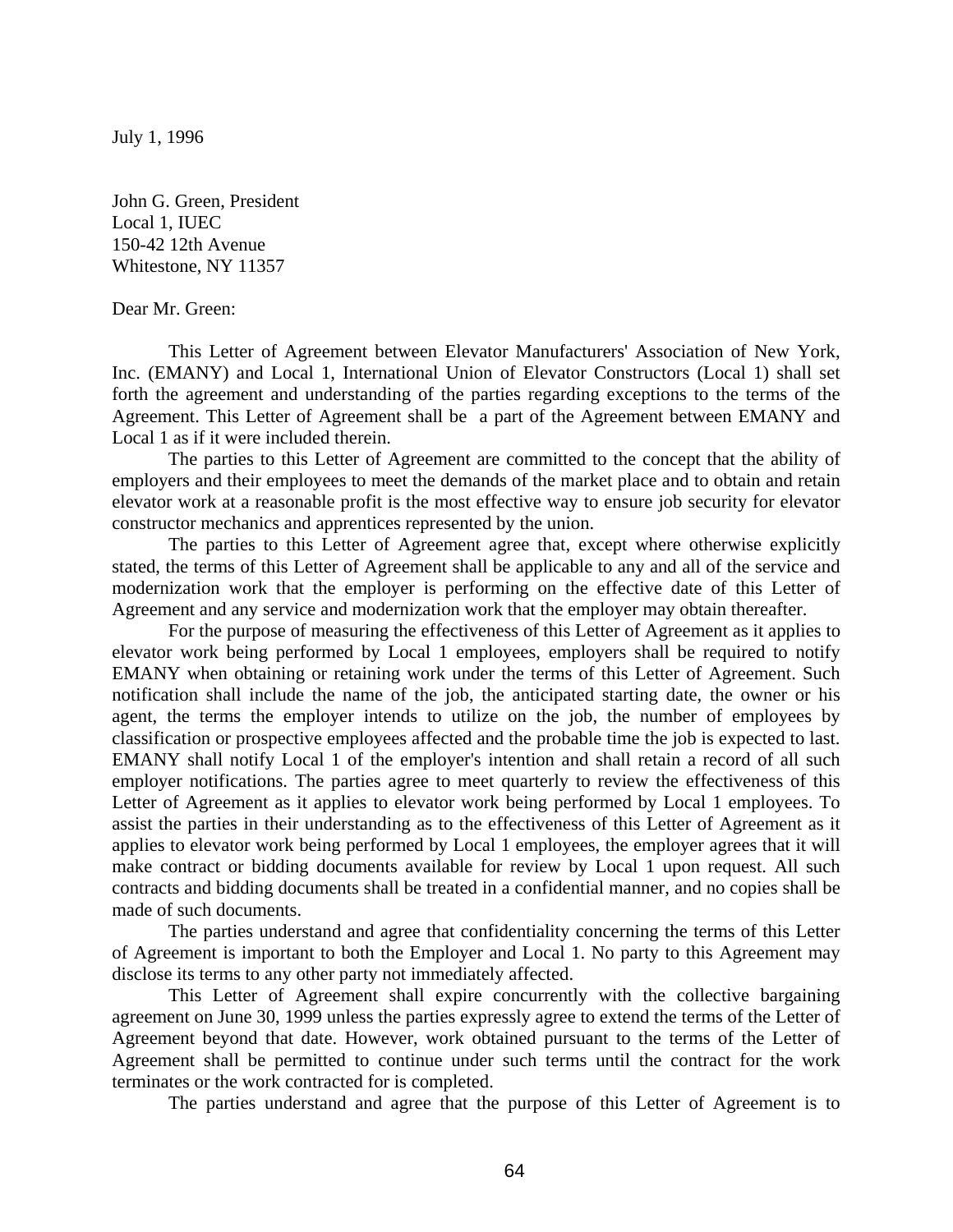improve the Employer's competitive position in the marketplace by specific work rule changes on specific jobs and by a general reduction in the cost of doing business.

 Therefore, notwithstanding any provision of the collective bargaining agreement to the contrary, when performing service or modernization work (or any combination thereof), the employer may utilize any or all of the work rules listed below on any of its existing work or any work it may contract or renew contracts for in the future:

> Employers may schedule Shift Work on Modernization work including shift work where no "day shift" is being worked. The "day shift" is the regular work day, 8:00 AM to 4:30 PM. Employees working a second shift after the day shift shall work, from 4:30 PM to 1:00 AM which includes an additional unpaid one-half hour meal period, shall be paid 115% of the straight time hourly rate. In the event a third shift is necessary, the Employer and the union agree that an appropriate rate shall be agreed upon prior to the commencement of any work on such a third shift. If there is no other agreement, Employees who work the third shift shall be paid time and one-half for work performed during the third shift. Each shift shall be eight (8) consecutive hours with an additional unpaid meal period. Employees who work in excess of eight  $(8)$ hours shall be entitled to overtime at one and one-half times the straight time rate of pay, including shift premium if the Employee is receiving it for the remaining work performed that day;

> Employees assigned to modernization work in any area beyond the primary shall be entitled to zone expense and/or per diem expense on the first day of his assignment and on the last day of his assignment to the jobsite where the modernization work is being performed;

> The Employer shall have the right to utilize the skills of its workforce in the most efficient manner and without regard to departmental or other limitations. The employer agrees that Employees will not be transferred or assigned work for the sole purpose of layoff, nor will Employees be transferred or assigned for punitive reasons.

> An Employer may assign no more than five (5) of its Service Employees in each office to a Tuesday to Saturday work week. When working on Saturday, such Employees shall be paid 115% of the regular hourly wage rate. When performing work on Saturday, such Employees shall be permitted to perform scheduled Service Work, callbacks in the facility where such Employees are working, and any work relating to entrapments at any location.

 Notwithstanding any provision of the collective bargaining agreement or this letter to the contrary, when performing service or modernization work (or any combination thereof), the employer may utilize any or all of the work rules listed below on any work it may contract or renew contracts for in the future: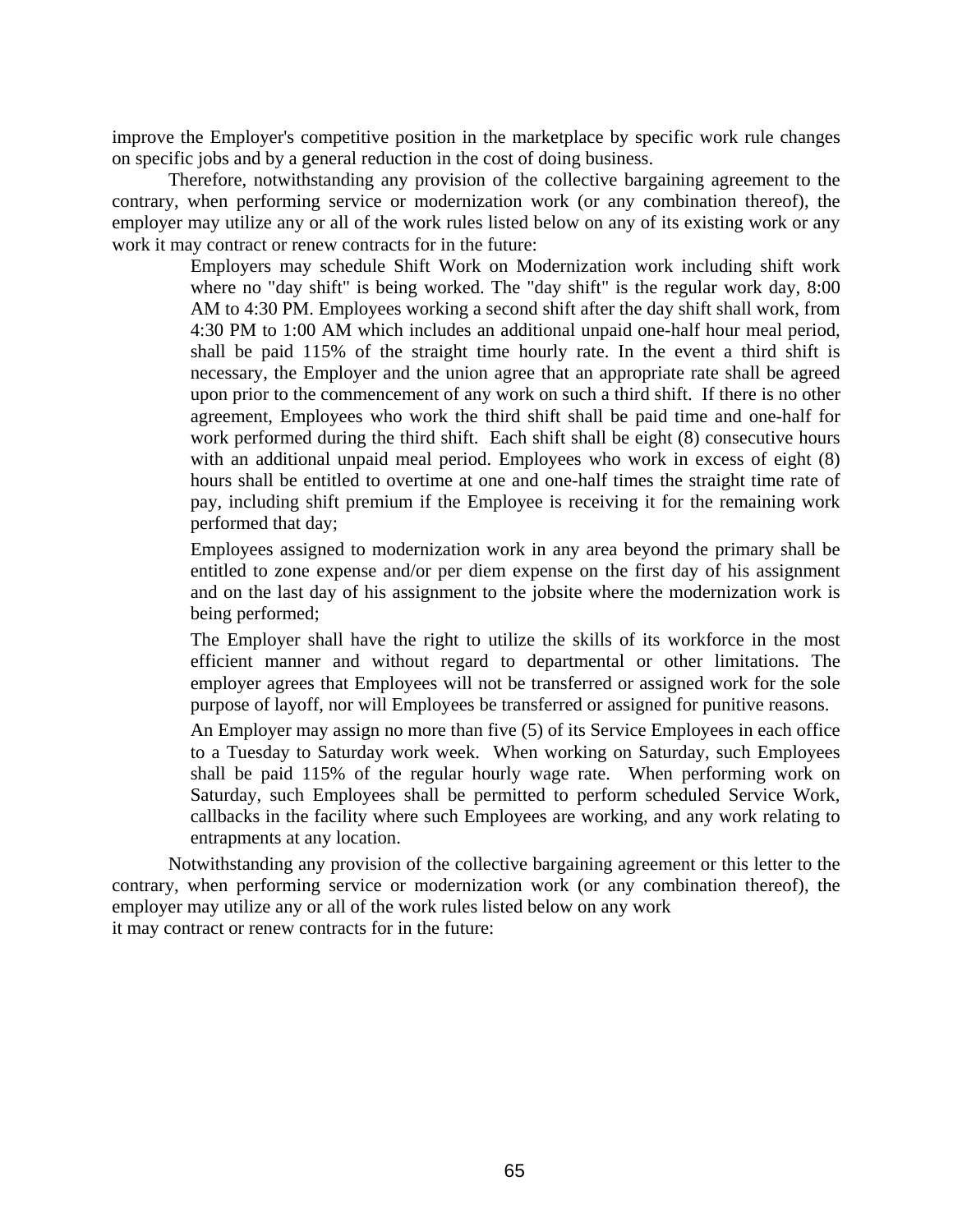Where required to retain or obtain customers, the Employer may agree to provide customers with flexible maintenance, repair, and modernization scheduling. That is, if the customer desires that maintenance and/or repair and/or modernization be accomplished at other than "normal" working hours, the Employer may agree to provide these services at competitive rates, in whatever method meets the customer's needs. The Employer will not use its discretion under this provision in any punitive fashion and agrees that all employees assigned to non-traditional work schedules shall be scheduled for at least a full work-week (40 hours) or more.

The Employer may pay wages and/or fringes less than those outlined in the contract to attract or retain new or existing business. The Employer will utilize its best efforts to schedule Employees affected by this provision for overtime.

 Should an Employer encounter the need for conditions other than those listed herein to obtain or retain work, the Employer may confer with EMANY or a representative of Local 1 concerning these requirements. No Employer shall be entitled to utilize any conditions other than those listed in this Agreement unless the union and the Employer or EMANY agree, in writing, that such conditions can be utilized. A copy of any agreement between the union and an employer containing terms other than those listed herein shall be delivered to EMANY for retention.

 EMANY and Local 1 agree that should Local 3, IBEW Employers negotiate terms that affect the competitiveness of EMANY Employers, the parties will meet and review this Letter of Agreement to consider other changes that may be appropriate.

For EMANY For Local 1

\_\_\_\_\_\_\_\_\_\_\_\_\_\_\_\_\_\_\_\_\_\_ \_\_\_\_\_\_\_\_\_\_\_\_\_\_\_\_\_\_\_\_\_\_\_\_\_\_\_\_

E. James Walker, Jr., John G. Green, Executive Director President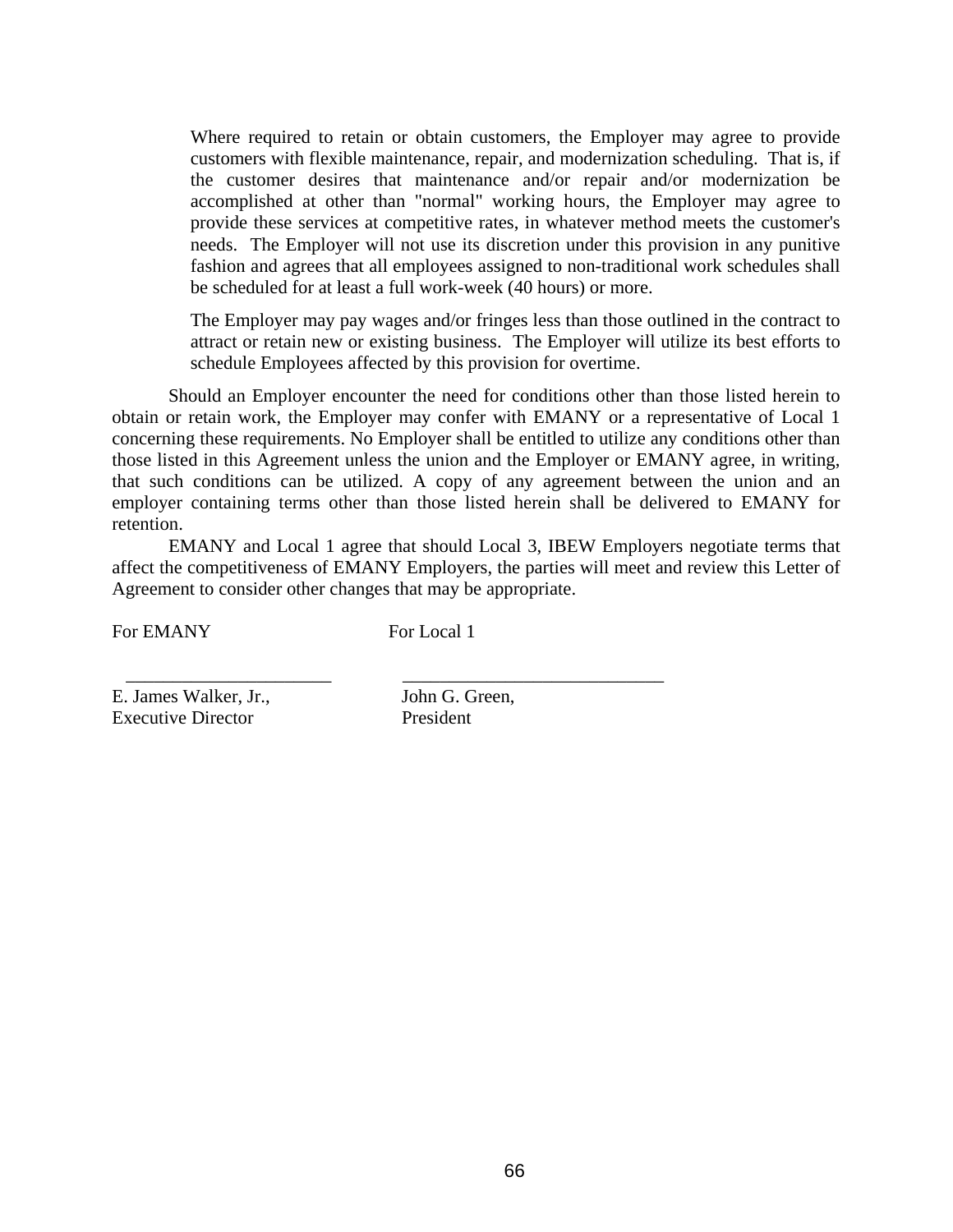March 15, 2000

John G. Green, President Local 1, IUEC 150-42 12th Avenue Whitestone, NY 11357

Dear Mr. Green:

During the negotiations for the collective bargaining agreement effective March 15, 2000, the parties agreed to adopt a Pilot Project to examine the effectiveness and acceptability of a four day, nine hour per day work week in Construction.

The trial period shall commence May 1, 2000 and continue until the expiration of this collective bargaining agreement. Each job shall be identified by the employer. Teams performing the work shall be interviewed by persons designated by the parties following completion of the work; management personnel having oversight responsibility for such jobs shall be interviewed quarterly.

Either party shall have the right to terminate this Pilot Project by giving the other party thirty (30) days written notice.

Should the parties desire to continue this arrangement following the period allotted for this Pilot Project, the parties shall confirm such agreement in writing.

Please indicate your agreement with the foregoing by signing above the word "AGREED" below.

Sincerely,

E. James Walker, Jr. Executive Director

 AGREED John G. Green, President

\_\_\_\_\_\_\_\_\_\_\_\_\_\_\_\_\_\_\_\_\_\_\_\_\_\_\_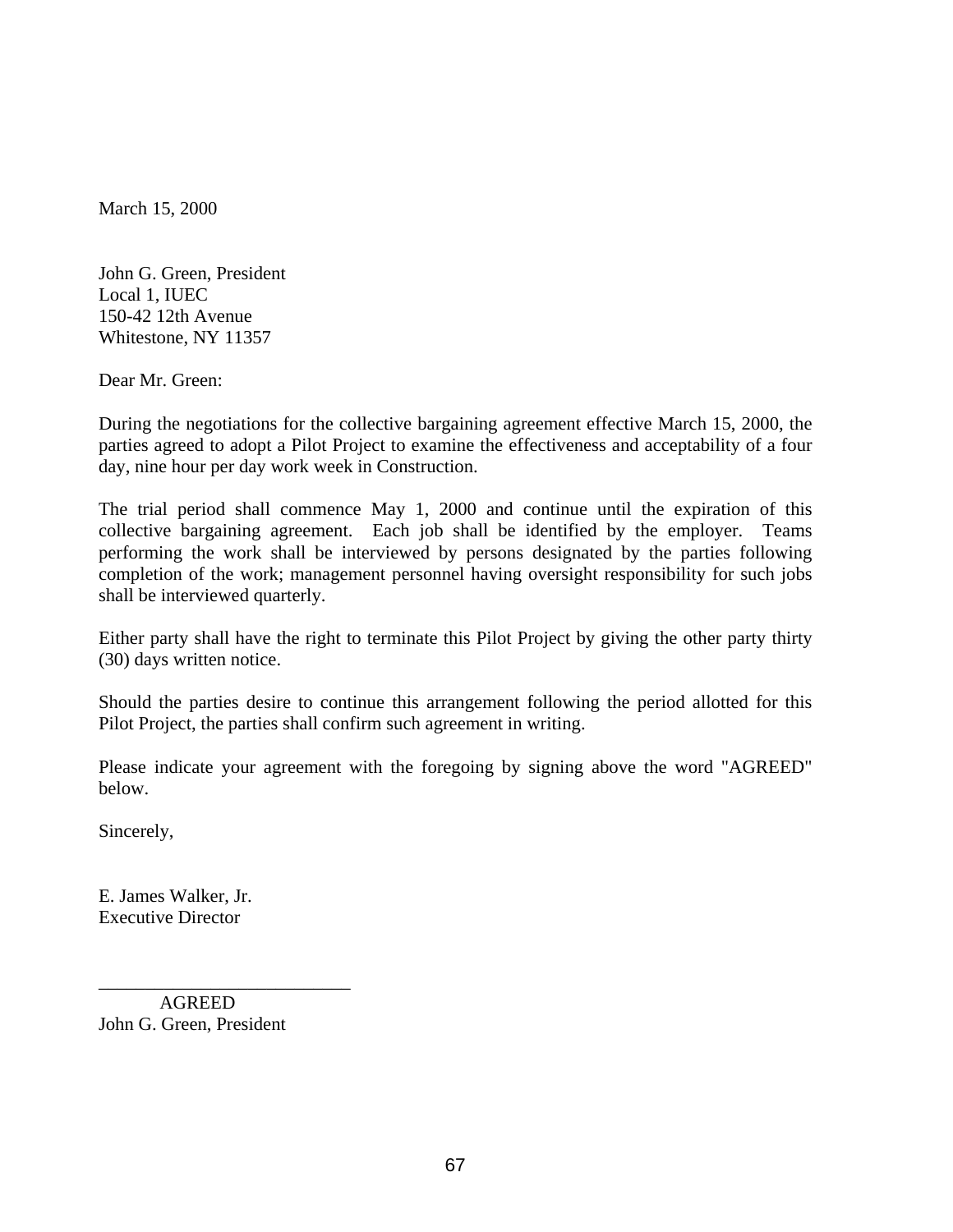March 15, 2000

John G. Green, President Local 1, IUEC 150-42 12th Avenue Whitestone, NY 11357

Dear Mr. Green:

During the negotiations for the collective bargaining agreement effective March 15, 2000, the parties agreed to adopt a Pilot Project to examine the effectiveness and acceptability of a four (4) day work week in New Construction and Modernization in existing Buildings where the workday shall be ten (10) straight time hours per day with an additional unpaid period of onehalf hour for lunch.

The regular work week on any job where this four (4) day work week is utilized shall be either Monday to Thursday or Tuesday to Friday. The regularly scheduled hours of work for employees working such a four (4) day work week shall be from 7:00 AM to 5:30 PM. Eligibility for overtime pay begins after completion of the regular ten (10) hour workday or when such employees are scheduled to work on days not considered regular work days as defined herein.

Employees who are working this four day work week schedule when a paid holiday occurs shall be entitled to holiday pay as follows:

> If the holiday is observed on a regularly scheduled workday, the employee shall be entitled to ten (10) hours pay for the holiday if the employee otherwise meets the requirements for holiday pay as specified in Section II (G) of this agreement;

> If the holiday is observed on a day other than a regularly scheduled workday, the employee shall be entitled to eight (8) hours pay for the holiday if the employee otherwise meets the requirements for holiday pay as specified in Section II (G) of this agreement.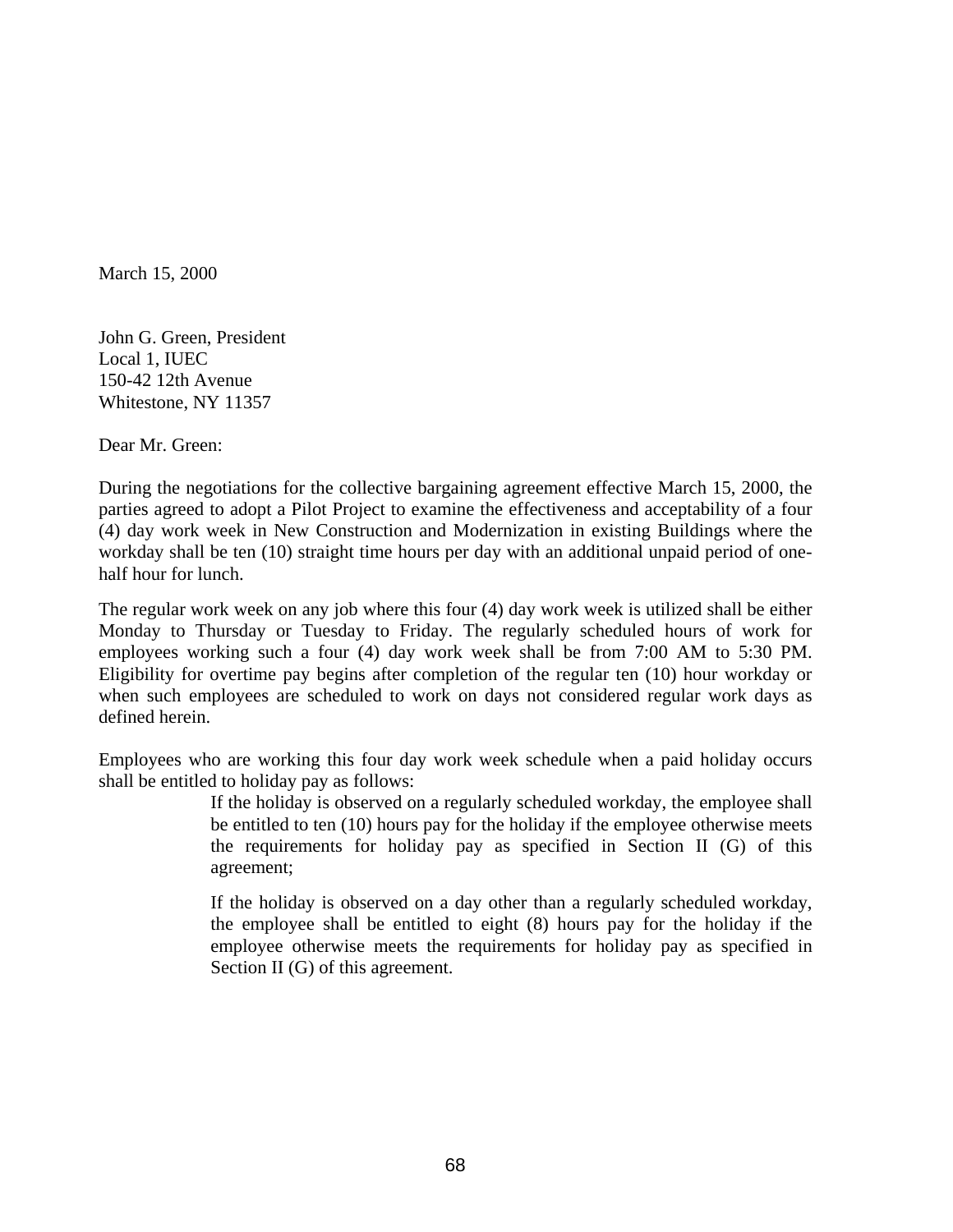When assigning employees to work under the terms of this Letter agreement, the employer shall first seek to assign such work to employees who voluntarily agree to accept such work assignments.

The trial period shall commence May 1, 2000 and continue until the expiration of this collective bargaining agreement. Each job shall be identified by the employer. Teams performing the work shall be interviewed by persons designated by the parties following completion of the work; management personnel having oversight responsibility for such jobs shall be interviewed quarterly.

Either party shall have the right to terminate this Pilot Project by giving the other party thirty (30) days written notice.

Should the parties desire to continue this arrangement following the period allotted for this Pilot Project, the parties shall confirm such agreement in writing.

Please indicate your agreement with the foregoing by signing above the word "AGREED" below.

Sincerely,

E. James Walker, Jr.

Executive Director

 AGREED John G. Green, President

\_\_\_\_\_\_\_\_\_\_\_\_\_\_\_\_\_\_\_\_\_\_\_\_\_\_\_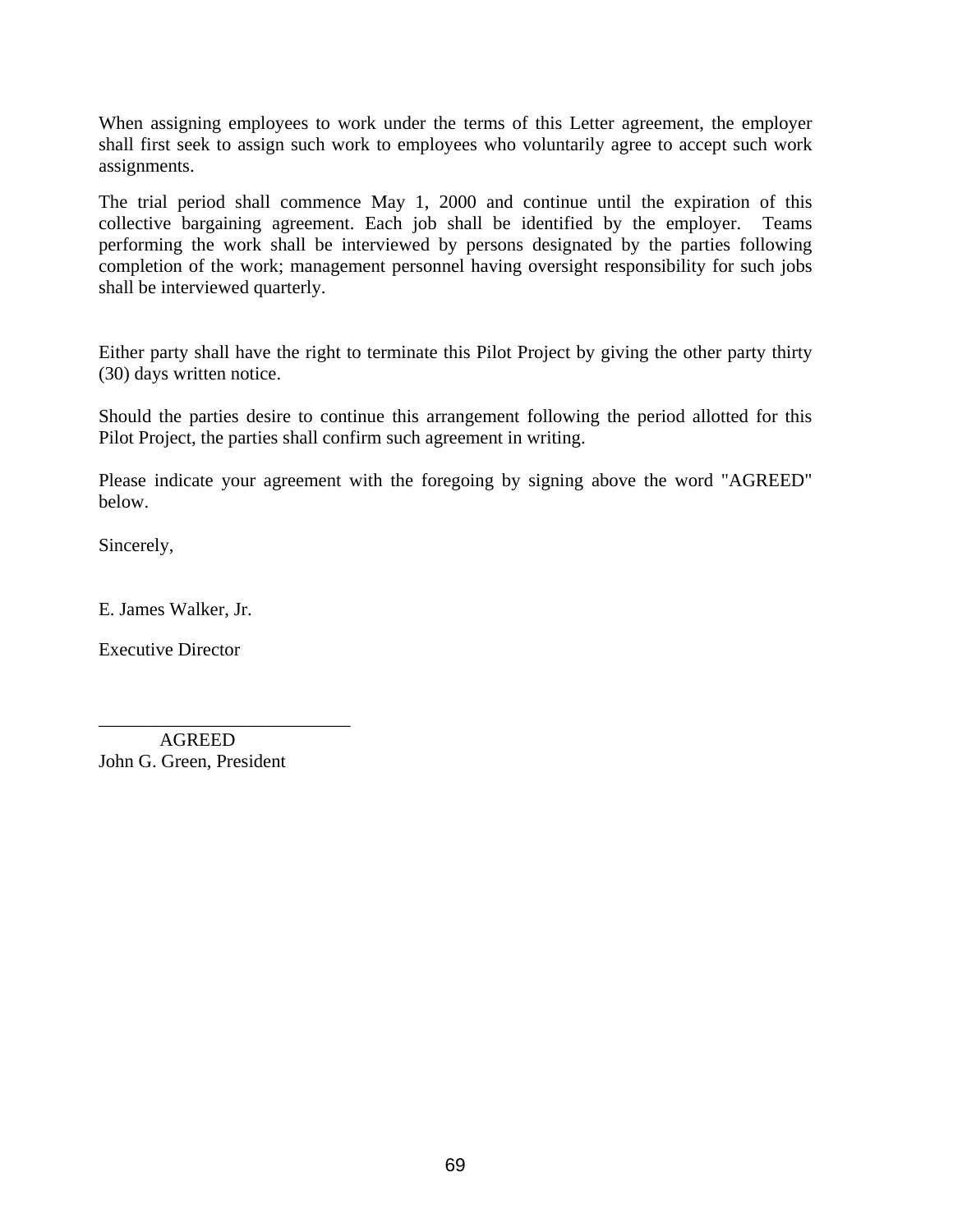March 15, 2000

John G. Green, President Local 1, IUEC 150-42 12th Avenue Whitestone, NY 11357

Dear Mr. Green:

During the negotiations for the collective bargaining agreement effective March 15, 2000, the Association agreed that the award of Arbitrator Robert Light dated August 17, 1999 shall have no application or effect on any employer other than the Employer named in the dispute.

Sincerely,

E. James Walker, Jr. Executive Director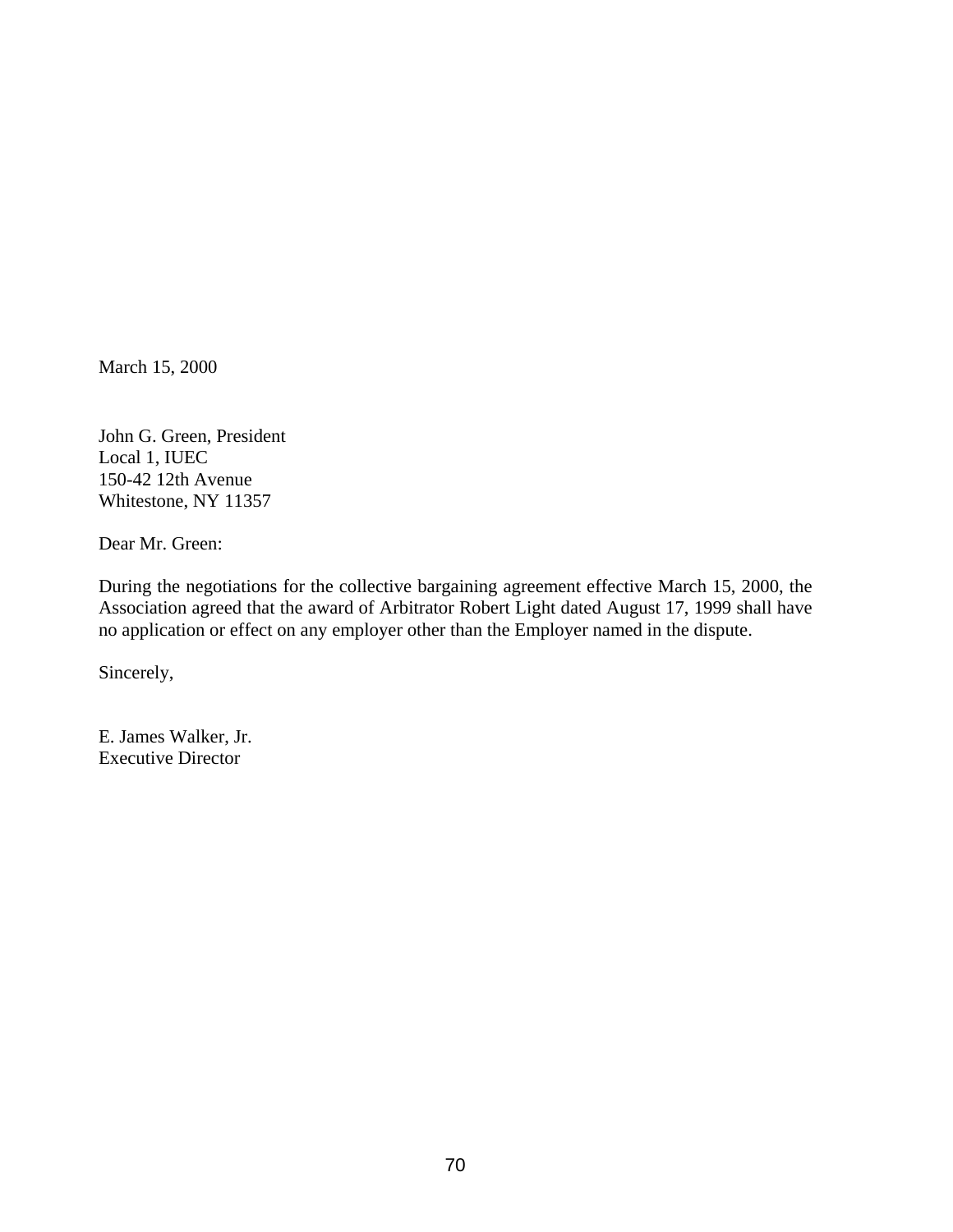January 3, 2001

John G. Green, President Local 1, IUEC 150-42 12th Avenue Whitestone, NY 11357

Dear Mr. Green:

During the negotiations for the collective bargaining agreement effective March 15, 2000, the Association and Local 1 agreed to establish a Jury Duty Pay Fund (JDP). The JDP is to be funded by a two (\$.02) cent per hour contribution for alternative years. The contribution is to be a one (\$.01) cent per hour contribution from the employer and a one (\$.01) cent per hour wage reduction from each employee to be continued until the corpus of the JDP reaches \$50,000.

The Jury Duty Pay Fund is established for the purpose of reimbursing employees of employers who are party to this collective bargaining agreement, wages lost while serving as jurors. The Association and Local 1 agree that employees who demonstrate that they were unable to perform their work assignments because of an obligation to serve on jury duty shall be entitled to not more than five (5) days' wages.

Employees who, while waiting to be called for jury duty, are required to phone in each day or to be available by phone if called, shall be deemed available for work and expected to report for work and shall not be entitled to JDP compensation. Employees who are required to report to and remain in a specific location while serving as a juror or while waiting to be called for jury service from a pool of potential jurors are eligible to receive reimbursement for lost wages (not to exceed five days).

To be eligible for reimbursement of lost wages, employees must provide their employer with proof of jury duty service. Upon receipt of proof of jury duty service, an employer shall compensate the employee for lost wages not to exceed five (5) days.

Employers who contribute to the Jury Duty Pay Fund are eligible to receive reimbursement from the New York Elevator Industry Fund for wages paid to employees for Jury Duty Pay by submitting a claim to:

> Elevator Manufacturers' Association of New York, Inc. Attn: Jury Duty Pay P.O. Box 119 Teaneck, NJ 07666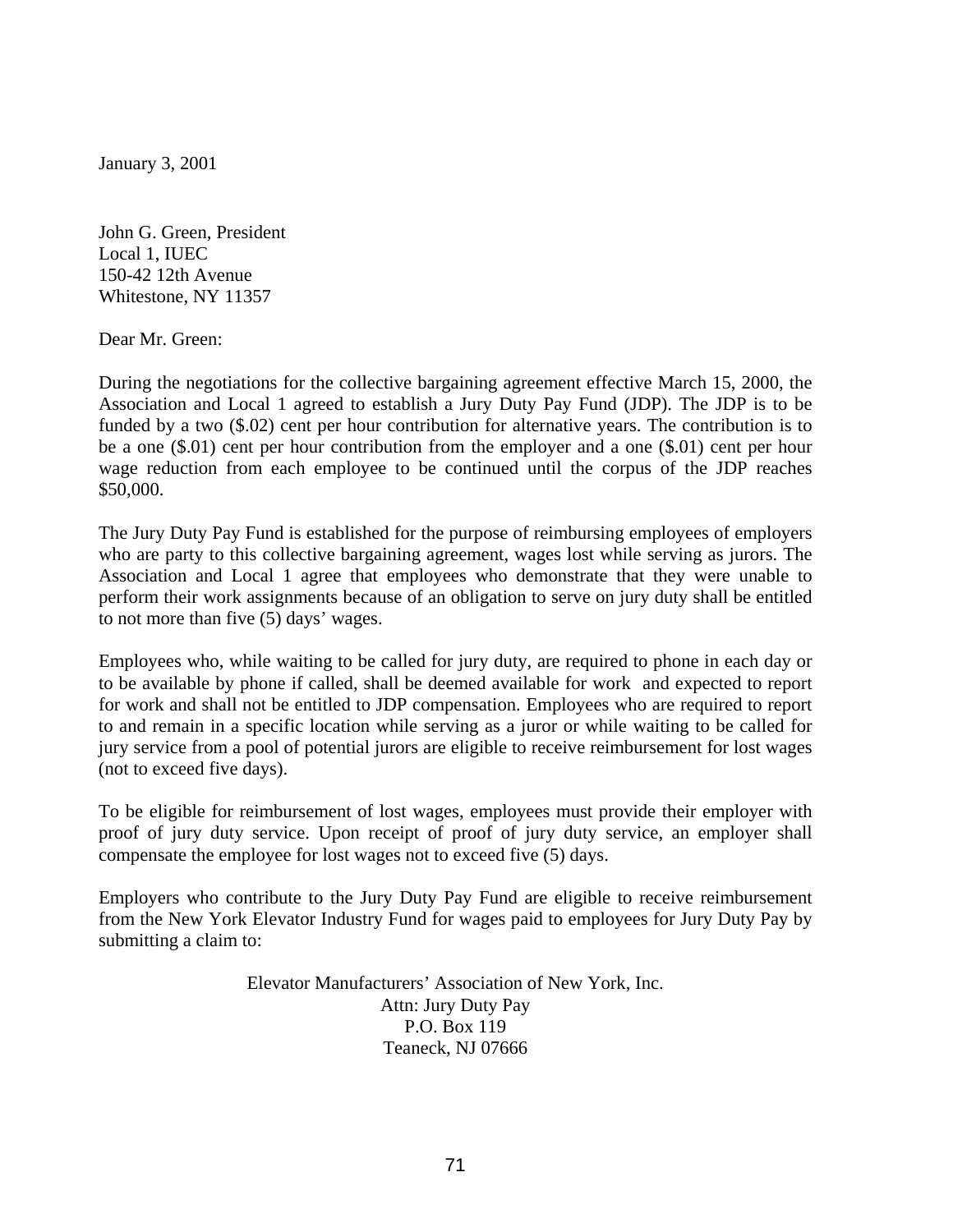A claim for reimbursement of payment(s) of Jury Duty Pay must include: a copy of the employee's proof of jury duty service; employee's name and Social Security number; amount and date(s) of payment to the employee and proof that payment was made. Claims for reimbursement must be made within one (1) year of the date of payment to the employee.

Sincerely,

E. James Walker, Jr. Executive Director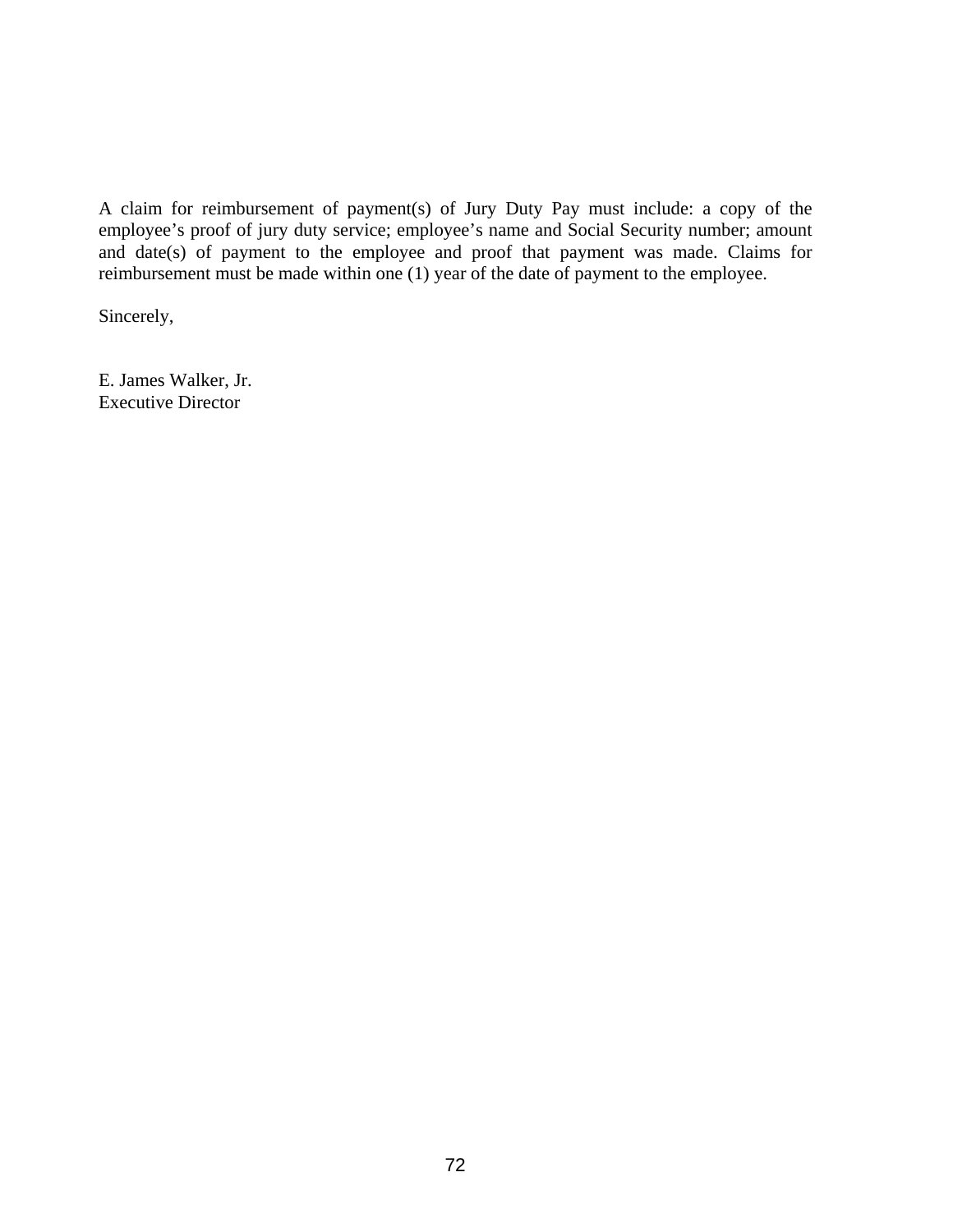## **Appendix "F" Substance Abuse Policy**

Par. 1 In order to eliminate substance abuse in the workplace; to assist Employees with substance abuse related illnesses, to have a safe workplace and efficient work-force. Such Substance Abuse Program shall be subject to the conditions set forth in this Article.

Par. 2 The Company may schedule regular drug testing for employees at no less than 6 month intervals. There shall be no random testing for drugs or alcohol for any reason other than stated in Paragraph 6. An Employee who refuses to submit to random testing of any kind, for reasons other than stated in Paragraph 6, shall not be disciplined, nor shall that Employee be refused access to the jobsite.

Par. 3 Testing may be performed on new hires as a condition of employment prior to placing them on the payroll. The Employer shall have the right to require a drug test for any referral for employment if such referral has not worked for that Employer within the past twelve (12) months.

Par. 4 An Employee may be tested when probable cause exists to believe that the Employee is impaired on the job. Probable cause will be deemed to exist under the following circumstances:

(a) The Employee's conduct or actions indicating alleged impairment shall be observed by one or more Supervisor(s) on the jobsite and observed by the MIC on the jobsite or a Business Agent when available within a reasonable period of time (not to exceed sixty minutes). The Supervisor(s) shall record their observations in writing stating the date, time, length of observation, jobsite and actions of the Employee which they believe constitute drug or alcohol impairment. In the event there is a disagreement between the observers, the disagreement shall be recorded in writing, and the Employee shall be required to submit to testing. Such statements shall be signed by the observers; and

(b) A determination is made that the Employee's conduct is symptomatic of alcohol or drug impairment by an independent physician or health care professional qualified to make such a determination, following a consultation with the Employee. The physician or health care professional shall be of the Employer's choosing and the cost of such consultation and determination shall be borne by the Employer if it is not covered by applicable insurance; or

(c) Any Employee involved in an accident which results in professional medical treatment or damage to company property will be required to submit to a test for the presence of alcohol or drugs. This requirement will be waived when the injury or accident was solely the result of a third party's action, or where it can be determined that drugs or alcohol were not a contributing factor.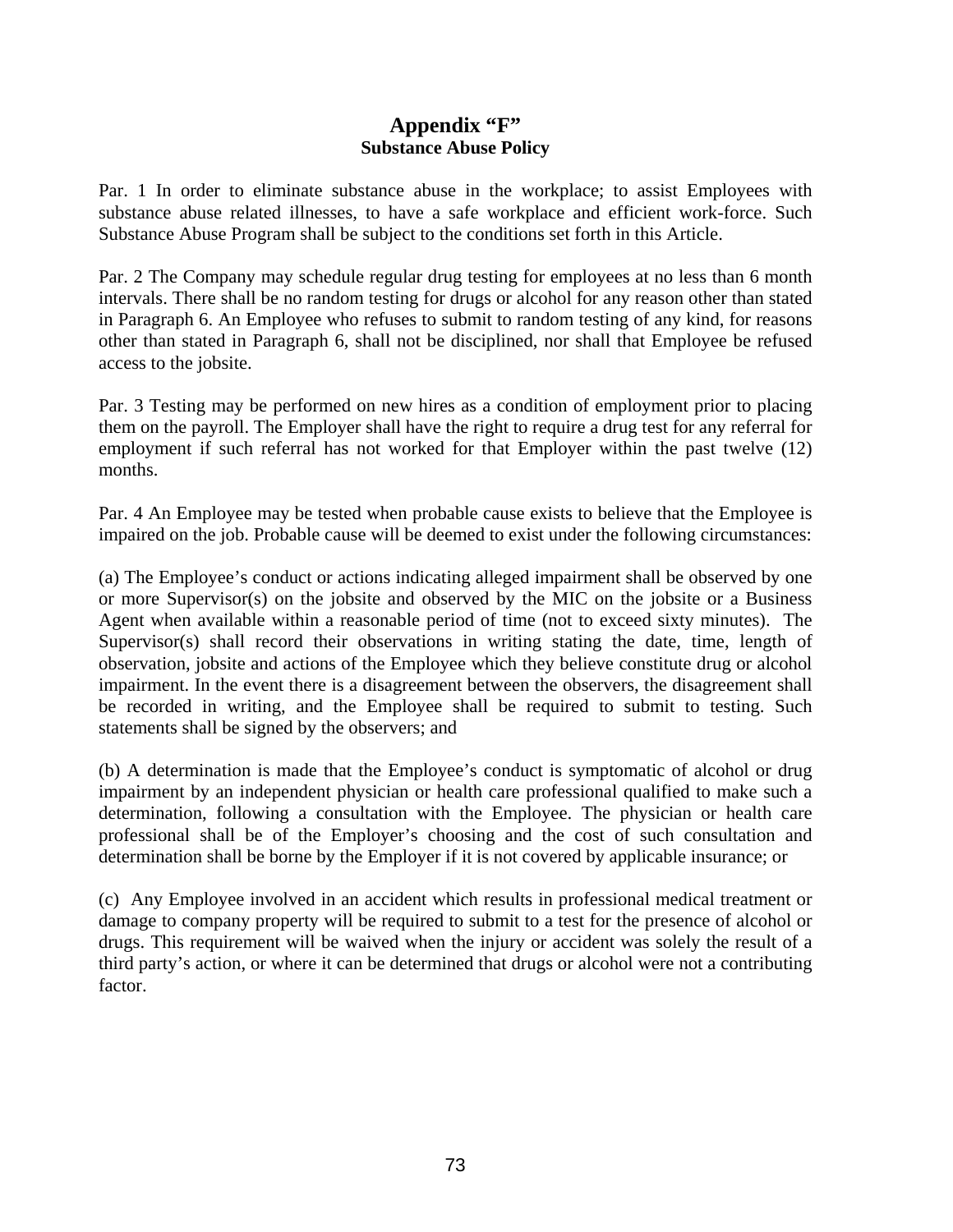Par. 5 An Employee who is properly requested to undergo testing in accordance with the minimum procedures set forth in item 4 above shall be tested within 24 hours. If the Employee refuses, then the Employee is subject to disciplinary action up to and including termination.

The Company must use a recognized and reputable concern for testing, with sufficient facilities and quality control features to ensure accuracy in test diagnosis and the capability to store samples. Chain of custody procedures must be observed at all times. The Company will comply with any state laws concerning drug testing.

The results of the test of an Employee who tests positive the first time must be confirmed by NIDA standards. An Employee who disputes positive results shall have the right within ten (10) working days of when he is notified of the test results to have his initial sample independently retested by an authorized laboratory of his choice at his own expense. If the independent retest indicates a negative result, the Employer may elect to retest the Employee's initial sample. If the results are again negative, the Employee will be put back to work immediately (if he is off work) and made whole for any loss of pay occasioned by the first positive test results.

Par. 6 An Employee whose final test results are positive (and who has not tested positive previously) will be referred to the Company's Medical Review Officer, (see attachment). Employee Assistance Program or some other recognized and approved rehabilitation or counseling program. The cost of such programs may be offset by appropriate insurance coverage. If the Employee enters such a program, his status as an Employee will not be affected and he will be allowed access to the job under the conditions established by the program. An Employee who refuses a proper request to enter and participate in such a program shall be barred from returning to work with the Company. Employees may be disciplined, up to and including discharge, for subsequent positive test results. Employees who test positive two (2) times, and have been discharged by the Employer, shall not return for the Company until he/she has successfully completed a substance abuse program. Said individual, upon returning to work, may be randomly tested for substance abuse for a period of one year at the Employer's expense.

Par. 7 Testing may be for drug or alcohol impairment only and not for any other medical conditions. Neither the Company nor any medical or testing personnel, shall disclose any information regarding the fact of testing or the results of testing to any other Employer or customer. All test results and related information will be given the same confidentiality as any other medical information as required by law.

Par. 8 Any Employee(s) who possesses, sells, transports or distributes illegal drugs or unauthorized alcohol at a work site, on the company premises, or on company time is subject to immediate discharge.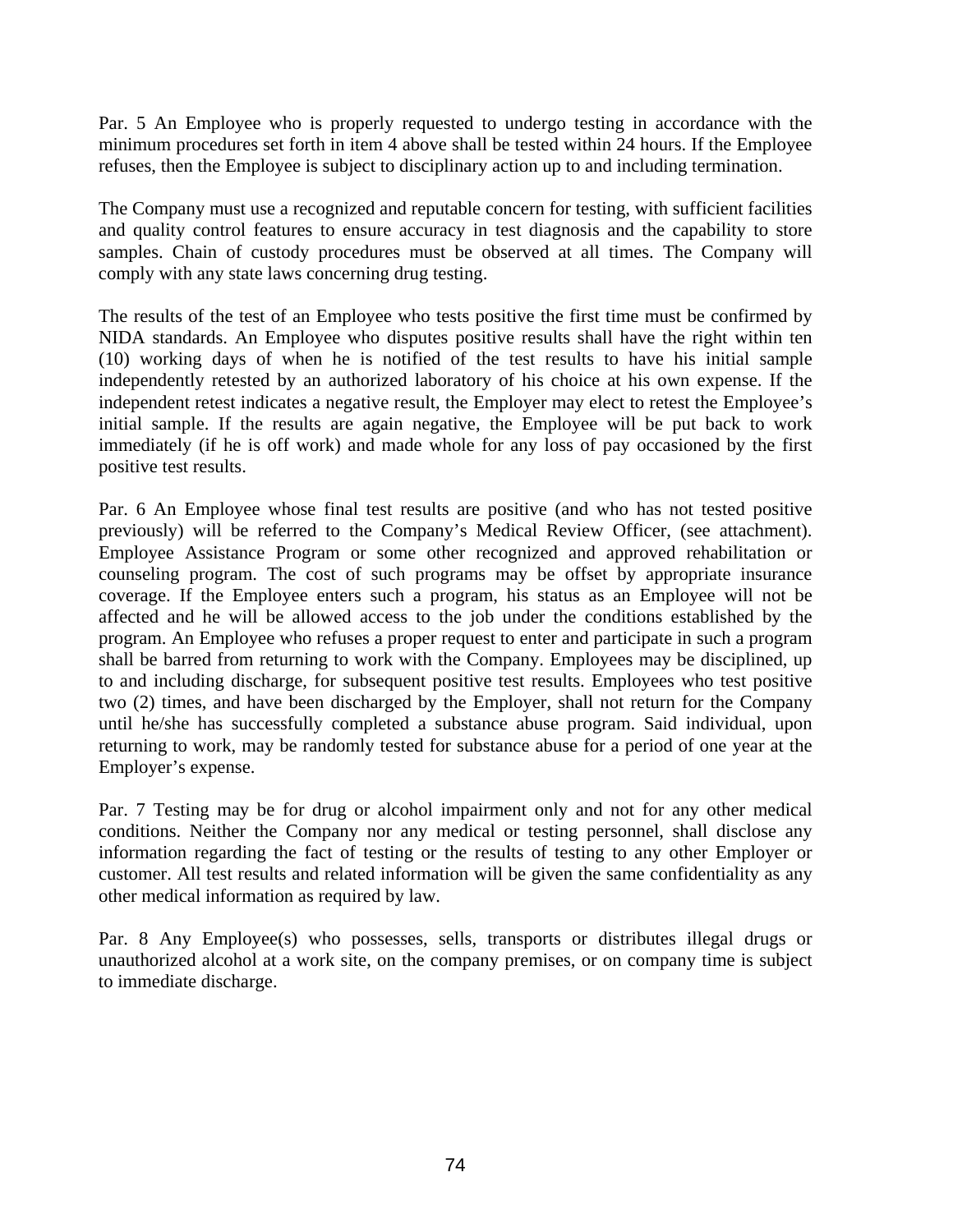Par. 9 The Company will continue its practice of applying good faith efforts to apply its own policy. Should these efforts be unsuccessful and a customer insists on implementation of their own policy, the Company may institute such policies to the extent necessary to obtain the work.

Good faith efforts by the Company to avoid using the customer's policy will include:

- 1. Advising the customer that the Company has agreed with IUEC Local 1 to a comprehensive company wide policy that addresses the maintenance of a safe and healthy work environment for its Employees, and that it does not wish to apply any additional or different regulations.
- 2. If written confirmation of the Company's position fails to change the customer's position, the Company will attempt to obtain customer approval to as much of its policy as possible. In addition, the Company agrees to notify the union in writing when it is unable to obtain the customer's agreement.
- 3. If the customer insists on the complete substitution of its policy for the Company's policy, the Company shall then seek volunteers to man said jobs.
- 4. The Company will not discipline, discharge or lay off Employees solely due to their refusal to volunteer. However, such Employees may be laid off if there is not sufficient other work to which they may be assigned.
- 5. IUEC Local 1 recognizes the importance of securing adequate volunteers and will cooperate in assisting in efforts to secure them.

This statement of principles shall apply to all Employees represented by the International Union of Elevator Constructors Local No. 1.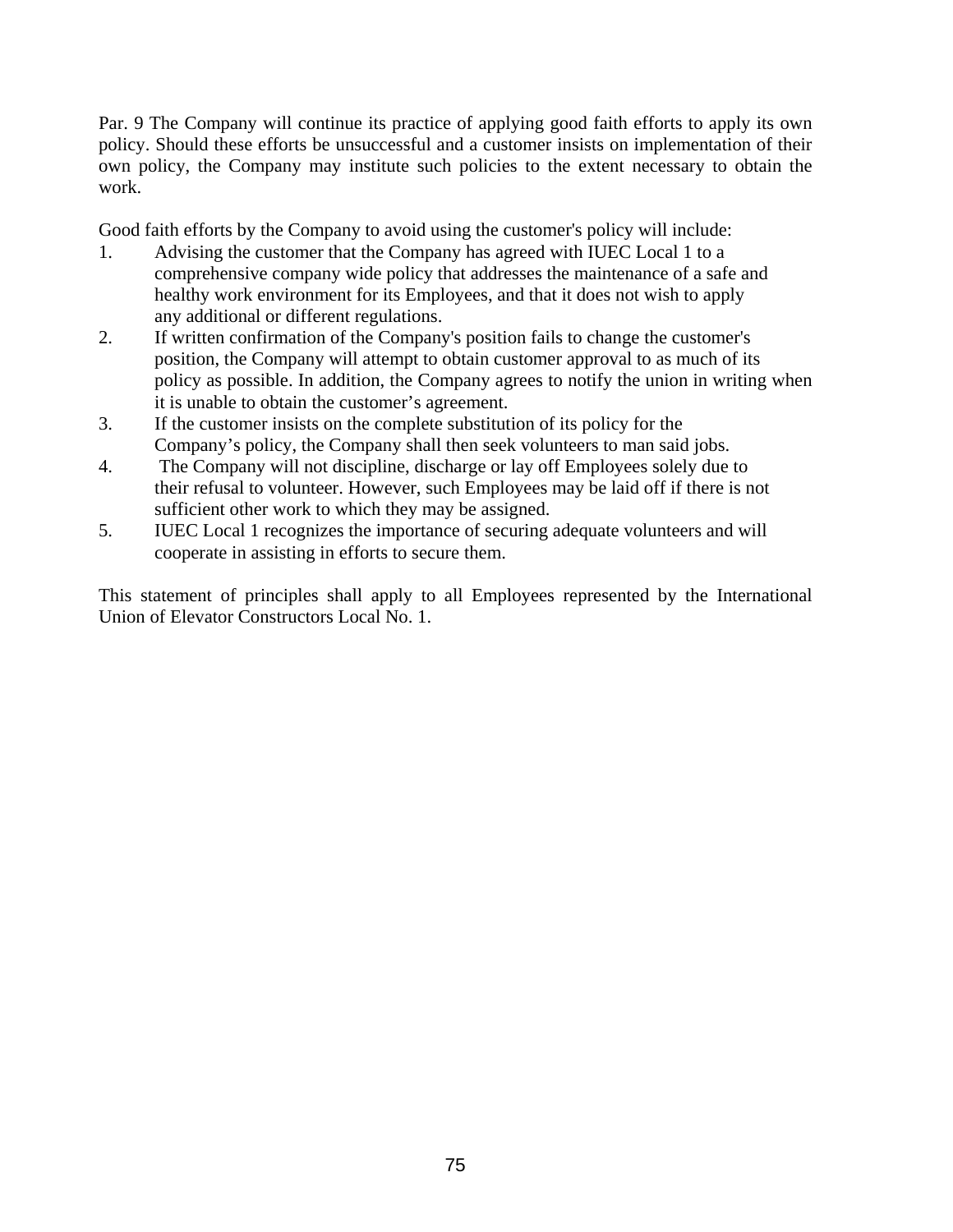## **RIGHTS OF EMPLOYEES**

a) Before requesting an Employee to undergo drug or alcohol testing, the Employer shall provide the Employee with a form on which to acknowledge that the Employee has seen the drug and alcohol testing policy.

b) If an Employee tests positive for drug or alcohol use, the Employee must be given written notice of the right to explain the positive test and indicate any over-the-counter or prescription medication that the Employee is currently taking or has recently taken and any other information relevant to the reliability of, or explanation for, a positive test.

c) Within three (3) working days after notice of a positive initial test result the Employee may submit information to the Employer, in addition to any information already submitted under paragraph (b), to explain that result.

d) An Employee who tests positive will have ten (10) working days following the date which the Employee is notified of the test result to advise the company, in writing, of the Employee's desire to request a retest of the original sample at the Employee's own expense.

e) Unless a positive test result is confirmed as positive, it shall be deemed negative and reported by the laboratory as such.

f) The Employer will bear the costs of all testing except for retests requested by Employees after an initial positive test result.

Refusal to test or provide an adequate sample when required by this policy shall constitute insubordination and is a violation of this agreement.

Any specimen altered by the Employee will be considered a positive test result and therefore a violation of this policy. Any specimen altered by the employer will be considered a negative test result.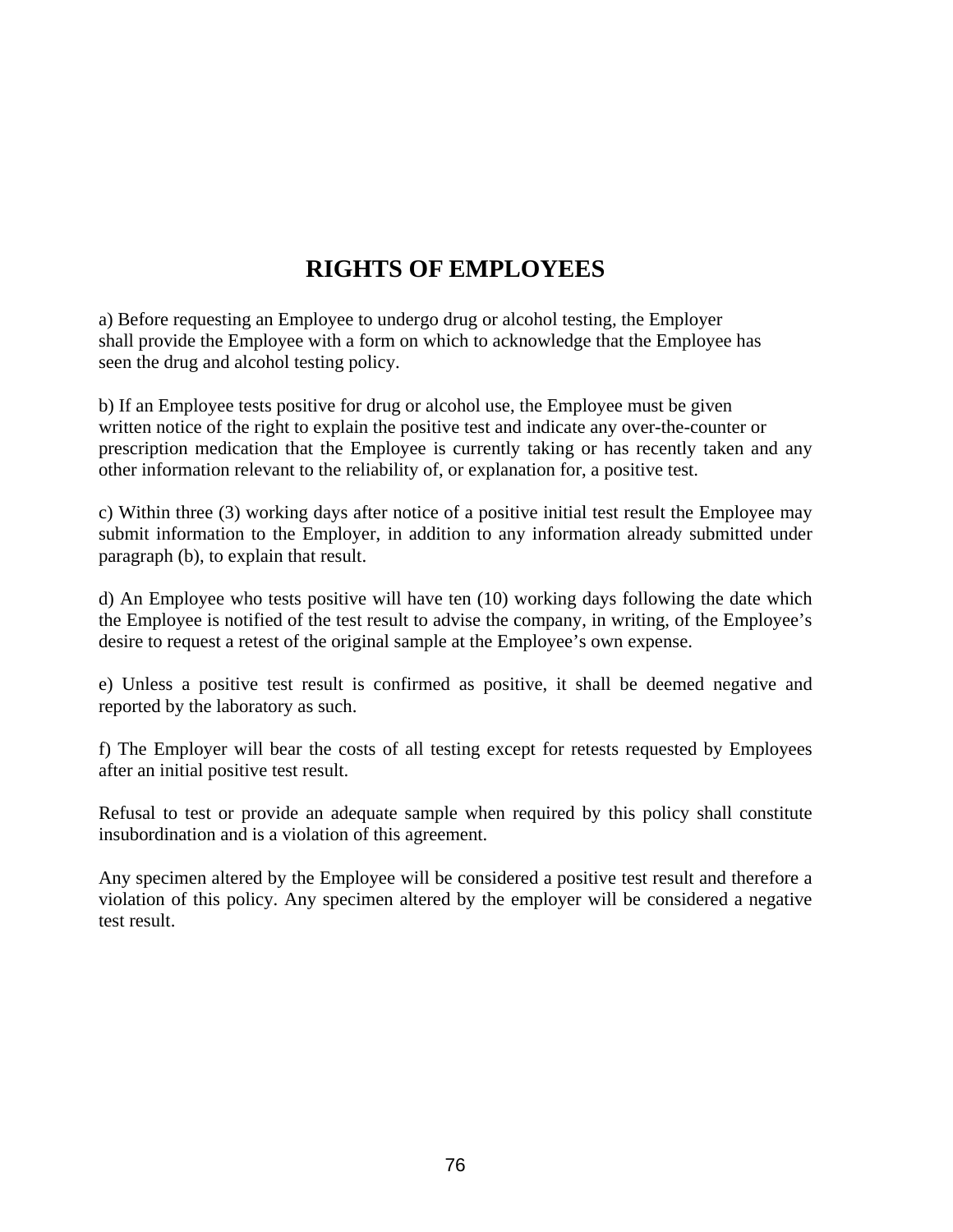## **MEDICAL REVIEW OFFICER.**

The Company will appoint a Medical Review Officer (MRO) to administer this Policy. The responsibilities of the MRO shall be to:

a) Select and utilize services of a testing laboratory that meets one of the criteria for drug testing established by [Bargainers in local areas will have to decide whether to use U.S. Department of Health and Human Services standards or other state or local law standards for all elements of the program including approved MRO's for testing of specimens collected under this Policy.]

b) Provide specimen test kits and collection locations that follow chain of custody collection techniques mandated by [adopted standard].

c) Maintain appropriate systems, records, and administrative procedures to provide participating employers with accurate and timely information as to the drug and alcohol free status of Employees.

d) Ensure that the testing facility conducts both an initial drug screen and a confirmation test on specimens before reporting positive results.

e) Notify the tested individual of a positive result and provide the individual with an opportunity to explain the reasons why their test might be positive.

f) Review and verify a confirmed positive test result and process the donor's request for a confirmatory retest of the original sample.

g) Review a participating Employee's medical record if so requested by the Employee.

h) Notify the Employer's contact person of all test results, both positive and negative, if required.

i) Refer individuals testing positive to the appropriate medical evaluation and participate in return to duty decisions as set forth in this Policy.

j) Ensure the drug and alcohol policy and program complies with [Federal, State, and local law].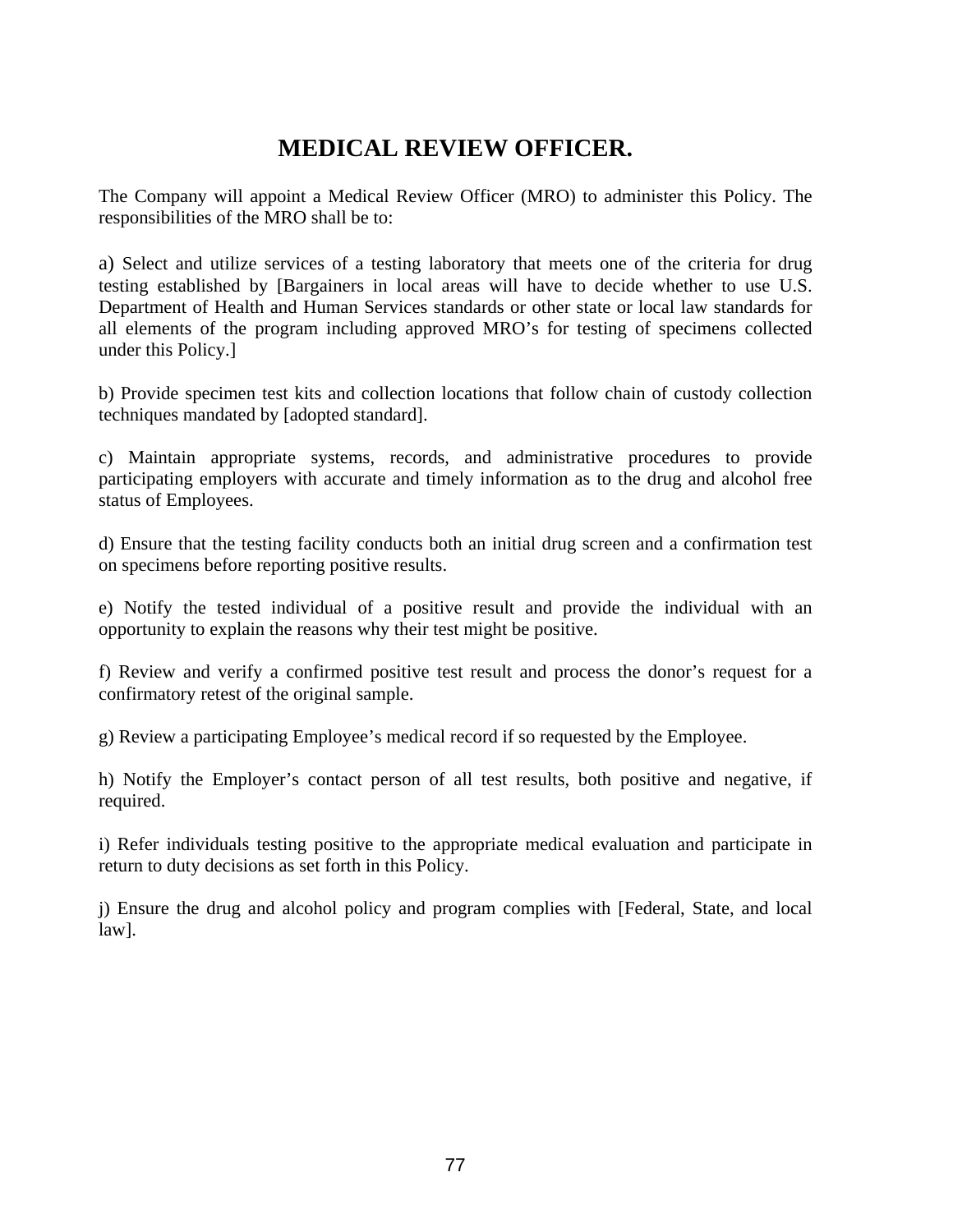February 3, 2005

Mr. Raymond Hernandez President, IUEC Local 1 47-24  $27<sup>th</sup>$  Street Islip, N.Y. 11101

Re: Letter of Agreement

Dear Mr. Hernandez:

This letter of agreement will serve to confirm the understanding reached during our recent negotiations concerning "Substance Abuse"; specifically the deletion of the following language contained in the Company's proposal:

"Substance abuse testing and treatment measures are appropriate for all employer nonbargaining unit Employees as well, including Company Executive and Officers."

It is agreed between ThyssenKrupp and Local 1 that ThyssenKrupp will agree to remove the above referenced language from the Company's proposal and that the parties will agree to abide by the Arbitrator's decision and/or settlement reached in the following case: AAA-51- 300-00830-03 (IUEC v. Schindler) and that such decision and/or settlement shall be applicable to all ThyssenKrupp members signatory to the ThyssenKrupp-IUEC Local 1 Agreement.

Very truly yours,

\_\_\_\_\_\_\_\_\_\_\_\_\_\_\_\_\_\_\_\_\_\_ \_\_\_\_\_\_\_\_\_\_\_\_\_\_\_\_\_\_

Michael R. McIntire Raymond Hernandez

Agreed for ThyssenKrupp Elevator Corp For the Union